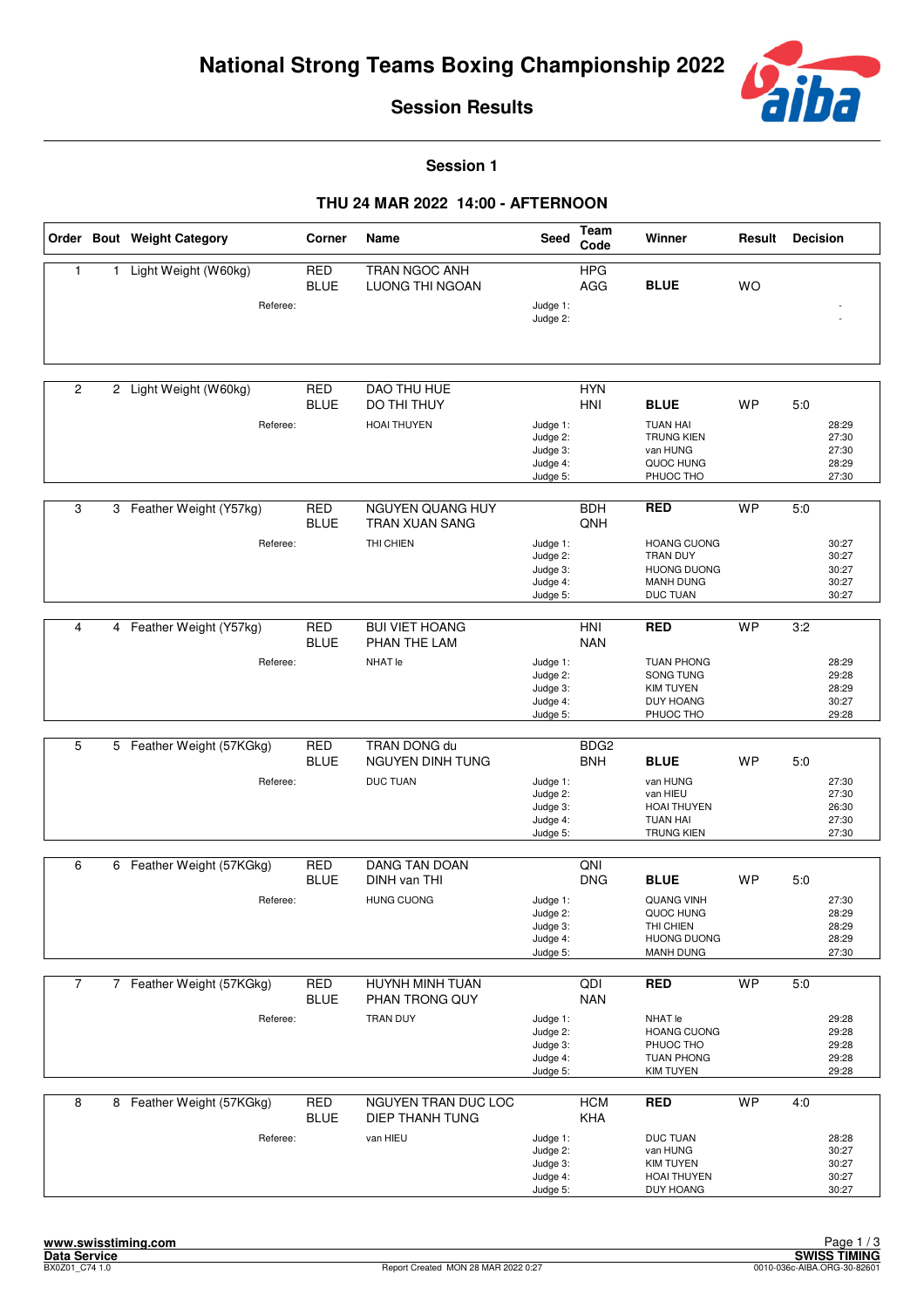

**Session 1**

|    |    | Order Bout Weight Category                    | Corner                    | Name                                                    | Seed                                                     | Team<br>Code                   | Winner                                                                                                         | Result     | <b>Decision</b> |                                           |
|----|----|-----------------------------------------------|---------------------------|---------------------------------------------------------|----------------------------------------------------------|--------------------------------|----------------------------------------------------------------------------------------------------------------|------------|-----------------|-------------------------------------------|
| 9  | 9  | Feather Weight (57KGkg)<br>Referee:           | <b>RED</b><br><b>BLUE</b> | NGUYEN HOAI THANH<br>PHAM NGOC DUC<br><b>TUAN PHONG</b> | Judge 1:<br>Judge 2:<br>Judge 3:<br>Judge 4:<br>Judge 5: | HCM <sub>2</sub><br><b>PYN</b> | <b>BLUE</b><br><b>TUAN HAI</b><br><b>HUONG DUONG</b><br><b>HUNG CUONG</b><br>THI CHIEN<br>QUOC HUNG            | WP         | 5:0             | 27:30<br>28:29<br>27:30<br>28:29<br>27:30 |
| 10 |    | 10 Feather Weight (57KGkg)<br>Referee:        | <b>RED</b><br><b>BLUE</b> | NGUYEN PHI THOAN<br>TO PHI VINH<br><b>TRUNG KIEN</b>    | Judge 1:<br>Judge 2:<br>Judge 3:<br>Judge 4:<br>Judge 5: | QD <sub>12</sub><br><b>BDG</b> | <b>BLUE</b><br>PHUOC THO<br><b>KIM TUYEN</b><br>TRAN DUY<br><b>MANH DUNG</b><br>QUANG VINH                     | <b>WP</b>  | 4:1             | 27:28<br>27:28<br>27:28<br>27:28<br>28:27 |
| 11 | 11 | Light Weight (60KGkg)<br>Referee:             | <b>RED</b><br><b>BLUE</b> | NGO TUAN ANH<br>KHUAT van KHAI<br>van HUNG              | Judge 1:<br>Judge 2:<br>Judge 3:<br>Judge 4:<br>Judge 5: | <b>NAN</b><br>QDI              | <b>RED</b><br>van HIEU<br><b>DUC TUAN</b><br>HOAI THUYEN<br>NHAT le<br>SONG TUNG                               | <b>WP</b>  | 5:0             | 30:27<br>30:27<br>30:27<br>30:26<br>30:27 |
| 12 |    | 12 Light Weight (60KGkg)<br>Referee:          | <b>RED</b><br><b>BLUE</b> | le DUY TRUNG<br>le DUONG GIA KIET                       | Judge 1:<br>Judge 2:                                     | QNI<br><b>BDH</b>              | <b>BLUE</b>                                                                                                    | <b>WO</b>  |                 |                                           |
| 13 | 13 | Light Welter Weight (63,5KGkg)<br>Referee:    | <b>RED</b><br><b>BLUE</b> | NGUYEN QUOC VI<br>VO XUAN HAI                           | Judge 1:<br>Judge 2:                                     | <b>BDH</b><br><b>NAN</b>       | <b>BLUE</b>                                                                                                    | <b>WO</b>  |                 |                                           |
| 14 | 14 | Light Welter Weight (63,5KGkg)<br>Referee:    | <b>RED</b><br><b>BLUE</b> | VO THANH DUY<br>PHAM DUC DOAN<br>PHUOC THO              | Judge 1:<br>Judge 2:<br>Judge 3:<br>Judge 4:<br>Judge 5: | <b>TGG</b><br><b>BNH</b>       | <b>BLUE</b><br><b>HOANG CUONG</b><br>DUY HOANG<br><b>HUONG DUONG</b><br><b>HUNG CUONG</b><br><b>TUAN PHONG</b> | <b>RSC</b> | R <sub>2</sub>  | 18:20<br>18:20<br>17:20<br>16:20<br>18:20 |
| 15 |    | 15 Light Welter Weight (63,5KGkg)<br>Referee: | <b>RED</b><br><b>BLUE</b> | NGUYEN van DUYET<br>NGUYEN HOANG QUOC HUY               | Judge 1:<br>Judge 2:                                     | BNH <sub>2</sub><br><b>HCM</b> | <b>BLUE</b>                                                                                                    | WO         |                 |                                           |
| 16 |    | 16 Super Heavy Weight (+92KGkg)<br>Referee:   | <b>RED</b><br><b>BLUE</b> | LUONG van CUONG<br>TRAN van QUYET<br><b>MANH DUNG</b>   | Judge 1:<br>Judge 2:<br>Judge 3:<br>Judge 4:<br>Judge 5: | <b>HDG</b><br>LCI              | <b>RED</b><br><b>HUONG DUONG</b><br><b>TUAN HAI</b><br>THI CHIEN<br>TRAN DUY<br>NHAT le                        | <b>WP</b>  | 3:2             | 29:28<br>28:29<br>30:27<br>28:29<br>29:28 |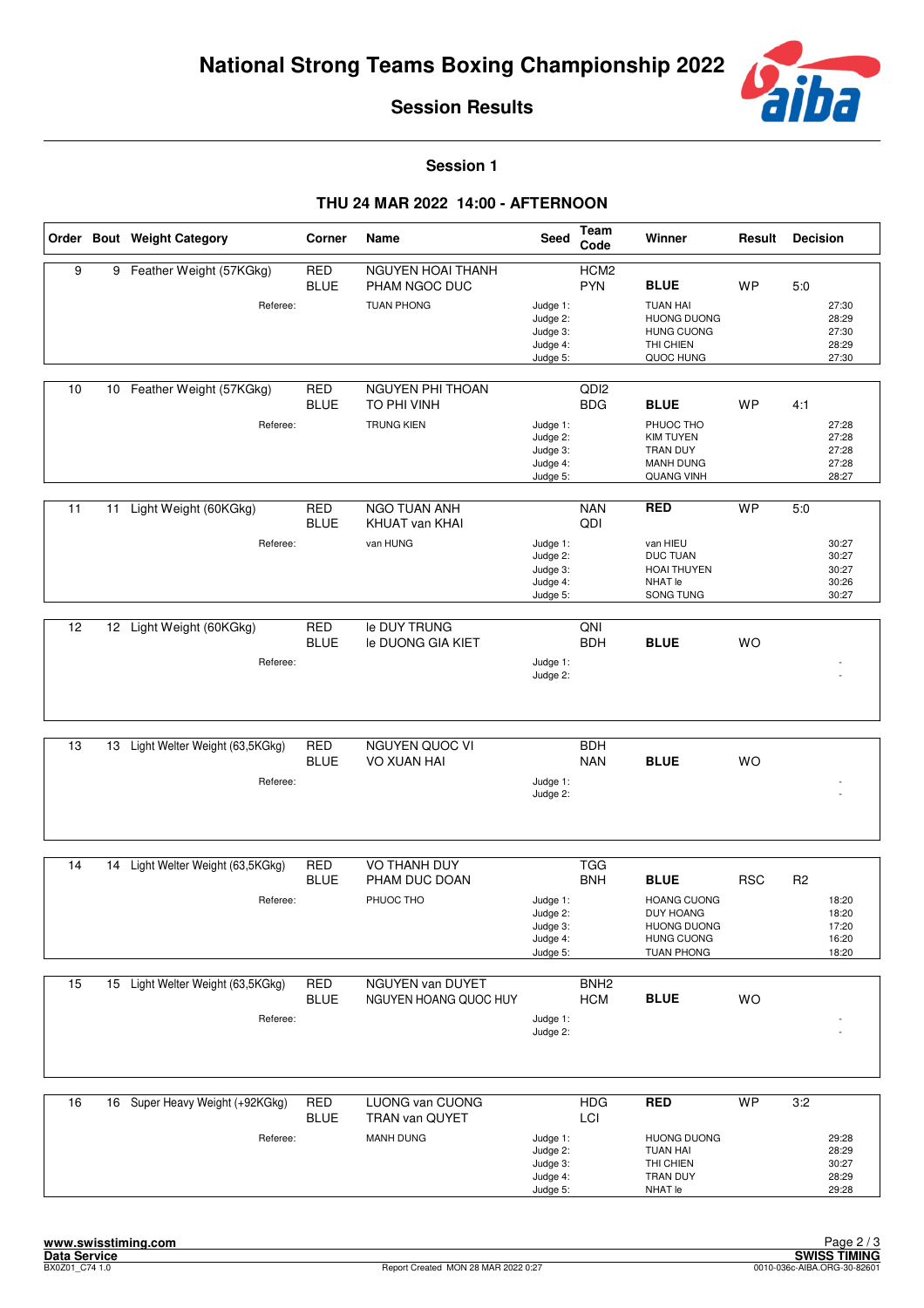

| <b>LEGEND</b> |              |            |                                   |    |          |    |      |
|---------------|--------------|------------|-----------------------------------|----|----------|----|------|
| Rn            | Round number | <b>RSC</b> | Referee .<br>a Stops C<br>Contest | WO | Walkover | WP | Win. |
|               |              |            |                                   |    |          |    |      |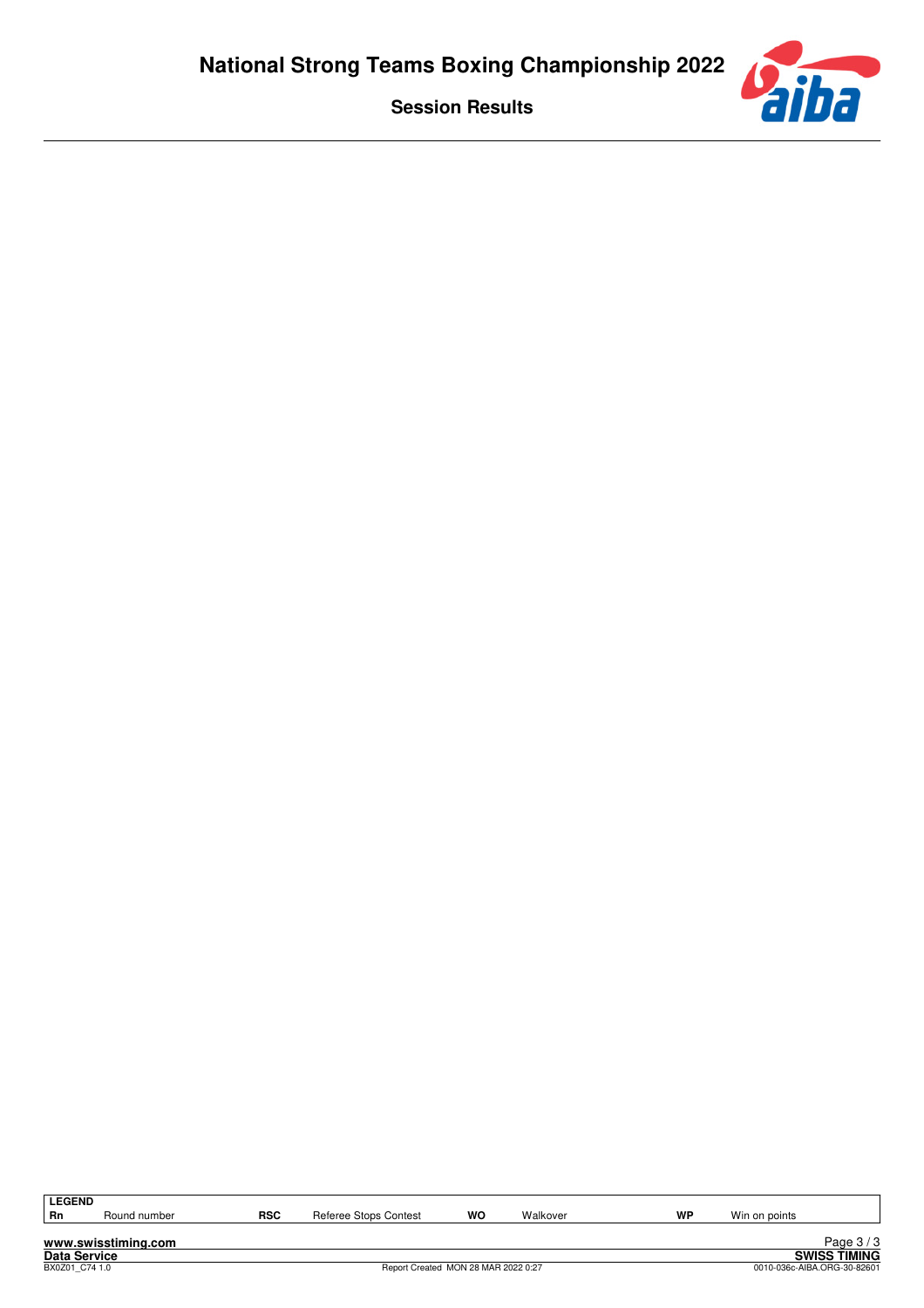

**Session 2**

|                |    | Order Bout Weight Category | Corner                    | Name                                        | <b>Seed</b>                                              | Team<br>Code             | Winner                                                                                       | Result     | <b>Decision</b>                           |
|----------------|----|----------------------------|---------------------------|---------------------------------------------|----------------------------------------------------------|--------------------------|----------------------------------------------------------------------------------------------|------------|-------------------------------------------|
| 1              |    | 17 Pin Weight (YW45kg)     | <b>RED</b><br><b>BLUE</b> | LUONG THI TU ANH<br>TO HONG MINH            |                                                          | <b>HYN</b><br><b>THA</b> | <b>BLUE</b>                                                                                  | <b>RSC</b> | R <sub>1</sub>                            |
|                |    | Referee:                   |                           | NHAT le                                     | Judge 1:<br>Judge 2:<br>Judge 3:<br>Judge 4:<br>Judge 5: |                          | <b>TRUNG KIEN</b><br><b>DUY HOANG</b><br><b>HUNG CUONG</b><br><b>TUAN PHONG</b><br>QUOC HUNG |            |                                           |
| $\overline{2}$ | 18 | Pin Weight (YW45kg)        | <b>RED</b><br><b>BLUE</b> | TRAN THI KIEU OANH<br>NGUYEN THI HONG NHUNG |                                                          | AGG<br>QD <sub>12</sub>  | <b>BLUE</b>                                                                                  | <b>WP</b>  | 5.0                                       |
|                |    | Referee:                   |                           | THI CHIEN                                   | Judge 1:<br>Judge 2:<br>Judge 3:<br>Judge 4:<br>Judge 5: |                          | <b>DUC TUAN</b><br><b>TRAN DUY</b><br><b>HOAI THUYEN</b><br>PHUOC THO<br>QUANG VINH          |            | 27:30<br>27:30<br>27:30<br>28:29<br>27:30 |
| 3              | 19 | Light Fly Weight (YW48kg)  | <b>RED</b><br><b>BLUE</b> | NGUYEN THI HONG TRINH<br>PHAM THI QUYNH ANH |                                                          | QNI<br><b>TGG</b>        | <b>BLUE</b>                                                                                  | <b>RSC</b> | R <sub>1</sub>                            |
|                |    | Referee:                   |                           | <b>KIM TUYEN</b>                            | Judge 1:<br>Judge 2:<br>Judge 3:<br>Judge 4:<br>Judge 5: |                          | van HIEU<br>SONG TUNG<br><b>MANH DUNG</b><br><b>TUAN HAI</b><br><b>HOANG CUONG</b>           |            |                                           |
| 4              | 20 | Fly Weight (YW50kg)        | <b>RED</b>                | le HAI AU                                   |                                                          | AGG                      | <b>RED</b>                                                                                   | <b>WP</b>  | 5.0                                       |
|                |    |                            | <b>BLUE</b>               | NGUYEN THI MY CUONG                         |                                                          | <b>TGG</b>               |                                                                                              |            |                                           |
|                |    | Referee:                   |                           | <b>HUNG CUONG</b>                           | Judge 1:<br>Judge 2:<br>Judge 3:<br>Judge 4:<br>Judge 5: |                          | van HUNG<br><b>TRUNG KIEN</b><br>QUOC HUNG<br><b>DUY HOANG</b><br>NHAT le                    |            | 30:27<br>30:27<br>30:27<br>30:27<br>30:26 |
| 5              | 21 | Fly Weight (YW50kg)        | <b>RED</b>                | NGO NGOC LINH CHI                           |                                                          | HNI                      | <b>RED</b>                                                                                   | <b>WP</b>  | 5.0                                       |
|                |    |                            | <b>BLUE</b>               | <b>BUI THI HAO</b>                          |                                                          | <b>TBH</b>               |                                                                                              |            |                                           |
|                |    | Referee:                   |                           | <b>HOAI THUYEN</b>                          | Judge 1:<br>Judge 2:<br>Judge 3:<br>Judge 4:<br>Judge 5: |                          | <b>TUAN PHONG</b><br>PHUOC THO<br><b>HUONG DUONG</b><br>DUC TUAN<br><b>TUAN HAI</b>          |            | 30:27<br>30:27<br>30:27<br>30:27<br>30:27 |
| 6              |    | 22 Feather Weight (YW57kg) | <b>RED</b>                | DO TRA MY                                   |                                                          | <b>TBH</b>               |                                                                                              |            |                                           |
|                |    |                            | <b>BLUE</b>               | PHAM THU HUE                                |                                                          | <b>THA</b>               | <b>BLUE</b>                                                                                  | <b>WP</b>  | 5:0                                       |
|                |    | Referee:                   |                           | <b>TRAN DUY</b>                             | Judge 1:<br>Judge 2:<br>Judge 3:<br>Judge 4:<br>Judge 5: |                          | <b>QUANG VINH</b><br><b>KIM TUYEN</b><br><b>MANH DUNG</b><br>SONG TUNG<br>THI CHIEN          |            | 27:30<br>27:30<br>27:30<br>27:30<br>27:30 |
| $\overline{7}$ |    | 23 Light Weight (YW60kg)   | <b>RED</b><br><b>BLUE</b> | Ie THI THU THAO<br>VANG THI HUE             |                                                          | <b>TGG</b><br>LCI        | <b>BLUE</b>                                                                                  | <b>RSC</b> | R <sub>2</sub>                            |
|                |    | Referee:                   |                           | <b>DUC TUAN</b>                             | Judge 1:<br>Judge 2:<br>Judge 3:<br>Judge 4:<br>Judge 5: |                          | <b>DUY HOANG</b><br><b>TRUNG KIEN</b><br>van HUNG<br><b>HOANG CUONG</b><br>QUOC HUNG         |            | 9:10<br>9:10<br>9:10<br>9:10<br>9:10      |
| 8              |    | 24 Light Weight (YW60kg)   | <b>RED</b><br><b>BLUE</b> | NGUYEN THI THUY HANG<br>le THI TRUC DUY     |                                                          | <b>BDH</b><br>AGG        | <b>BLUE</b>                                                                                  | WP         | 5:0                                       |
|                |    | Referee:                   |                           | <b>TUAN HAI</b>                             | Judge 1:<br>Judge 2:<br>Judge 3:<br>Judge 4:<br>Judge 5: |                          | <b>TUAN PHONG</b><br>PHUOC THO<br><b>HOAI THUYEN</b><br>NHAT le<br>van HIEU                  |            | 27:30<br>27:30<br>26:30<br>27:30<br>27:30 |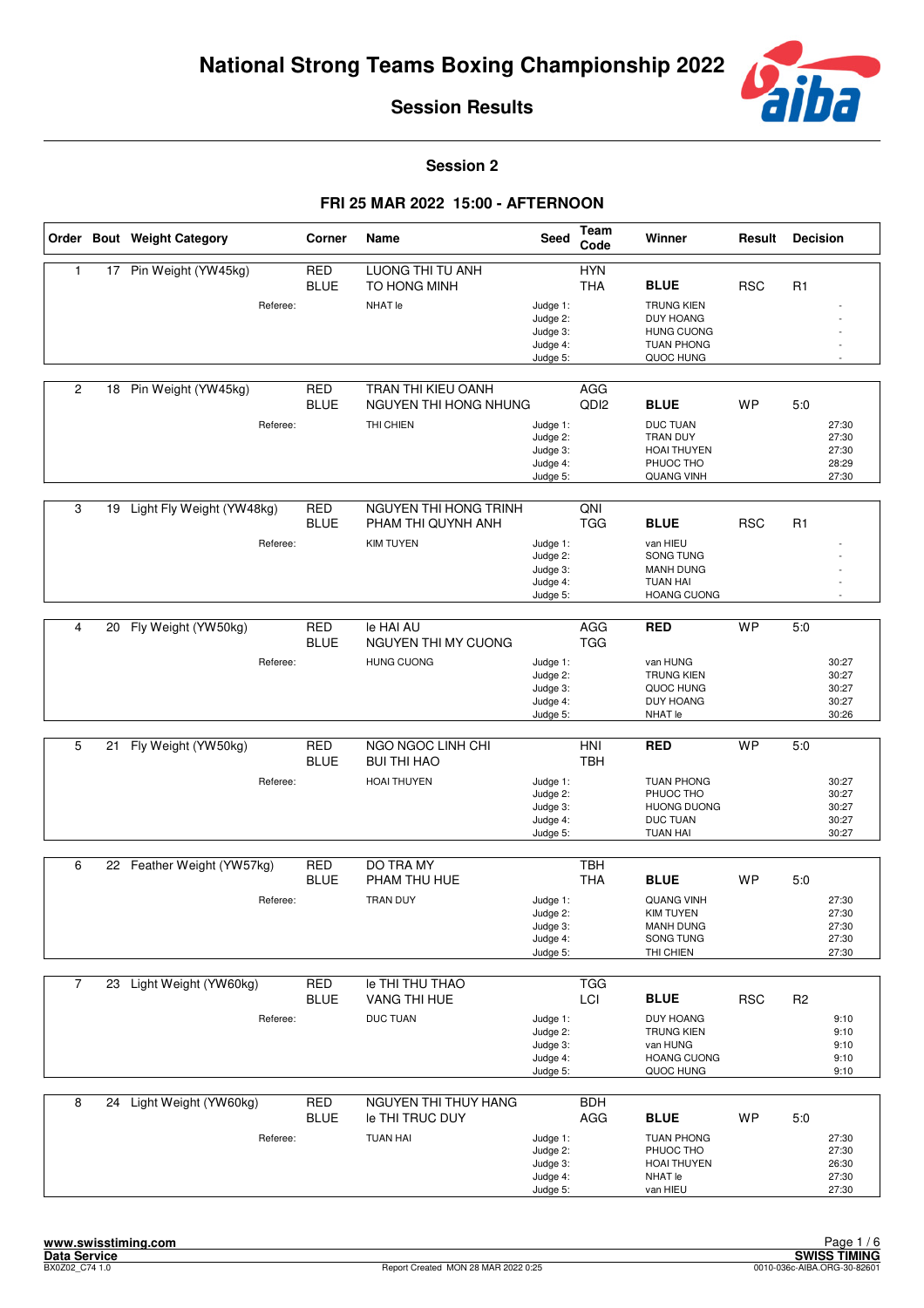

**Session 2**

|    |    | Order Bout Weight Category   | Corner                    | Name                                               | <b>Seed</b>                                              | Team<br>Code             | Winner                                                                                   | Result     | <b>Decision</b> |                                           |
|----|----|------------------------------|---------------------------|----------------------------------------------------|----------------------------------------------------------|--------------------------|------------------------------------------------------------------------------------------|------------|-----------------|-------------------------------------------|
| 9  | 25 | Light Welter Weight (YW63kg) | <b>RED</b><br><b>BLUE</b> | <b>Ie THI KHANH HUYEN</b><br>NGO THI BICH TRAN     |                                                          | <b>NAN</b><br><b>TGG</b> | <b>RED</b>                                                                               | <b>RSC</b> | R1              |                                           |
|    |    | Referee:                     |                           | <b>QUANG VINH</b>                                  | Judge 1:<br>Judge 2:<br>Judge 3:<br>Judge 4:<br>Judge 5: |                          | SONG TUNG<br><b>MANH DUNG</b><br>TRAN DUY<br><b>HUONG DUONG</b><br><b>HUNG CUONG</b>     |            |                 | 10:9<br>8:10<br>10:8<br>10:8<br>10:8      |
| 10 | 26 | Light Welter Weight (YW63kg) | <b>RED</b><br><b>BLUE</b> | <b>QUANG THI PHONG</b><br><b>NGUYEN THUY QUYNH</b> |                                                          | <b>SLA</b><br><b>BLU</b> | <b>RED</b>                                                                               | <b>WP</b>  | 5:0             |                                           |
|    |    | Referee:                     |                           | <b>TUAN PHONG</b>                                  | Judge 1:<br>Judge 2:<br>Judge 3:<br>Judge 4:<br>Judge 5: |                          | QUOC HUNG<br><b>DUC TUAN</b><br>van HUNG<br><b>KIM TUYEN</b><br>DUY HOANG                |            |                 | 30:27<br>30:27<br>29:28<br>30:27<br>30:27 |
|    |    |                              |                           |                                                    |                                                          |                          |                                                                                          |            |                 |                                           |
| 11 |    | 27 Pin Weight (W45kg)        | <b>RED</b><br><b>BLUE</b> | PHAM THI GIANG<br>VUONG THI HUONG                  |                                                          | <b>THA</b><br><b>HNI</b> | <b>BLUE</b>                                                                              | WP         | 5:0             |                                           |
|    |    | Referee:                     |                           | <b>TRUNG KIEN</b>                                  | Judge 1:<br>Judge 2:<br>Judge 3:<br>Judge 4:<br>Judge 5: |                          | PHUOC THO<br><b>HOAI THUYEN</b><br>NHAT le<br><b>TUAN HAI</b><br>TRAN DUY                |            |                 | 26:30<br>26:30<br>26:30<br>26:30<br>26:30 |
|    |    |                              |                           |                                                    |                                                          |                          |                                                                                          |            |                 |                                           |
| 12 | 28 | Pin Weight (W45kg)           | <b>RED</b><br><b>BLUE</b> | NGUYEN THI NGOC TRUC<br><b>NGUYEN THI ANH THU</b>  |                                                          | <b>DNI</b><br><b>TBH</b> | <b>BLUE</b>                                                                              | <b>RSC</b> | R <sub>2</sub>  |                                           |
|    |    | Referee:                     |                           | van HIEU                                           | Judge 1:<br>Judge 2:<br>Judge 3:<br>Judge 4:<br>Judge 5: |                          | THI CHIEN<br><b>MANH DUNG</b><br><b>HUONG DUONG</b><br><b>HOANG CUONG</b><br>DUY HOANG   |            |                 | 17:20<br>18:20<br>17:20<br>17:20<br>18:20 |
|    |    |                              |                           |                                                    |                                                          |                          |                                                                                          |            |                 |                                           |
| 13 | 29 | Pin Weight (W45kg)           | <b>RED</b><br><b>BLUE</b> | VO THI NGOC THONG<br>le THI BICH LIEN              |                                                          | QNI<br>AGG               | <b>BLUE</b>                                                                              | <b>RSC</b> | R <sub>2</sub>  |                                           |
|    |    | Referee:                     |                           | PHUOC THO                                          | Judge 1:<br>Judge 2:<br>Judge 3:<br>Judge 4:<br>Judge 5: |                          | <b>QUANG VINH</b><br><b>HUONG DUONG</b><br>QUOC HUNG<br><b>HUNG CUONG</b><br>van MUNG    |            |                 | 18:20<br>18:20<br>19:19<br>18:20<br>18:20 |
| 14 |    | 30 Pin Weight (W45kg)        | <b>RED</b>                | <b>NGUYEN THI NHAT le</b>                          |                                                          | <b>DLK</b>               |                                                                                          |            |                 |                                           |
|    |    |                              | <b>BLUE</b>               | NGO THI THUY                                       |                                                          | <b>BNH</b>               | <b>BLUE</b>                                                                              | <b>RSC</b> | R <sub>1</sub>  |                                           |
|    |    | Referee:                     |                           | van HUNG                                           | Judge 1:<br>Judge 2:<br>Judge 3:<br>Judge 4:<br>Judge 5: |                          | THI CHIEN<br><b>KIM TUYEN</b><br><b>TUAN HAI</b><br><b>DUC TUAN</b><br><b>TUAN PHONG</b> |            |                 | 8:10<br>9:10<br>9:10<br>9:10<br>9:10      |
| 15 | 31 | Light Fly Weight (W48kg)     | <b>RED</b><br><b>BLUE</b> | PHAM THI THUY DINH<br>NGUYEN THI THU NHI           |                                                          | <b>NBH</b><br><b>CTO</b> | <b>BLUE</b>                                                                              | <b>WP</b>  | 5:0             |                                           |
|    |    | Referee:                     |                           | <b>MANH DUNG</b>                                   | Judge 1:<br>Judge 2:<br>Judge 3:<br>Judge 4:<br>Judge 5: |                          | <b>HOANG CUONG</b><br>TRAN DUY<br>van MUNG<br><b>DUY HOANG</b><br><b>HUONG DUONG</b>     |            |                 | 27:30<br>27:30<br>27:30<br>27:30<br>25:30 |
| 16 |    | 32 Light Fly Weight (W48kg)  | <b>RED</b><br><b>BLUE</b> | NGO THI MAI CHUC<br>PHAN THI NGOC ANH              |                                                          | <b>HNI</b><br>CAND       | <b>RED</b>                                                                               | <b>RSC</b> | R <sub>1</sub>  |                                           |
|    |    | Referee:                     |                           | NHAT le                                            | Judge 1:<br>Judge 2:<br>Judge 3:<br>Judge 4:<br>Judge 5: |                          | <b>HOAI THUYEN</b><br>QUOC HUNG<br>SONG TUNG<br>PHUOC THO<br><b>TUAN PHONG</b>           |            |                 |                                           |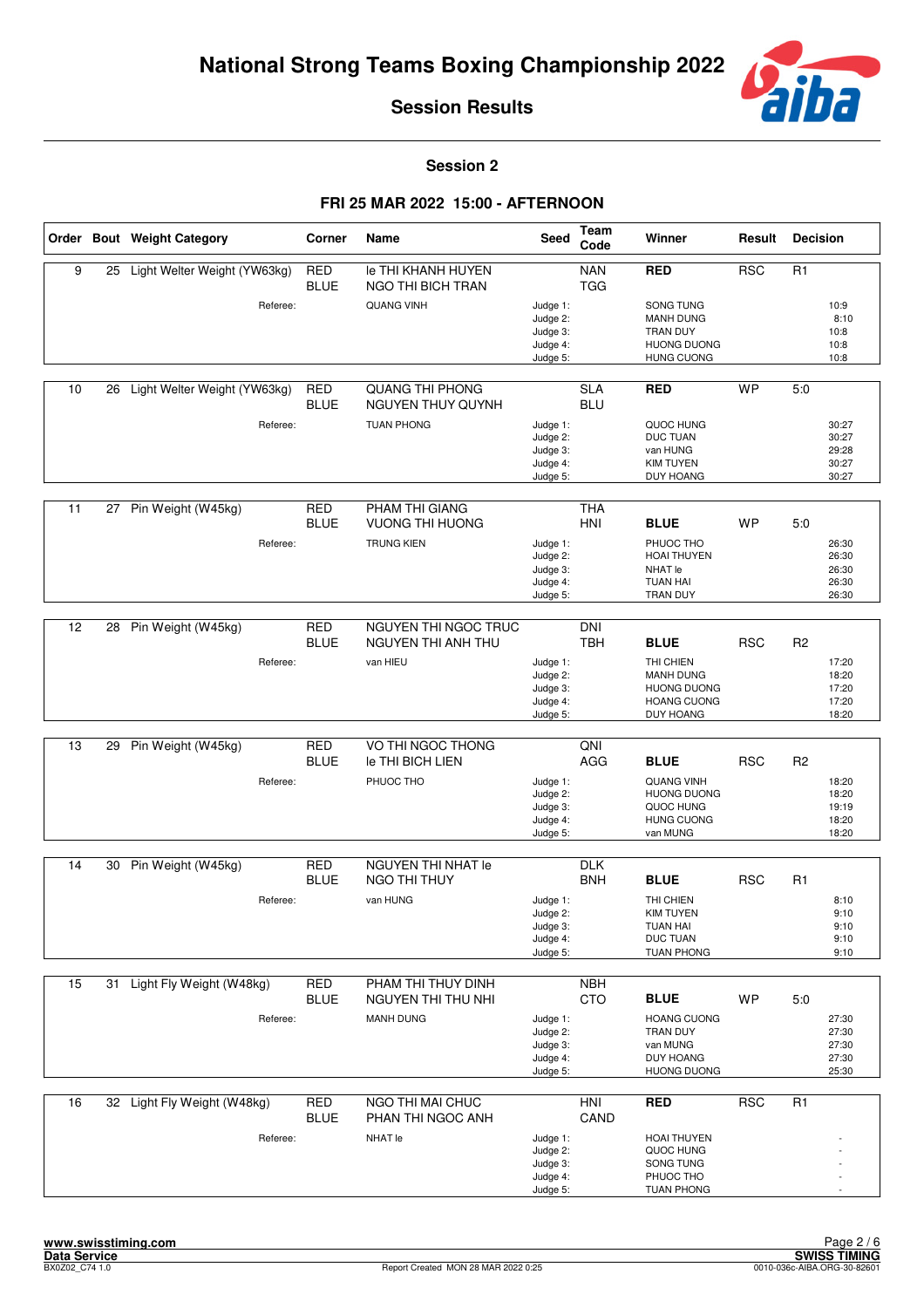

**Session 2**

|    |    | Order Bout Weight Category  | Corner                    | Name                                                   | Seed                                                     | Team<br>Code      | Winner                                                                                    | Result     | <b>Decision</b>                                  |
|----|----|-----------------------------|---------------------------|--------------------------------------------------------|----------------------------------------------------------|-------------------|-------------------------------------------------------------------------------------------|------------|--------------------------------------------------|
| 17 |    | 33 Fly Weight (W50kg)       | <b>RED</b><br><b>BLUE</b> | NGUYEN THI HUONG GIANG<br>NGUYEN THI THAM              |                                                          | HNI<br><b>CTO</b> | <b>RED</b>                                                                                | <b>WP</b>  | 5:0                                              |
|    |    | Referee:                    |                           | <b>KIM TUYEN</b>                                       | Judge 1:<br>Judge 2:<br>Judge 3:<br>Judge 4:<br>Judge 5: |                   | <b>TRAN DUY</b><br><b>TUAN HAI</b><br><b>MANH DUNG</b><br><b>TRUNG KIEN</b><br>van HUNG   |            | 30:25<br>30:26<br>30:26<br>30:26<br>30:26        |
| 18 | 34 | Light Bantam Weight (W52kg) | <b>RED</b><br><b>BLUE</b> | NGUYEN THANH THANH THOM<br><b>NGUYEN CHAU KIEU CHI</b> |                                                          | HNI<br><b>DLK</b> | <b>RED</b>                                                                                | <b>RSC</b> | R <sub>2</sub>                                   |
|    |    | Referee:                    |                           | <b>HOAI THUYEN</b>                                     | Judge 1:<br>Judge 2:<br>Judge 3:<br>Judge 4:<br>Judge 5: |                   | <b>DUC TUAN</b><br><b>HUONG DUONG</b><br><b>DUY HOANG</b><br>van MUNG<br>SONG TUNG        |            | 10:8<br>10:8<br>10:8<br>10:8<br>10:9             |
| 19 | 35 | Light Bantam Weight (W52kg) | <b>RED</b><br><b>BLUE</b> | <b>NGUYEN NGOC TRAM</b><br>HUYNH THI NHU Y             |                                                          | <b>CTO</b><br>QDI | <b>BLUE</b>                                                                               | <b>WO</b>  |                                                  |
|    |    | Referee:                    |                           |                                                        | Judge 1:<br>Judge 2:                                     |                   |                                                                                           |            |                                                  |
| 20 | 36 | Light Bantam Weight (W52kg) | <b>RED</b>                | VI THI HUONG<br>MAI THI THAO LY                        |                                                          | <b>TNN</b>        |                                                                                           |            |                                                  |
|    |    | Referee:                    | <b>BLUE</b>               |                                                        | Judge 1:<br>Judge 2:                                     | AGG               | <b>BLUE</b>                                                                               | <b>WO</b>  |                                                  |
| 21 | 37 | Bantam Weight (W54kg)       | <b>RED</b>                | DO THI TRANG                                           |                                                          | <b>TBH</b>        | <b>RED</b>                                                                                | <b>RSC</b> | R <sub>2</sub>                                   |
|    |    | Referee:                    | <b>BLUE</b>               | TIET NGUYEN XUAN THINH<br><b>HUNG CUONG</b>            |                                                          | <b>CTO</b>        | van HIEU                                                                                  |            | 10:9                                             |
|    |    |                             |                           |                                                        | Judge 1:<br>Judge 2:<br>Judge 3:<br>Judge 4:<br>Judge 5: |                   | QUOC HUNG<br><b>TUAN PHONG</b><br><b>QUANG VINH</b><br><b>TRUNG KIEN</b>                  |            | 10:9<br>10:9<br>10:9<br>10:9                     |
| 22 | 38 | Feather Weight (W57kg)      | <b>RED</b>                | MAI NGUYEN KIM HUONG                                   |                                                          | <b>TGG</b>        |                                                                                           |            |                                                  |
|    |    | Referee:                    | <b>BLUE</b>               | LO THI HUYEN TRANG<br><b>TRAN DUY</b>                  | Judge 1:                                                 | <b>HNI</b>        | <b>BLUE</b><br>PHUOC THO                                                                  | <b>WP</b>  | 4:1<br>27:30                                     |
|    |    |                             |                           |                                                        | Judge 2:<br>Judge 3:<br>Judge 4:<br>Judge 5:             |                   | <b>TUAN HAI</b><br><b>KIM TUYEN</b><br>van HUNG<br><b>MANH DUNG</b>                       |            | 27:30<br>28:29<br>29:28<br>27:30                 |
| 23 | 39 | Light Welter Weight (W63kg) | RED                       | TRAN TUYET NGA                                         |                                                          | <b>BDG</b>        |                                                                                           |            |                                                  |
|    |    | Referee:                    | <b>BLUE</b>               | NGUYEN HUYEN TRAN<br><b>DUC TUAN</b>                   | Judge 1:<br>Judge 2:<br>Judge 3:<br>Judge 4:<br>Judge 5: | <b>TGG</b>        | <b>BLUE</b><br>NHAT le<br>SONG TUNG<br><b>HUONG DUONG</b><br><b>DUY HOANG</b><br>van MUNG | <b>WP</b>  | 5:0<br>26:30<br>27:30<br>27:30<br>27:30<br>27:30 |
|    |    |                             |                           |                                                        |                                                          |                   |                                                                                           |            |                                                  |
| 24 | 40 | Light Welter Weight (W63kg) | <b>RED</b><br><b>BLUE</b> | <b>DINH THI NHAN</b><br>NGU THI THUYET                 |                                                          | QNI<br><b>NAN</b> | <b>RED</b>                                                                                | WO         |                                                  |
|    |    | Referee:                    |                           |                                                        | Judge 1:<br>Judge 2:                                     |                   |                                                                                           |            |                                                  |
|    |    |                             |                           |                                                        |                                                          |                   |                                                                                           |            |                                                  |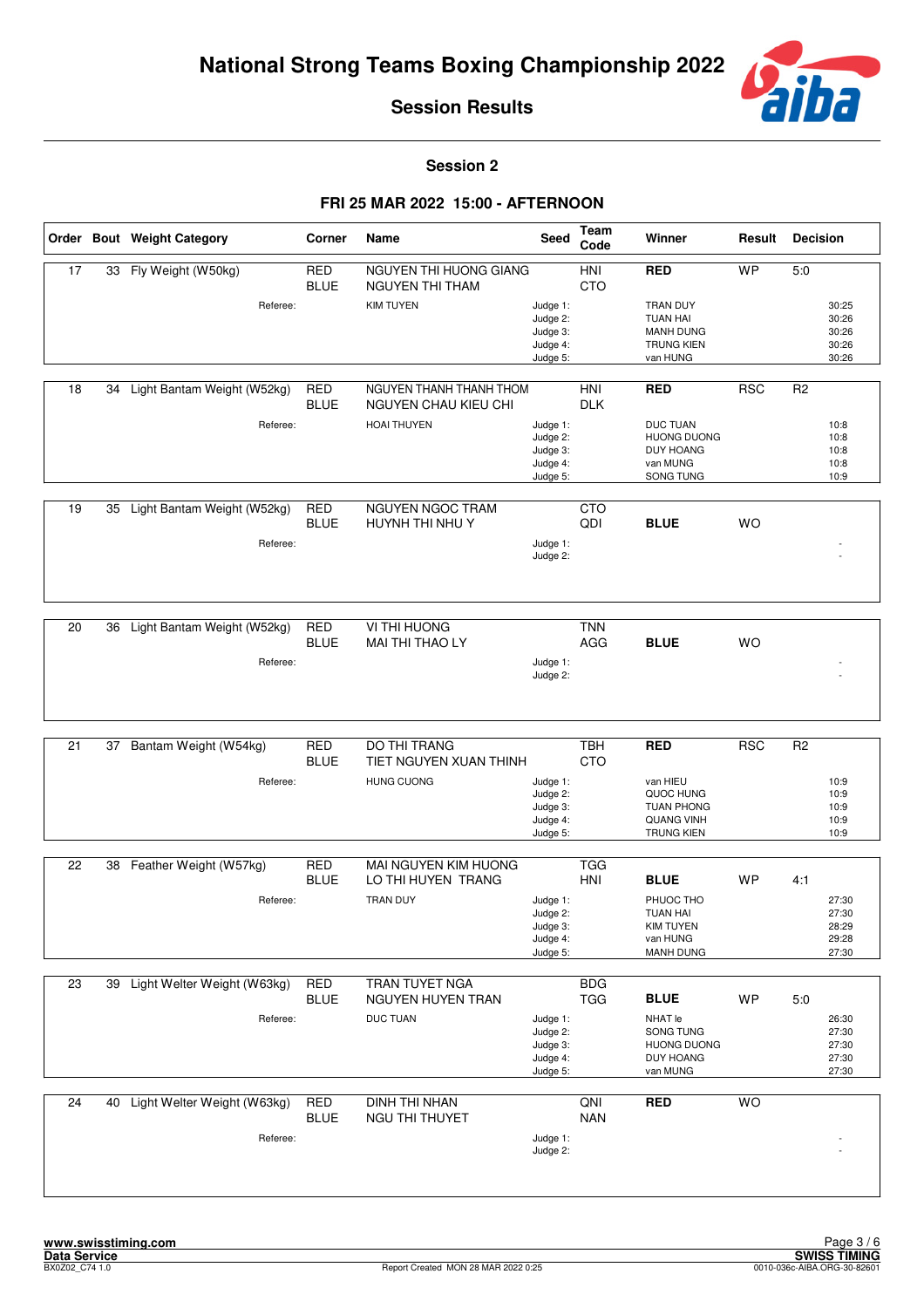

**Session 2**

|                 |    | Order Bout Weight Category  | Corner                    | Name                                             | Seed                                                     | Team<br>Code             | Winner                                                                                       | Result     | <b>Decision</b> |                                           |
|-----------------|----|-----------------------------|---------------------------|--------------------------------------------------|----------------------------------------------------------|--------------------------|----------------------------------------------------------------------------------------------|------------|-----------------|-------------------------------------------|
| $\overline{25}$ | 41 | Light Welter Weight (W63kg) | <b>RED</b><br><b>BLUE</b> | <b>NGUYEN THI DUNG</b><br>NGUYEN THI HOANG TUYET |                                                          | <b>THA</b><br><b>HYN</b> | <b>RED</b>                                                                                   | <b>WP</b>  | 5:0             |                                           |
|                 |    | Referee:                    |                           | THI CHIEN                                        | Judge 1:<br>Judge 2:<br>Judge 3:<br>Judge 4:<br>Judge 5: |                          | <b>TUAN PHONG</b><br><b>TRUNG KIEN</b><br><b>HOAI THUYEN</b><br>PHUOC THO<br>van HIEU        |            |                 | 30:27<br>30:27<br>30:25<br>30:27<br>30:27 |
|                 |    |                             |                           |                                                  |                                                          |                          |                                                                                              |            |                 |                                           |
| 26              |    | 42 Welter Weight (W66kg)    | <b>RED</b><br><b>BLUE</b> | DO THI MAI<br>PHAN THUAN Y NGAN                  |                                                          | <b>HPG</b><br><b>TGG</b> | <b>RED</b>                                                                                   | <b>RSC</b> | R <sub>2</sub>  |                                           |
|                 |    | Referee:                    |                           | <b>TUAN HAI</b>                                  | Judge 1:<br>Judge 2:<br>Judge 3:<br>Judge 4:<br>Judge 5: |                          | van HUNG<br><b>QUANG VINH</b><br>QUOC HUNG<br><b>KIM TUYEN</b><br><b>HUNG CUONG</b>          |            |                 | 20:18<br>20:17<br>20:18<br>20:18<br>20:17 |
| 27              | 43 | Welter Weight (W66kg)       | <b>RED</b><br><b>BLUE</b> | NGUYEN THI HUE<br>NGUYEN THI TRAM ANH            |                                                          | <b>HYN</b><br><b>DNI</b> | <b>RED</b>                                                                                   | <b>WO</b>  |                 |                                           |
|                 |    | Referee:                    |                           |                                                  | Judge 1:<br>Judge 2:                                     |                          |                                                                                              |            |                 |                                           |
|                 |    |                             |                           |                                                  |                                                          |                          |                                                                                              |            |                 |                                           |
| $\overline{28}$ | 44 | Welter Weight (W66kg)       | <b>RED</b><br><b>BLUE</b> | HUYNH NGOC YEN PHUONG<br>le HUONG DUYEN          |                                                          | <b>BPC</b><br><b>LDG</b> | <b>BLUE</b>                                                                                  | WP         | 5.0             |                                           |
|                 |    | Referee:                    |                           | PHUOC THO                                        | Judge 1:<br>Judge 2:<br>Judge 3:<br>Judge 4:<br>Judge 5: |                          | TRAN DUY<br><b>MANH DUNG</b><br><b>DUY HOANG</b><br><b>DUC TUAN</b><br><b>HUONG DUONG</b>    |            |                 | 27:29<br>27:29<br>26:30<br>27:29<br>27:29 |
| 29              | 45 | Middle Weight (W75kg)       | <b>RED</b>                | NGO THI CHUNG                                    |                                                          | HNI <sub>2</sub>         |                                                                                              |            |                 |                                           |
|                 |    |                             | <b>BLUE</b>               | LUU DIEM QUYNH                                   |                                                          | HNI                      | <b>BLUE</b>                                                                                  | <b>WO</b>  |                 |                                           |
|                 |    | Referee:                    |                           |                                                  | Judge 1:<br>Judge 2:                                     |                          |                                                                                              |            |                 |                                           |
| 30              | 46 | Heavy Weight (W+81kg)       | <b>RED</b>                | <b>Ie THI THUY HANG</b>                          |                                                          | QDI                      |                                                                                              |            |                 |                                           |
|                 |    | Referee:                    | <b>BLUE</b>               | <b>CA THI HUYEN</b>                              | Judge 1:<br>Judge 2:                                     | HNI                      | <b>BLUE</b>                                                                                  | <b>WO</b>  |                 |                                           |
|                 |    |                             |                           |                                                  |                                                          |                          |                                                                                              |            |                 |                                           |
| 31              |    | 47 Heavy Weight (W+81kg)    | RED<br><b>BLUE</b>        | LUU THI DUYEN<br><b>BUI THI HONG TUOI</b>        |                                                          | <b>NBH</b><br><b>TGG</b> | <b>BLUE</b>                                                                                  | <b>RSC</b> | R <sub>1</sub>  |                                           |
|                 |    | Referee:                    |                           | van HIEU                                         | Judge 1:<br>Judge 2:<br>Judge 3:<br>Judge 4:<br>Judge 5: |                          | QUOC HUNG<br><b>TUAN HAI</b><br><b>HOANG CUONG</b><br>SONG TUNG<br>NHAT le                   |            |                 |                                           |
| 32              | 48 | Pin Weight (Y46kg)          | <b>RED</b><br><b>BLUE</b> | <b>DUONG LONG NGUYEN</b><br>NGUYEN van TRUC      |                                                          | KHA<br><b>PYN</b>        | <b>BLUE</b>                                                                                  | <b>RSC</b> | R <sub>2</sub>  |                                           |
|                 |    | Referee:                    |                           | <b>TUAN PHONG</b>                                | Judge 1:<br>Judge 2:<br>Judge 3:<br>Judge 4:<br>Judge 5: |                          | <b>TRUNG KIEN</b><br><b>HOAI THUYEN</b><br><b>HUNG CUONG</b><br>TRAN DUY<br><b>KIM TUYEN</b> |            |                 | 8:10<br>8:10<br>8:10<br>8:10<br>7:10      |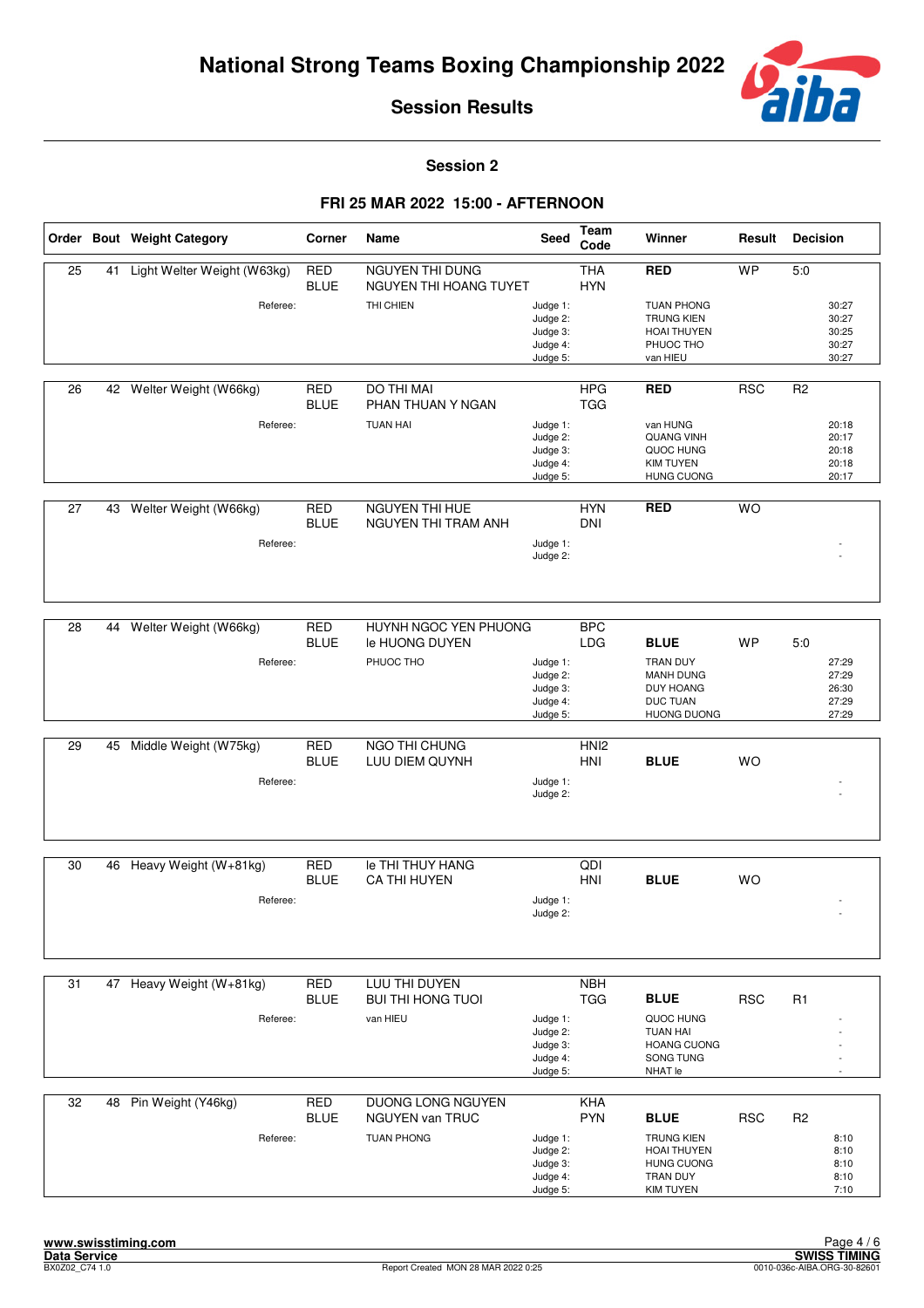

**Session 2**

|    |    | Order Bout Weight Category     | Corner                    | Name                                             | Seed                                                     | Team<br>Code             | Winner                                                                                              | Result    | <b>Decision</b>                           |
|----|----|--------------------------------|---------------------------|--------------------------------------------------|----------------------------------------------------------|--------------------------|-----------------------------------------------------------------------------------------------------|-----------|-------------------------------------------|
| 33 | 49 | Pin Weight (Y46kg)             | RED<br><b>BLUE</b>        | <b>BUI van HOAI NHAN</b><br><b>CAN MINH THAI</b> |                                                          | QDI<br>HNI               | <b>BLUE</b>                                                                                         | <b>WP</b> | 3:2                                       |
|    |    | Referee:                       |                           | van HUNG                                         | Judge 1:<br>Judge 2:<br>Judge 3:<br>Judge 4:<br>Judge 5: |                          | PHUOC THO<br><b>DUC TUAN</b><br>van MUNG<br><b>MANH DUNG</b><br>NHAT le                             |           | 29:28<br>28:29<br>29:28<br>28:29<br>28:29 |
| 34 | 50 | Pin Weight (Y46kg)<br>Referee: | <b>RED</b><br><b>BLUE</b> | <b>TRAN van THANH</b><br><b>TRAN TRI NGUYEN</b>  | Judge 1:<br>Judge 2:                                     | <b>BPC</b><br><b>DNI</b> | <b>BLUE</b>                                                                                         | <b>WO</b> |                                           |
|    |    |                                |                           |                                                  |                                                          |                          |                                                                                                     |           |                                           |
| 35 | 51 | Light Fly Weight (Y48kg)       | <b>RED</b><br><b>BLUE</b> | NGUYEN TIEN PHONG<br><b>NGUYEN THE ANH</b>       |                                                          | QDI<br><b>HNI</b>        | <b>BLUE</b>                                                                                         | WP        | 4:1                                       |
|    |    | Referee:                       |                           | <b>TRUNG KIEN</b>                                | Judge 1:<br>Judge 2:<br>Judge 3:<br>Judge 4:<br>Judge 5: |                          | TRAN DUY<br>SONG TUNG<br>QUOC HUNG<br><b>HOAI THUYEN</b><br><b>KIM TUYEN</b>                        |           | 28:29<br>29:28<br>28:29<br>28:29<br>27:30 |
| 36 |    | 52 Light Fly Weight (Y48kg)    | <b>RED</b>                | <b>NGUYEN MINH HAI</b>                           |                                                          | <b>CTO</b>               |                                                                                                     |           |                                           |
|    |    | Referee:                       | <b>BLUE</b>               | <b>NGUYEN TRUNG KHAN</b><br><b>MANH DUNG</b>     | Judge 1:<br>Judge 2:<br>Judge 3:<br>Judge 4:<br>Judge 5: | QNI                      | <b>BLUE</b><br><b>DUY HOANG</b><br>THI CHIEN<br><b>QUANG VINH</b><br><b>HUONG DUONG</b><br>DUC TUAN | KO        | R1                                        |
| 37 | 53 | Fly Weight (Y51kg)             | RED                       | TRAN QUANG LOC                                   |                                                          | QDI                      | <b>RED</b>                                                                                          | <b>WP</b> | 5:0                                       |
|    |    |                                | <b>BLUE</b>               | <b>DOAN GIA DAI</b>                              |                                                          | <b>HCM</b>               |                                                                                                     |           |                                           |
|    |    | Referee:                       |                           | PHUOC THO                                        | Judge 1:<br>Judge 2:<br>Judge 3:<br>Judge 4:<br>Judge 5: |                          | van HUNG<br>van HIEU<br><b>HOAI THUYEN</b><br><b>KIM TUYEN</b><br>van MUNG                          |           | 30:27<br>30:27<br>30:27<br>30:27<br>30:27 |
| 38 |    | 54 Fly Weight (Y51kg)          | <b>RED</b>                | DO XUAN ANH                                      |                                                          | <b>THA</b>               | <b>RED</b>                                                                                          | <b>WP</b> | 3:1                                       |
|    |    | Referee:                       | <b>BLUE</b>               | <b>TRAN QUANG HIEN</b><br><b>HUNG CUONG</b>      | Judge 1:                                                 | <b>PYN</b>               | <b>HOANG CUONG</b>                                                                                  |           | 30:27                                     |
|    |    |                                |                           |                                                  | Judge 2:<br>Judge 3:<br>Judge 4:<br>Judge 5:             |                          | <b>TUAN PHONG</b><br><b>TUAN HAI</b><br>NHAT le<br><b>TRUNG KIEN</b>                                |           | 28:29<br>29:28<br>29:28<br>28:28          |
| 39 |    | 55 Bantam Weight (Y54kg)       | <b>RED</b><br><b>BLUE</b> | NGO CHAU TRUNG TIN<br>le DUY KHANH               |                                                          | QDI<br>AGG               | <b>RED</b>                                                                                          | <b>WP</b> | 5:0                                       |
|    |    | Referee:                       |                           | van HIEU                                         | Judge 1:<br>Judge 2:<br>Judge 3:<br>Judge 4:<br>Judge 5: |                          | QUOC HUNG<br>van HUNG<br><b>QUANG VINH</b><br><b>MANH DUNG</b><br>SONG TUNG                         |           | 30:26<br>30:26<br>30:26<br>30:26<br>30:26 |
| 40 |    | 56 Bantam Weight (Y54kg)       | RED<br><b>BLUE</b>        | TRAN DINH BAO<br>NGUYEN TUNG LAM                 |                                                          | <b>HNI</b><br>QNH        | <b>RED</b>                                                                                          | <b>WP</b> | 4:0                                       |
|    |    | Referee:                       |                           | TRAN DUY                                         | Judge 1:<br>Judge 2:<br>Judge 3:<br>Judge 4:<br>Judge 5: |                          | <b>HUONG DUONG</b><br><b>DUY HOANG</b><br><b>HOAI THUYEN</b><br><b>TRUNG KIEN</b><br>van MUNG       |           | 28:27<br>28:27<br>27:27<br>29:26<br>28:27 |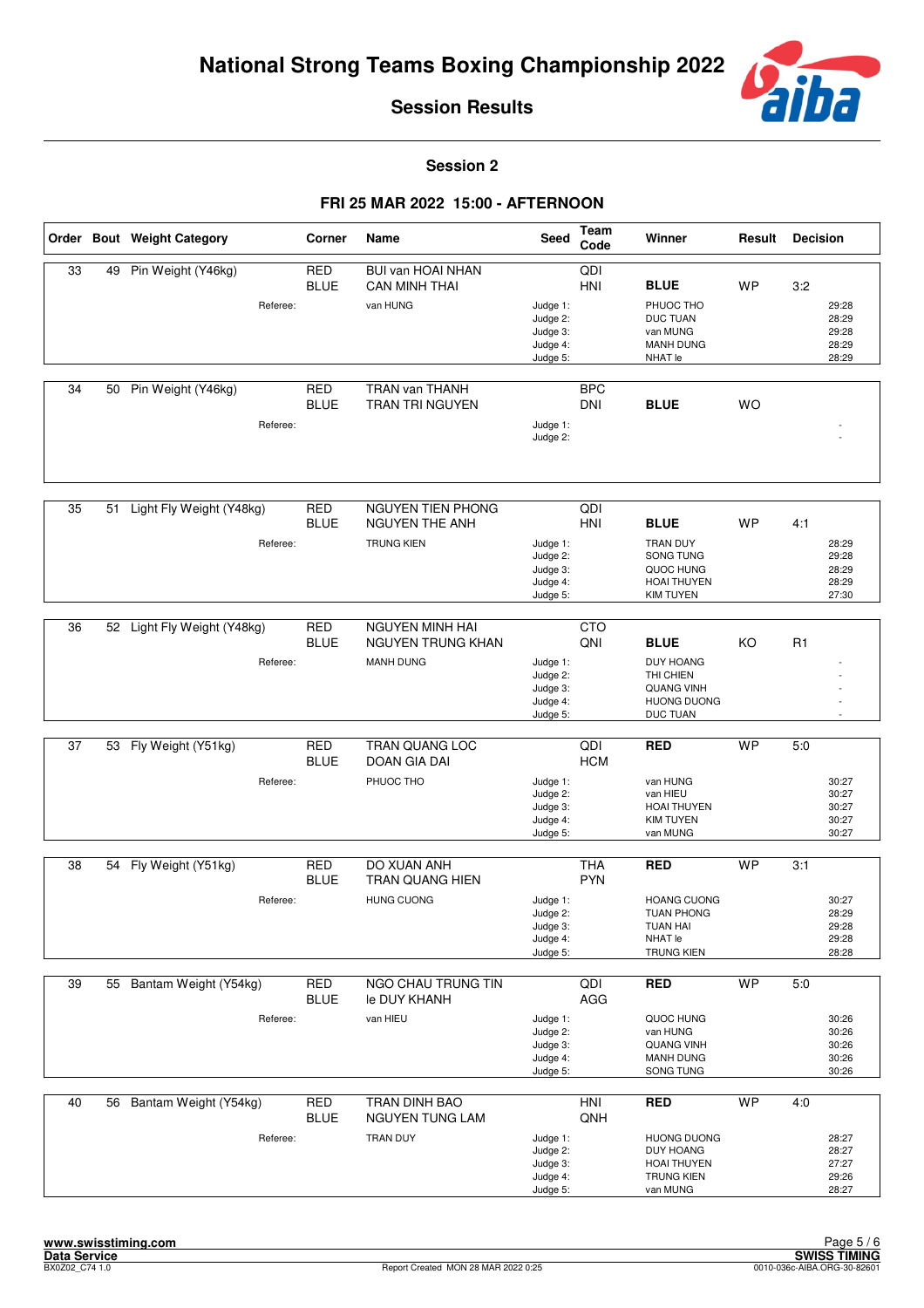

**Session 2**

|    |    | Order Bout Weight Category |          | Corner                    | Name                                           | Seed                                                     | Team<br>Code                   | Winner                                                                               | Result     | <b>Decision</b> |                                           |
|----|----|----------------------------|----------|---------------------------|------------------------------------------------|----------------------------------------------------------|--------------------------------|--------------------------------------------------------------------------------------|------------|-----------------|-------------------------------------------|
| 41 | 57 | Light Weight (Y60kg)       |          | <b>RED</b><br><b>BLUE</b> | <b>HA MINH TUAN</b><br><b>KHA TRUNG NGUYEN</b> |                                                          | HN <sub>12</sub><br><b>DLK</b> | <b>RED</b>                                                                           | <b>RSC</b> | R <sub>2</sub>  |                                           |
|    |    |                            | Referee: |                           | <b>MANH DUNG</b>                               | Judge 1:<br>Judge 2:<br>Judge 3:<br>Judge 4:<br>Judge 5: |                                | NHAT le<br><b>KIM TUYEN</b><br>PHUOC THO<br><b>TUAN HAI</b><br>QUOC HUNG             |            |                 | 10:9<br>10:9<br>9:10<br>9:10<br>10:9      |
| 42 | 58 | Light Weight (Y60kg)       |          | <b>RED</b><br><b>BLUE</b> | <b>TRAN TAI EM</b><br>NGUYEN TIEN DAT          |                                                          | QDI<br><b>HCM</b>              | <b>BLUE</b>                                                                          | <b>WP</b>  | 4:1             |                                           |
|    |    |                            | Referee: |                           | van HUNG                                       | Judge 1:<br>Judge 2:<br>Judge 3:<br>Judge 4:<br>Judge 5: |                                | <b>DUC TUAN</b><br>THI CHIEN<br>SONG TUNG<br><b>TUAN PHONG</b><br><b>HOAI THUYEN</b> |            |                 | 28:29<br>28:29<br>28:29<br>27:30<br>29:28 |

| <b>LEGEND</b><br>KO<br>WP | Knockout<br>Win on points | <b>Rn</b> | Round number | <b>RSC</b> | Referee Stops Contest | WO | Walkover |            |
|---------------------------|---------------------------|-----------|--------------|------------|-----------------------|----|----------|------------|
|                           | www.swisstiming.com       |           |              |            |                       |    |          | Page $6/6$ |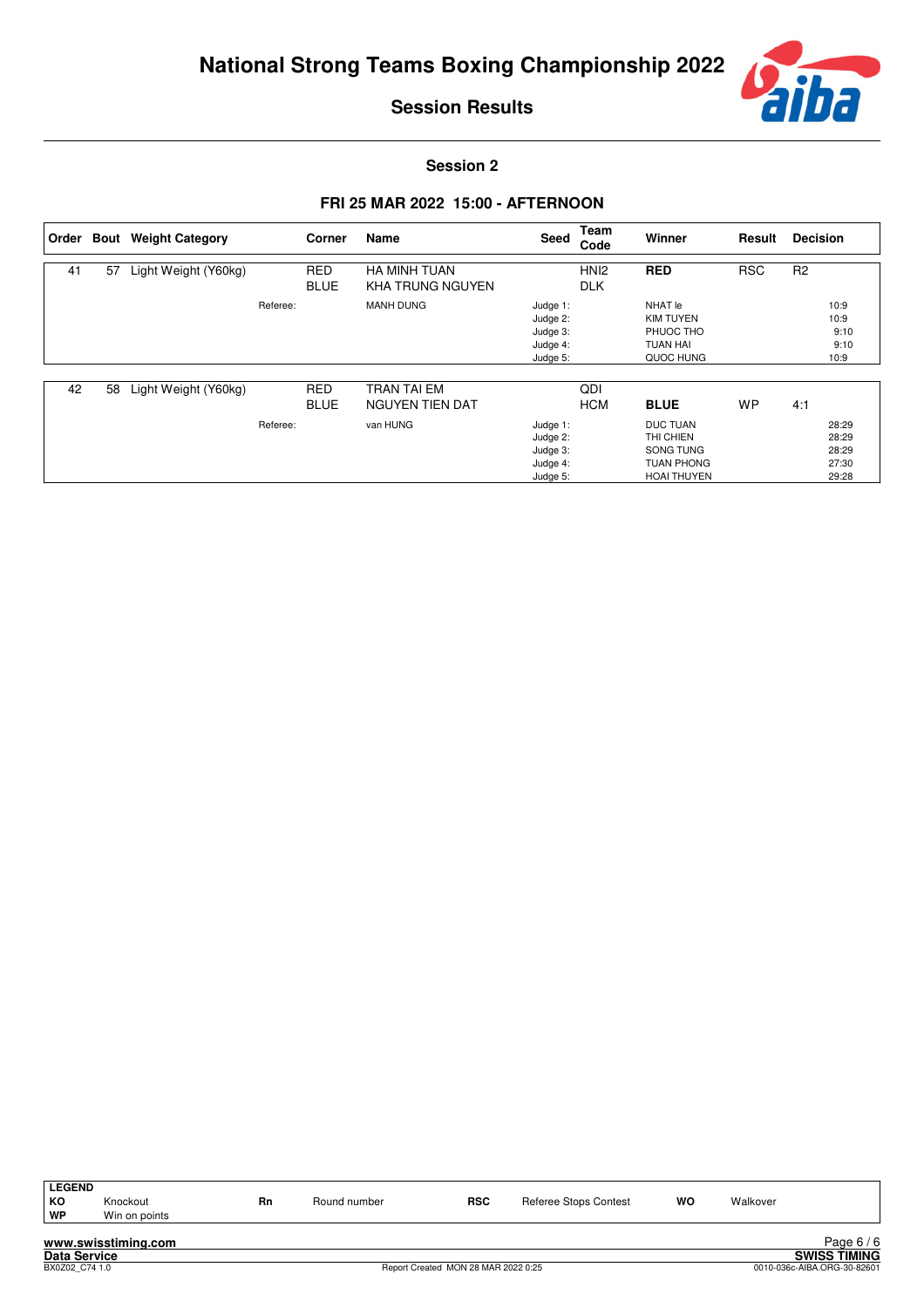

**Session 3**

|                |    | Order Bout Weight Category | Corner                    | Name                                          | <b>Seed</b>                                              | Team<br>Code                   | Winner                                                                                                | Result     | <b>Decision</b> |                                           |
|----------------|----|----------------------------|---------------------------|-----------------------------------------------|----------------------------------------------------------|--------------------------------|-------------------------------------------------------------------------------------------------------|------------|-----------------|-------------------------------------------|
| 1              | 59 | Light Weight (W60kg)       | RED<br><b>BLUE</b>        | NGUYEN THI HUONG<br><b>BAN THI KIEU</b>       |                                                          | <b>NBH</b><br><b>TNN</b>       | <b>BLUE</b>                                                                                           | <b>WP</b>  | 3:2             |                                           |
|                |    | Referee:                   |                           | <b>HUNG CUONG</b>                             | Judge 1:<br>Judge 2:<br>Judge 3:<br>Judge 4:<br>Judge 5: |                                | <b>HUONG DUONG</b><br>SONG TUNG<br><b>TRAN DUY</b><br>QUOC HUNG<br><b>TUAN HAI</b>                    |            |                 | 29:28<br>28:29<br>28:29<br>29:28<br>28:29 |
| 2              | 60 | Light Weight (W60kg)       | <b>RED</b><br><b>BLUE</b> | NGUYEN THI NGOC MAI<br>CHUNG THUY MY AN       |                                                          | <b>THA</b><br>QDI              | <b>BLUE</b>                                                                                           | <b>WP</b>  | 5:0             |                                           |
|                |    | Referee:                   |                           | van HIEU                                      | Judge 1:<br>Judge 2:<br>Judge 3:<br>Judge 4:<br>Judge 5: |                                | van HUNG<br><b>TRUNG KIEN</b><br><b>MANH DUNG</b><br><b>QUANG VINH</b><br>DUC TUAN                    |            |                 | 27:30<br>28:29<br>28:29<br>27:30<br>27:30 |
| 3              |    | 61 Light Weight (W60kg)    | <b>RED</b><br><b>BLUE</b> | <b>QUACH THI PHAN</b><br>le THI HONG DAO      |                                                          | <b>CTO</b><br><b>HCM</b>       | <b>BLUE</b>                                                                                           | <b>WP</b>  | 5:0             |                                           |
|                |    | Referee:                   |                           | THI CHIEN                                     | Judge 1:<br>Judge 2:<br>Judge 3:<br>Judge 4:<br>Judge 5: |                                | <b>HOANG CUONG</b><br><b>TUAN PHONG</b><br><b>KIM TUYEN</b><br><b>HOAI THUYEN</b><br>van MUNG         |            |                 | 28:29<br>27:30<br>27:30<br>27:30<br>28:29 |
|                |    |                            |                           |                                               |                                                          |                                |                                                                                                       |            |                 |                                           |
| $\overline{4}$ | 62 | Light Weight (W60kg)       | <b>RED</b><br><b>BLUE</b> | <b>LUONG THI NGOAN</b><br>DO THI THUY         |                                                          | AGG<br><b>HNI</b>              | <b>RED</b>                                                                                            | <b>WP</b>  | 4:1             |                                           |
|                |    | Referee:                   |                           | SONG TUNG                                     | Judge 1:<br>Judge 2:<br>Judge 3:<br>Judge 4:<br>Judge 5: |                                | PHUOC THO<br>TRAN DUY<br>QUOC HUNG<br><b>TUAN HAI</b><br>van HUNG                                     |            |                 | 30:27<br>30:27<br>27:30<br>29:28<br>29:28 |
|                |    |                            |                           |                                               |                                                          |                                |                                                                                                       |            |                 |                                           |
| 5              |    | 63 Feather Weight (Y57kg)  | <b>RED</b><br><b>BLUE</b> | NGUYEN NGOC DUNG<br>NGUYEN HUU HOA            |                                                          | <b>DLK</b><br>QD <sub>12</sub> | <b>RED</b>                                                                                            | RSC-I      | R <sub>1</sub>  |                                           |
|                |    | Referee:                   |                           | NHAT le                                       | Judge 1:<br>Judge 2:<br>Judge 3:<br>Judge 4:<br>Judge 5: |                                | <b>MANH DUNG</b><br><b>HUONG DUONG</b><br><b>HUNG CUONG</b><br><b>QUANG VINH</b><br><b>TRUNG KIEN</b> |            |                 |                                           |
|                |    |                            |                           |                                               |                                                          |                                |                                                                                                       |            |                 |                                           |
| 6              | 64 | Feather Weight (Y57kg)     | <b>RED</b><br><b>BLUE</b> | <b>TRUONG van VINH</b><br>NGUYEN van NHAT ANH |                                                          | QDI<br><b>HDG</b>              | <b>RED</b>                                                                                            | <b>RSC</b> | R <sub>2</sub>  |                                           |
|                |    | Referee:                   |                           | <b>DUC TUAN</b>                               | Judge 1:<br>Judge 2:<br>Judge 3:<br>Judge 4:<br>Judge 5: |                                | van HIEU<br>HOAI THUYEN<br><b>TUAN PHONG</b><br>THI CHIEN<br><b>KIM TUYEN</b>                         |            |                 | 10:9<br>10:8<br>10:9<br>10:9<br>10:9      |
| $\overline{7}$ |    | 65 Feather Weight (Y57kg)  | RED<br><b>BLUE</b>        | VO MINH TAM<br><b>VI PHAN NHAT TRUYEN</b>     |                                                          | AGG<br>QNI                     | <b>RED</b>                                                                                            | <b>WP</b>  | 3:0             |                                           |
|                |    | Referee:                   |                           | <b>QUANG VINH</b>                             | Judge 1:<br>Judge 2:<br>Judge 3:<br>Judge 4:<br>Judge 5: |                                | PHUOC THO<br>van MUNG<br>SONG TUNG<br><b>HOANG CUONG</b><br>QUOC HUNG                                 |            |                 | 30:26<br>29:27<br>28:28<br>29:27<br>28:28 |
| 8              |    | 66 Feather Weight (Y57kg)  | <b>RED</b><br><b>BLUE</b> | NGUYEN QUANG HUY<br><b>BUI VIET HOANG</b>     |                                                          | <b>BDH</b><br><b>HNI</b>       | <b>BLUE</b>                                                                                           | WP         | 3:2             |                                           |
|                |    | Referee:                   |                           | TRAN DUY                                      | Judge 1:<br>Judge 2:<br>Judge 3:<br>Judge 4:<br>Judge 5: |                                | <b>TRUNG KIEN</b><br>van HUNG<br><b>HUONG DUONG</b><br><b>MANH DUNG</b><br><b>TUAN HAI</b>            |            |                 | 27:30<br>28:29<br>29:28<br>28:29<br>29:28 |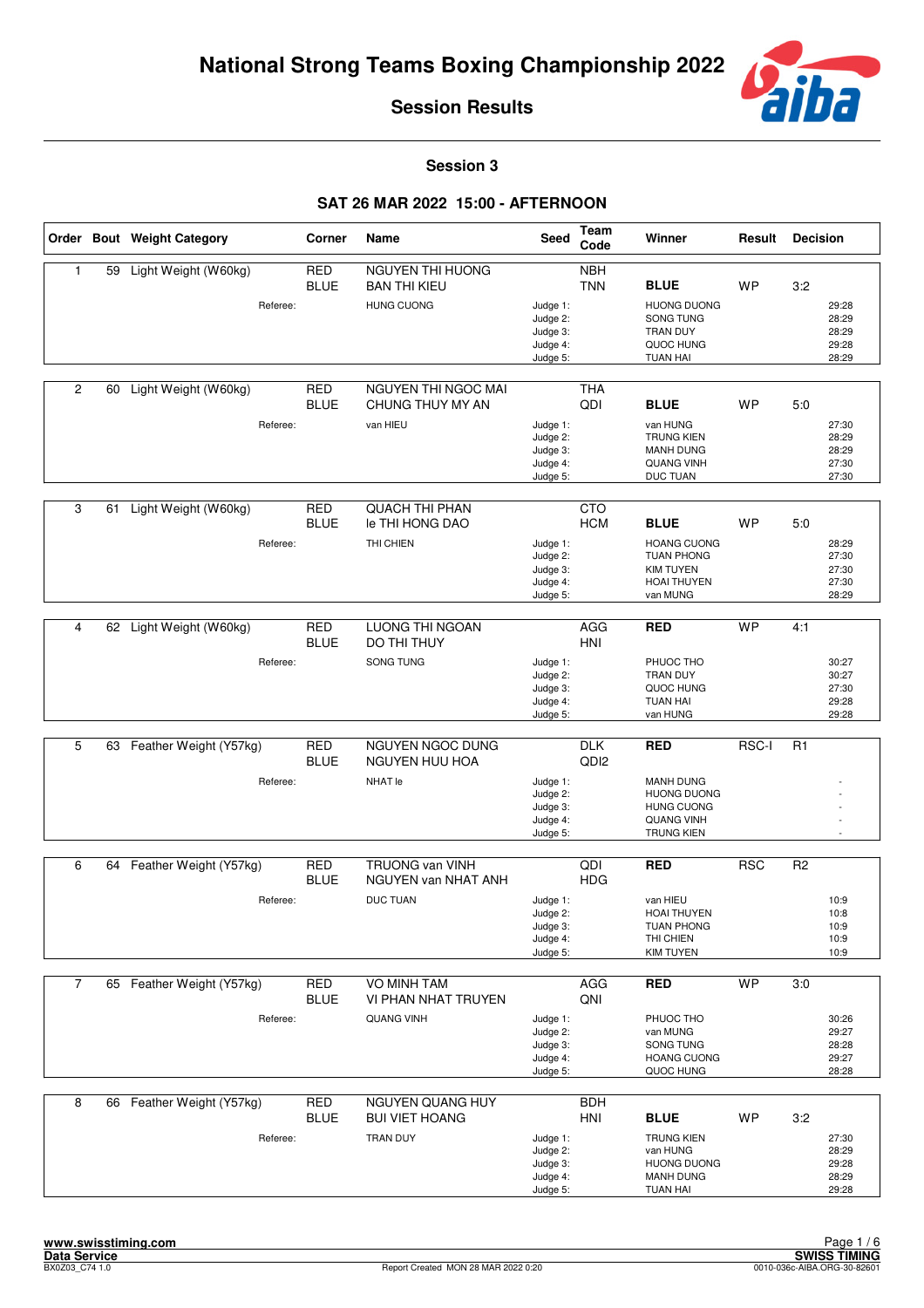

**Session 3**

|    |    | Order Bout Weight Category    | Corner                    | Name                                      | Seed                                                     | <b>Team</b><br>Code      | Winner                                                                                     | Result     | <b>Decision</b>                           |
|----|----|-------------------------------|---------------------------|-------------------------------------------|----------------------------------------------------------|--------------------------|--------------------------------------------------------------------------------------------|------------|-------------------------------------------|
| 9  | 67 | Light Welter Weight (Y63,5kg) | <b>RED</b><br><b>BLUE</b> | TRAN HUU THANG<br>PHAM TRAN MINH TRI      |                                                          | <b>DNI</b><br><b>BDG</b> | <b>BLUE</b>                                                                                | <b>RSC</b> | R <sub>2</sub>                            |
|    |    | Referee:                      |                           | van MUNG                                  | Judge 1:<br>Judge 2:<br>Judge 3:<br>Judge 4:<br>Judge 5: |                          | <b>TUAN PHONG</b><br><b>NHAT le</b><br><b>HOAI THUYEN</b><br><b>HUNG CUONG</b><br>DUC TUAN |            | 8:10<br>8:10<br>8:10<br>8:10<br>8:10      |
| 10 | 68 | Light Welter Weight (Y63,5kg) | <b>RED</b><br><b>BLUE</b> | <b>NGUYEN TRUNG CHIEN</b><br>le DUY PHONG |                                                          | <b>NAN</b><br><b>HNI</b> | <b>RED</b>                                                                                 | <b>RSC</b> | R <sub>2</sub>                            |
|    |    | Referee:                      |                           | <b>KIM TUYEN</b>                          | Judge 1:<br>Judge 2:<br>Judge 3:<br>Judge 4:<br>Judge 5: |                          | QUOC HUNG<br>SONG TUNG<br>PHUOC THO<br><b>TUAN HAI</b><br><b>TRUNG KIEN</b>                |            | 20:18<br>20:18<br>20:18<br>20:18<br>20:18 |
| 11 | 69 | Light Welter Weight (Y63,5kg) | <b>RED</b><br><b>BLUE</b> | DAM CONG YEN<br>PHAM DUY ANH              |                                                          | <b>BNH</b><br>LCI        | <b>RED</b>                                                                                 | KO         | R <sub>2</sub>                            |
|    |    | Referee:                      |                           | <b>HOAI THUYEN</b>                        | Judge 1:<br>Judge 2:<br>Judge 3:<br>Judge 4:<br>Judge 5: |                          | van HUNG<br><b>HUONG DUONG</b><br>van HIEU<br><b>TRAN DUY</b><br><b>QUANG VINH</b>         |            | 9:10<br>9:10<br>9:10<br>9:10<br>10:9      |
| 12 | 70 | Light Welter Weight (Y63,5kg) | <b>RED</b>                | le MINH KHANG                             |                                                          | AGG                      |                                                                                            |            |                                           |
|    |    | Referee:                      | <b>BLUE</b>               | NGO QUANG TRUONG                          | Judge 1:                                                 | QDI                      | <b>BLUE</b>                                                                                | <b>WO</b>  |                                           |
|    |    |                               |                           |                                           | Judge 2:                                                 |                          |                                                                                            |            |                                           |
|    |    |                               |                           |                                           |                                                          |                          |                                                                                            |            |                                           |
| 13 | 71 | Welter Weight (Y67kg)         | <b>RED</b><br><b>BLUE</b> | NGO TRANG GIA BAO<br>NGUYEN HOANG TUAN    |                                                          | QDI<br><b>THA</b>        | <b>RED</b>                                                                                 | <b>WP</b>  | 5.0                                       |
|    |    | Referee:                      |                           | <b>MANH DUNG</b>                          | Judge 1:<br>Judge 2:<br>Judge 3:<br>Judge 4:<br>Judge 5: |                          | QUOC HUNG<br><b>TRUNG KIEN</b><br><b>KIM TUYEN</b><br><b>HUNG CUONG</b><br>TRAN DUY        |            | 30:27<br>30:27<br>30:26<br>30:27<br>30:27 |
| 14 |    | 72 Welter Weight (Y67kg)      | <b>RED</b><br><b>BLUE</b> | <b>NGUYEN QUANG HUY</b><br>VO HIEP PHUONG |                                                          | <b>BNH</b><br><b>BDG</b> | <b>RED</b>                                                                                 | <b>WP</b>  | 4:1                                       |
|    |    | Referee:                      |                           | van HUNG                                  | Judge 1:<br>Judge 2:<br>Judge 3:<br>Judge 4:<br>Judge 5: |                          | SONG TUNG<br>van MUNG<br><b>HOAI THUYEN</b><br><b>QUANG VINH</b><br><b>HUONG DUONG</b>     |            | 30:27<br>30:27<br>28:29<br>30:27<br>30:27 |
| 15 |    | 73 Welter Weight (Y67kg)      | <b>RED</b><br><b>BLUE</b> | <b>NGUYEN van XANH</b><br>PHAM van TU     |                                                          | DTK<br><b>DNG</b>        | <b>BLUE</b>                                                                                | <b>WP</b>  | 5:0                                       |
|    |    | Referee:                      |                           | <b>TUAN HAI</b>                           | Judge 1:<br>Judge 2:<br>Judge 3:<br>Judge 4:<br>Judge 5: |                          | <b>TUAN PHONG</b><br>van HIEU<br><b>DUC TUAN</b><br>NHAT le<br><b>KIM TUYEN</b>            |            | 26:29<br>25:30<br>25:30<br>25:30<br>26:29 |
| 16 |    | 74 Welter Weight (Y67kg)      | <b>RED</b><br><b>BLUE</b> | HUYNH QUANG THIEU<br>TRAN TRUNG LUONG     |                                                          | <b>BDH</b><br>CAND       | <b>RED</b>                                                                                 | <b>RSC</b> | R1                                        |
|    |    | Referee:                      |                           | PHUOC THO                                 | Judge 1:<br>Judge 2:<br>Judge 3:<br>Judge 4:<br>Judge 5: |                          | THI CHIEN<br><b>MANH DUNG</b><br>TRAN DUY<br><b>HOANG CUONG</b><br>QUOC HUNG               |            |                                           |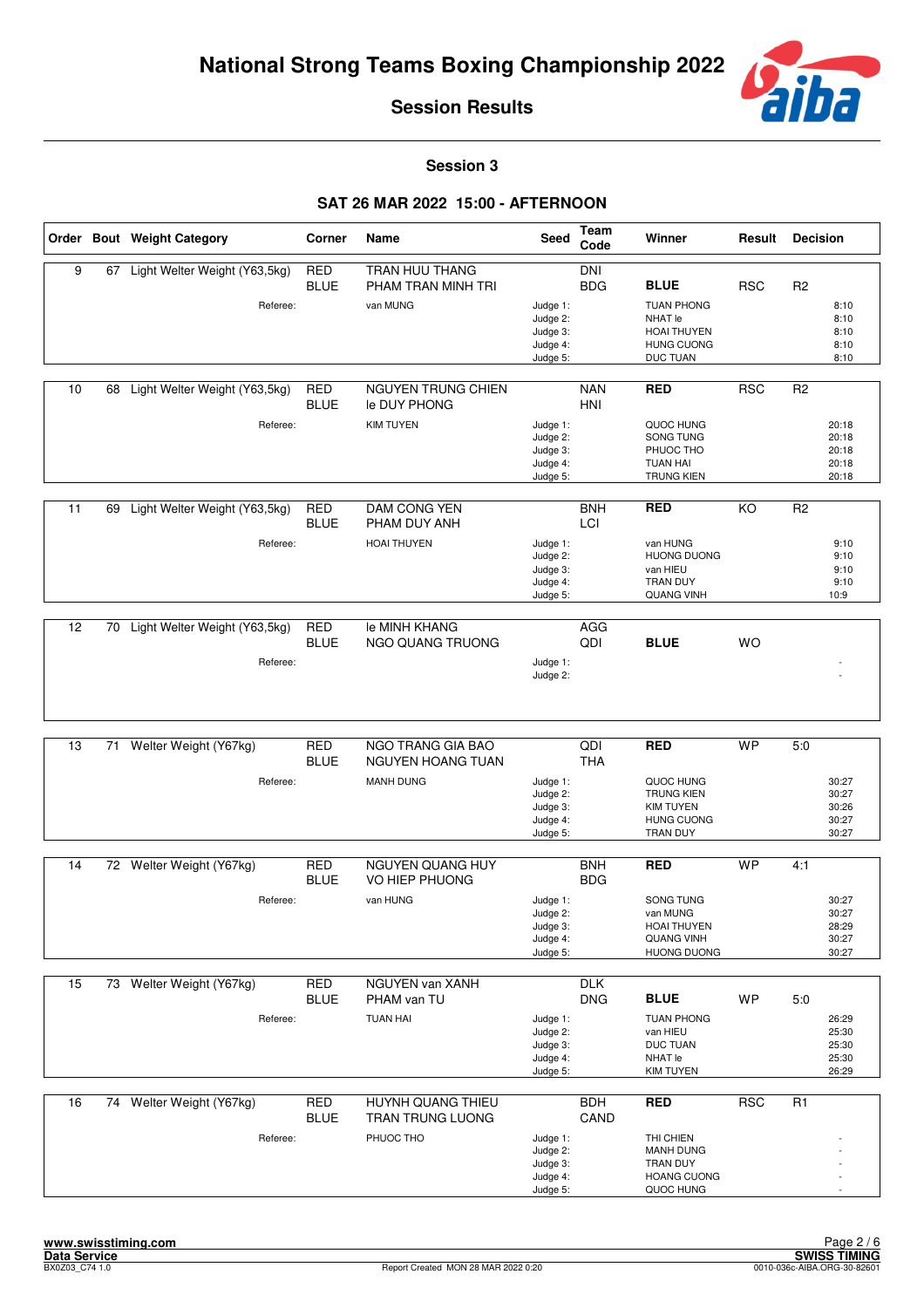

**Session 3**

|                 |    | Order Bout Weight Category   | Corner                    | Name                                            | Seed                                                     | Team<br>Code             | Winner                                                                                | Result     | <b>Decision</b> |                                           |
|-----------------|----|------------------------------|---------------------------|-------------------------------------------------|----------------------------------------------------------|--------------------------|---------------------------------------------------------------------------------------|------------|-----------------|-------------------------------------------|
| 17              | 75 | Middle Weight (Y71kg)        | <b>RED</b><br><b>BLUE</b> | <b>NGUYEN van TRUONG</b><br>DO PHU CUONG        |                                                          | <b>BNH</b><br>CAND       | <b>BLUE</b>                                                                           | <b>WP</b>  | 5.0             |                                           |
|                 |    | Referee:                     |                           | <b>TRUNG KIEN</b>                               | Judge 1:<br>Judge 2:<br>Judge 3:<br>Judge 4:<br>Judge 5: |                          | van HUNG<br><b>HUONG DUONG</b><br>van MUNG<br>SONG TUNG<br><b>HUNG CUONG</b>          |            |                 | 26:30<br>26:30<br>26:30<br>27:30<br>26:30 |
| 18              | 76 | Middle Weight (Y71kg)        | <b>RED</b><br><b>BLUE</b> | <b>NGUYEN DAT VIET</b><br><b>NGUYEN DUC HAU</b> |                                                          | HNI<br><b>BDH</b>        | <b>BLUE</b>                                                                           | <b>WP</b>  | 5:0             |                                           |
|                 |    | Referee:                     |                           | <b>TUAN PHONG</b>                               | Judge 1:<br>Judge 2:<br>Judge 3:<br>Judge 4:<br>Judge 5: |                          | <b>TUAN HAI</b><br><b>HOAI THUYEN</b><br>NHAT le<br><b>KIM TUYEN</b><br>QUOC HUNG     |            |                 | 27:30<br>27:30<br>27:30<br>27:30<br>27:30 |
| 19              | 77 | Middle Weight (Y75kg)        | <b>RED</b><br><b>BLUE</b> | NGUYEN HUYNH NHAT LINH<br>PHAM PHU BON          |                                                          | <b>HCM</b><br><b>HDG</b> | <b>BLUE</b>                                                                           | WP         | 5:0             |                                           |
|                 |    | Referee:                     |                           | van HIEU                                        | Judge 1:<br>Judge 2:<br>Judge 3:<br>Judge 4:<br>Judge 5: |                          | <b>DUC TUAN</b><br>TRAN DUY<br>PHUOC THO<br>van HUNG<br><b>HOANG CUONG</b>            |            |                 | 27:30<br>27:30<br>27:30<br>27:30<br>27:30 |
|                 |    |                              |                           |                                                 |                                                          |                          |                                                                                       |            |                 |                                           |
| 20              | 78 | Super Heavy Weight (Y+92kg)  | <b>RED</b><br><b>BLUE</b> | <b>NGUYEN BAO LUAN</b><br>NGUYEN TIEN THANH     |                                                          | <b>HCM</b><br><b>TNN</b> | <b>BLUE</b>                                                                           | <b>WP</b>  | 4:1             |                                           |
|                 |    | Referee:                     |                           | <b>MANH DUNG</b>                                | Judge 1:<br>Judge 2:<br>Judge 3:<br>Judge 4:<br>Judge 5: |                          | <b>HUNG CUONG</b><br>van MUNG<br><b>HUONG DUONG</b><br>SONG TUNG<br>THI CHIEN         |            |                 | 30:27<br>28:29<br>28:29<br>27:30<br>27:30 |
| 21              |    |                              | <b>RED</b>                | <b>SAM MINH PHAT</b>                            |                                                          | <b>CTO</b>               | <b>RED</b>                                                                            | <b>RSC</b> | R <sub>2</sub>  |                                           |
|                 | 79 | Pin Weight (46KGkg)          | <b>BLUE</b>               | NGUYEN NGOC VI                                  |                                                          | <b>HCM</b>               |                                                                                       |            |                 |                                           |
|                 |    | Referee:                     |                           | <b>HUNG CUONG</b>                               | Judge 1:<br>Judge 2:<br>Judge 3:<br>Judge 4:<br>Judge 5: |                          | QUOC HUNG<br><b>TUAN PHONG</b><br><b>TRUNG KIEN</b><br><b>TUAN HAI</b><br>HOAI THUYEN |            |                 | 10:9<br>10:9<br>10:9<br>9:10<br>10:9      |
| 22              | 80 | Pin Weight (46KGkg)          | <b>RED</b>                | <b>Ie CHI THANH</b>                             |                                                          | <b>DNI</b>               |                                                                                       |            |                 |                                           |
|                 |    |                              | <b>BLUE</b>               | <b>DUONG XUAN TRONG</b>                         |                                                          | <b>NAN</b>               | <b>BLUE</b>                                                                           | <b>WO</b>  |                 |                                           |
|                 |    | Referee:                     |                           |                                                 | Judge 1:<br>Judge 2:                                     |                          |                                                                                       |            |                 |                                           |
| 23              | 81 | Light Fly Weight (48KGkg)    | <b>RED</b>                | TRUONG THANH DO                                 |                                                          | <b>BDG</b>               | <b>RED</b>                                                                            | <b>WP</b>  | 5.0             |                                           |
|                 |    |                              | <b>BLUE</b>               | TRAN TRONG DUY                                  |                                                          | <b>KHA</b>               |                                                                                       |            |                 |                                           |
|                 |    | Referee:                     |                           | THI CHIEN                                       | Judge 1:<br>Judge 2:<br>Judge 3:<br>Judge 4:<br>Judge 5: |                          | <b>DUC TUAN</b><br>TRAN DUY<br>van MUNG<br><b>QUANG VINH</b><br><b>HUONG DUONG</b>    |            |                 | 30:27<br>30:24<br>30:26<br>30:25<br>30:27 |
| $\overline{24}$ |    | 82 Light Fly Weight (48KGkg) | <b>RED</b><br><b>BLUE</b> | le CONG HOANG THIEN<br>PHAM CONG HUNG           |                                                          | <b>HCM</b><br><b>HNI</b> | <b>BLUE</b>                                                                           | WP         | 5:0             |                                           |
|                 |    | Referee:                     |                           | <b>KIM TUYEN</b>                                | Judge 1:<br>Judge 2:<br>Judge 3:<br>Judge 4:<br>Judge 5: |                          | van HUNG<br>SONG TUNG<br><b>MANH DUNG</b><br>PHUOC THO<br>QUOC HUNG                   |            |                 | 27:30<br>27:30<br>27:30<br>27:30<br>27:30 |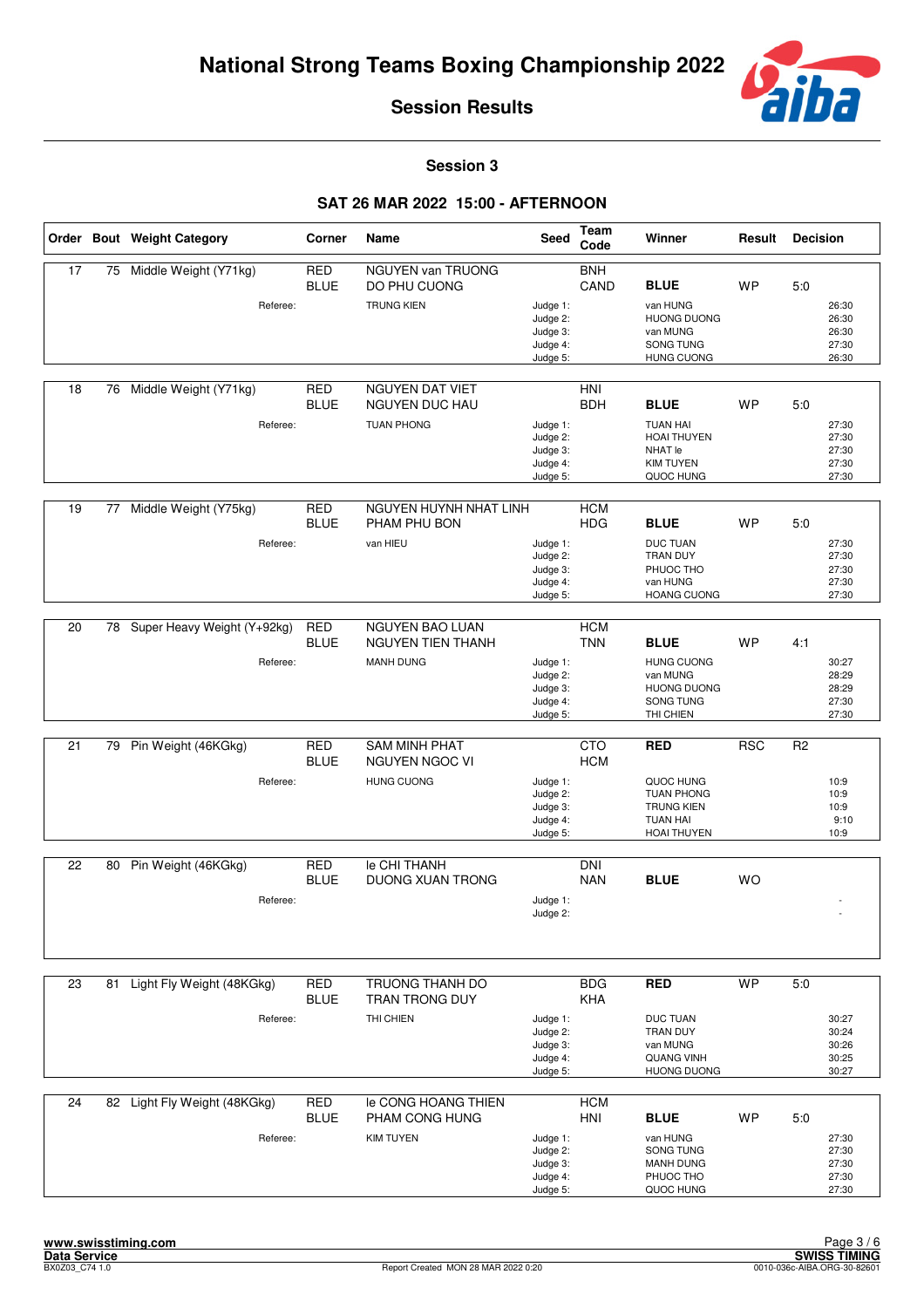

**Session 3**

|    |    | Order Bout Weight Category | Corner                    | Name                                       | <b>Seed</b>                                              | Team<br>Code             | Winner                                                                                          | Result    | <b>Decision</b>                           |  |
|----|----|----------------------------|---------------------------|--------------------------------------------|----------------------------------------------------------|--------------------------|-------------------------------------------------------------------------------------------------|-----------|-------------------------------------------|--|
| 25 | 83 | Fly Weight (51KGkg)        | <b>RED</b><br><b>BLUE</b> | <b>TRUONG QUOC TIN</b><br>le van CUONG     |                                                          | QNI<br>QDI               | <b>BLUE</b>                                                                                     | <b>WP</b> | 5:0                                       |  |
|    |    | Referee:                   |                           | <b>DUC TUAN</b>                            | Judge 1:<br>Judge 2:<br>Judge 3:<br>Judge 4:<br>Judge 5: |                          | van HIEU<br><b>HOANG CUONG</b><br><b>TRUNG KIEN</b><br><b>HUONG DUONG</b><br><b>HOAI THUYEN</b> |           | 27:30<br>27:30<br>27:30<br>27:30<br>27:30 |  |
| 26 | 84 | Bantam Weight (54KGkg)     | <b>RED</b><br><b>BLUE</b> | NGUYEN DUY ANH<br>TRAN van THAO            |                                                          | <b>BNH</b><br><b>BDG</b> | <b>RED</b>                                                                                      | <b>WO</b> |                                           |  |
|    |    | Referee:                   |                           |                                            | Judge 1:<br>Judge 2:                                     |                          |                                                                                                 |           |                                           |  |
| 27 | 85 | Bantam Weight (54KGkg)     | <b>RED</b><br><b>BLUE</b> | TRINH HONG NGOAN<br><b>TAT HOANG THANH</b> |                                                          | QNI<br><b>HCM</b>        | <b>BLUE</b>                                                                                     | <b>WP</b> | 5:0                                       |  |
|    |    | Referee:                   |                           | <b>TUAN HAI</b>                            | Judge 1:<br>Judge 2:<br>Judge 3:<br>Judge 4:<br>Judge 5: |                          | van MUNG<br>THI CHIEN<br>SONG TUNG<br><b>HUNG CUONG</b><br><b>MANH DUNG</b>                     |           | 27:30<br>27:30<br>27:30<br>27:30<br>27:30 |  |
| 28 | 86 | Bantam Weight (54KGkg)     | <b>RED</b>                | PHAM van THANH                             |                                                          | BDG <sub>2</sub>         |                                                                                                 |           |                                           |  |
|    |    |                            | <b>BLUE</b>               | LUONG TRUNG NGUYEN                         |                                                          | HNI                      | <b>BLUE</b>                                                                                     | <b>WP</b> | 5:0                                       |  |
|    |    | Referee:                   |                           | NHAT le                                    | Judge 1:<br>Judge 2:<br>Judge 3:<br>Judge 4:<br>Judge 5: |                          | QUOC HUNG<br>TRAN DUY<br><b>KIM TUYEN</b><br>PHUOC THO<br><b>HOAI THUYEN</b>                    |           | 28:29<br>28:29<br>28:29<br>28:29<br>28:29 |  |
| 29 | 87 | Feather Weight (57KGkg)    | <b>RED</b>                | NGUYEN MANH DUC                            |                                                          | HNI                      |                                                                                                 |           |                                           |  |
|    |    |                            | <b>BLUE</b>               | NGUYEN THANH LANH                          |                                                          | <b>DLK</b>               | <b>BLUE</b>                                                                                     | <b>WP</b> | 3:2                                       |  |
|    |    | Referee:                   |                           | van HUNG                                   | Judge 1:<br>Judge 2:<br>Judge 3:<br>Judge 4:<br>Judge 5: |                          | <b>TUAN PHONG</b><br><b>HUONG DUONG</b><br>van MUNG<br>SONG TUNG<br>NHAT le                     |           | 27:28<br>27:28<br>28:27<br>26:29<br>28:27 |  |
| 30 |    | 88 Feather Weight (57KGkg) | <b>RED</b>                | <b>NGUYEN DINH TUNG</b>                    |                                                          | <b>BNH</b>               |                                                                                                 |           |                                           |  |
|    |    |                            | <b>BLUE</b>               | DINH van THI                               |                                                          | <b>DNG</b>               | <b>BLUE</b>                                                                                     | <b>WP</b> | 5:0                                       |  |
|    |    | Referee:                   |                           | <b>TRUNG KIEN</b>                          | Judge 1:<br>Judge 2:<br>Judge 3:<br>Judge 4:<br>Judge 5: |                          | <b>MANH DUNG</b><br>van HIEU<br><b>DUC TUAN</b><br><b>QUANG VINH</b><br><b>KIM TUYEN</b>        |           | 27:30<br>27:30<br>27:30<br>27:30<br>27:30 |  |
| 31 | 89 | Feather Weight (57KGkg)    | <b>RED</b><br><b>BLUE</b> | HUYNH MINH TUAN<br>NGUYEN TRAN DUC LOC     |                                                          | QDI<br><b>HCM</b>        | <b>RED</b>                                                                                      | <b>WP</b> | 3:2                                       |  |
|    |    | Referee:                   |                           | PHUOC THO                                  | Judge 1:<br>Judge 2:<br>Judge 3:<br>Judge 4:<br>Judge 5: |                          | HOAI THUYEN<br><b>HOANG CUONG</b><br>TRAN DUY<br>QUOC HUNG<br>THI CHIEN                         |           | 27:28<br>27:28<br>28:27<br>28:27<br>29:26 |  |
| 32 |    | 90 Feather Weight (57KGkg) | <b>RED</b><br><b>BLUE</b> | PHAM NGOC DUC<br>TO PHI VINH               |                                                          | <b>PYN</b><br><b>BDG</b> | <b>RED</b>                                                                                      | RSC-I     | R <sub>2</sub>                            |  |
|    |    | Referee:                   |                           | <b>QUANG VINH</b>                          | Judge 1:<br>Judge 2:<br>Judge 3:<br>Judge 4:<br>Judge 5: |                          | van HUNG<br><b>HUNG CUONG</b><br><b>HUONG DUONG</b><br><b>TUAN HAI</b><br>van MUNG              |           | 10:9<br>9:10<br>9:10<br>9:10<br>9:10      |  |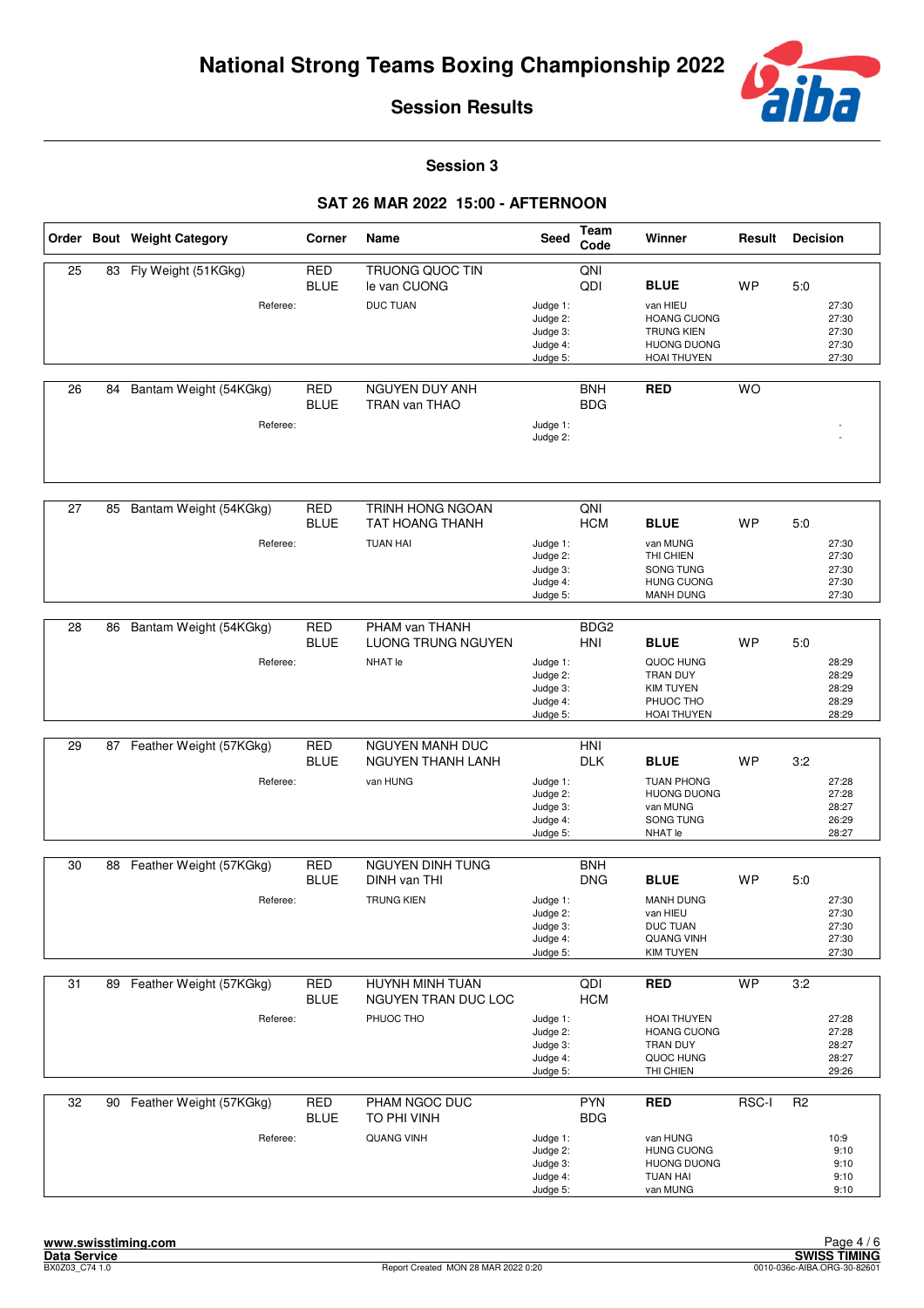

**Session 3**

|    |    | Order Bout Weight Category                    | Corner                    | Name                                                             | Seed                                                     | <b>Team</b><br>Code            | Winner                                                                                                    | Result     | <b>Decision</b>                                        |
|----|----|-----------------------------------------------|---------------------------|------------------------------------------------------------------|----------------------------------------------------------|--------------------------------|-----------------------------------------------------------------------------------------------------------|------------|--------------------------------------------------------|
| 33 | 91 | Light Weight (60KGkg)<br>Referee:             | <b>RED</b><br><b>BLUE</b> | NGUYEN van GIOI<br>NGUYEN van HUNG                               | Judge 1:<br>Judge 2:                                     | <b>DNG</b><br>QD <sub>12</sub> | <b>RED</b>                                                                                                | <b>WO</b>  |                                                        |
| 34 |    | 92 Light Weight (60KGkg)<br>Referee:          | <b>RED</b><br><b>BLUE</b> | VO le TRUNG LONG<br><b>NGUYEN TAN HUNG</b><br><b>HOAI THUYEN</b> | Judge 1:<br>Judge 2:<br>Judge 3:<br>Judge 4:<br>Judge 5: | <b>BDG</b><br><b>HCM</b>       | <b>BLUE</b><br><b>DUC TUAN</b><br>TRAN DUY<br><b>TRUNG KIEN</b><br>PHUOC THO<br>HOANG CUONG               | <b>WP</b>  | 5:0<br>27:30<br>28:29<br>27:30<br>27:30<br>27:30       |
| 35 | 93 | Light Weight (60KGkg)<br>Referee:             | <b>RED</b><br><b>BLUE</b> | DO van TUAN<br>TRAN van HOAI THUONG                              | Judge 1:<br>Judge 2:                                     | <b>HNI</b><br>CAND             | <b>BLUE</b>                                                                                               | <b>WO</b>  |                                                        |
| 36 | 94 | Light Weight (60KGkg)<br>Referee:             | <b>RED</b><br><b>BLUE</b> | <b>NGO TUAN ANH</b><br>le DUONG GIA KIET<br><b>MANH DUNG</b>     | Judge 1:<br>Judge 2:<br>Judge 3:<br>Judge 4:<br>Judge 5: | <b>NAN</b><br><b>BDH</b>       | <b>RED</b><br><b>TUAN HAI</b><br><b>HUONG DUONG</b><br>QUOC HUNG<br>THI CHIEN<br>van HUNG                 | <b>RSC</b> | R <sub>2</sub><br>10:8<br>10:9<br>10:9<br>10:8<br>10:9 |
| 37 | 95 | Light Welter Weight (63,5KGkg)<br>Referee:    | <b>RED</b><br><b>BLUE</b> | PHAN HUY HOANG<br>LAM DAI PHAT<br><b>HUNG CUONG</b>              | Judge 1:<br>Judge 2:<br>Judge 3:<br>Judge 4:<br>Judge 5: | KHA<br><b>BDG</b>              | <b>BLUE</b><br>van MUNG<br><b>KIM TUYEN</b><br><b>TUAN PHONG</b><br><b>NHAT le</b><br><b>QUANG VINH</b>   | <b>WP</b>  | 5:0<br>26:29<br>26:29<br>27:28<br>27:28<br>26:29       |
| 38 | 96 | Light Welter Weight (63,5KGkg)<br>Referee:    | <b>RED</b><br><b>BLUE</b> | <b>DANG LONG NHAT</b><br>PHAM van LUONG<br><b>TRAN DUY</b>       | Judge 1:<br>Judge 2:<br>Judge 3:<br>Judge 4:<br>Judge 5: | HNI <sub>2</sub><br><b>NBH</b> | <b>BLUE</b><br><b>HUONG DUONG</b><br>van HUNG<br>QUOC HUNG<br><b>HOAI THUYEN</b><br>SONG TUNG             | <b>WP</b>  | 5:0<br>28:29<br>27:30<br>28:29<br>27:30<br>27:30       |
| 39 |    | 97 Light Welter Weight (63,5KGkg)<br>Referee: | RED<br><b>BLUE</b>        | NGO van HUNG<br><b>VO XUAN HAI</b>                               | Judge 1:<br>Judge 2:                                     | HNI<br><b>NAN</b>              | <b>BLUE</b>                                                                                               | <b>WO</b>  |                                                        |
| 40 |    | 98 Light Welter Weight (63,5KGkg)<br>Referee: | <b>RED</b><br><b>BLUE</b> | PHAM DUC DOAN<br>NGUYEN HOANG QUOC HUY<br>van HIEU               | Judge 1:<br>Judge 2:<br>Judge 3:<br>Judge 4:<br>Judge 5: | <b>BNH</b><br><b>HCM</b>       | <b>BLUE</b><br>PHUOC THO<br><b>TRUNG KIEN</b><br><b>MANH DUNG</b><br><b>DUC TUAN</b><br><b>TUAN PHONG</b> | <b>WP</b>  | 4:1<br>27:29<br>28:29<br>28:29<br>28:29<br>29:28       |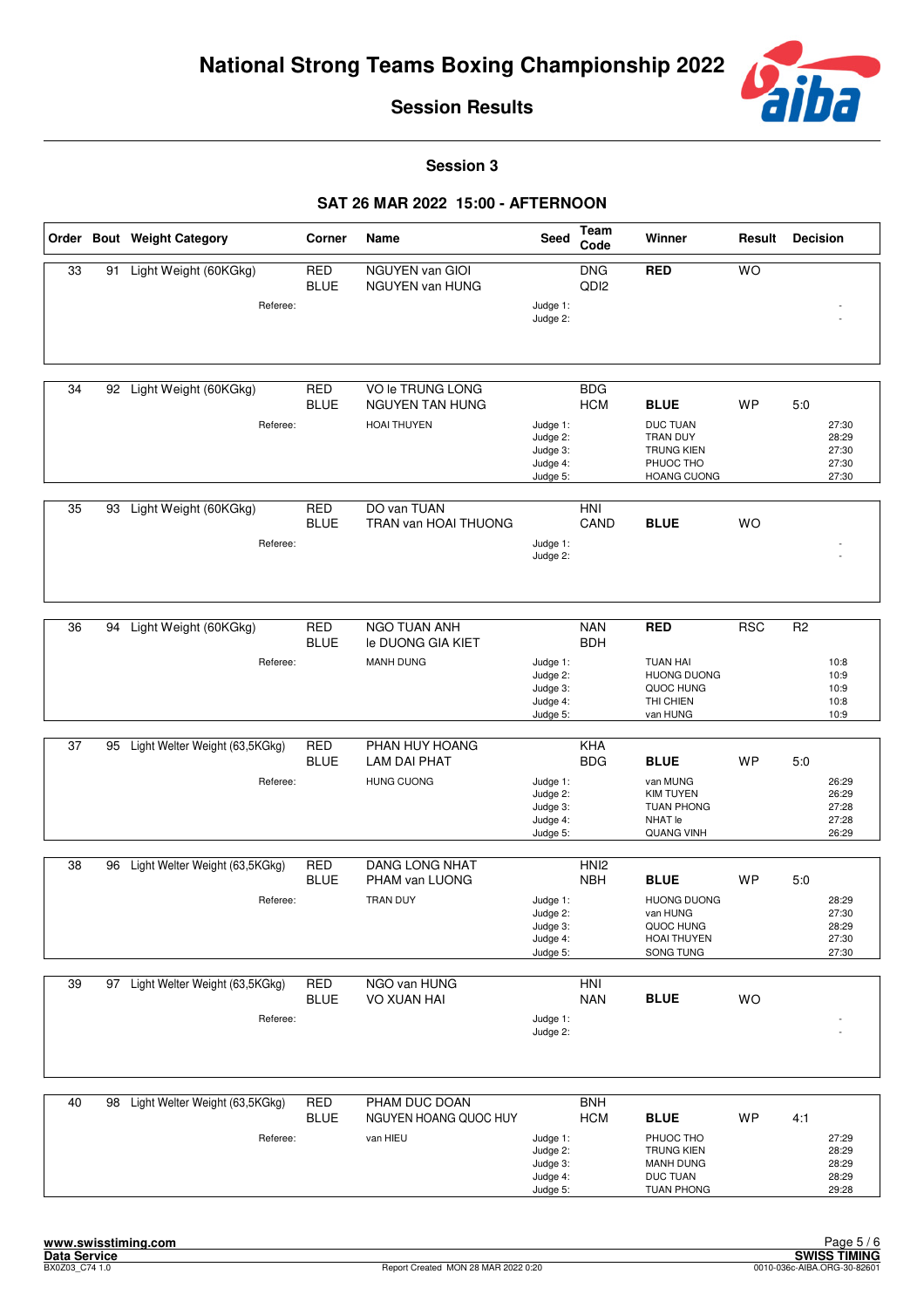

**Session 3**

|    |     | Order Bout Weight Category         | Corner                    | Name                                 | Seed                                                     | Team<br>Code                   | Winner                                                                                              | Result     | <b>Decision</b>                           |
|----|-----|------------------------------------|---------------------------|--------------------------------------|----------------------------------------------------------|--------------------------------|-----------------------------------------------------------------------------------------------------|------------|-------------------------------------------|
| 41 | 99  | Welter Weight (67KGkg)             | <b>RED</b><br><b>BLUE</b> | HA van QUYNH<br>NGUYEN van HAI       |                                                          | <b>DLK</b><br><b>NBH</b>       | <b>BLUE</b>                                                                                         | <b>RSC</b> | R1                                        |
|    |     | Referee:                           |                           | van HUNG                             | Judge 1:<br>Judge 2:<br>Judge 3:<br>Judge 4:<br>Judge 5: |                                | THI CHIEN<br>NHAT le<br><b>KIM TUYEN</b><br>van MUNG<br><b>HOANG CUONG</b>                          |            | 8:10<br>8:10<br>8:10<br>8:10<br>8:10      |
| 42 | 100 | Welter Weight (67KGkg)<br>Referee: | <b>RED</b><br><b>BLUE</b> | TRAN HUU THIEN<br>VO HONG DAT        | Judge 1:<br>Judge 2:                                     | <b>BDG</b><br>BDG <sub>2</sub> | <b>BLUE</b>                                                                                         | <b>WO</b>  |                                           |
| 43 | 101 | Welter Weight (67KGkg)             | <b>RED</b><br><b>BLUE</b> | DAM NGOC DUC<br><b>BIEN QUOC BAO</b> |                                                          | <b>BNH</b><br><b>KHA</b>       | <b>RED</b>                                                                                          | <b>WP</b>  | 5:0                                       |
|    |     | Referee:                           |                           | <b>TRUNG KIEN</b>                    | Judge 1:<br>Judge 2:<br>Judge 3:<br>Judge 4:<br>Judge 5: |                                | <b>TRAN DUY</b><br><b>HUONG DUONG</b><br><b>TUAN HAI</b><br><b>HUNG CUONG</b><br><b>HOAI THUYEN</b> |            | 30:26<br>30:26<br>30:26<br>30:26<br>30:26 |

| <b>LEGEND</b>       |          |    |               |            |                       |              |                                |  |  |  |  |
|---------------------|----------|----|---------------|------------|-----------------------|--------------|--------------------------------|--|--|--|--|
| KO                  | Knockout | Rn | Round number  | <b>RSC</b> | Referee Stops Contest | <b>RSC-I</b> | Referee Stops Contest - Injury |  |  |  |  |
| ∣ wo                | Walkover | WP | Win on points |            |                       |              |                                |  |  |  |  |
| www.swisstiming.com |          |    |               |            |                       |              |                                |  |  |  |  |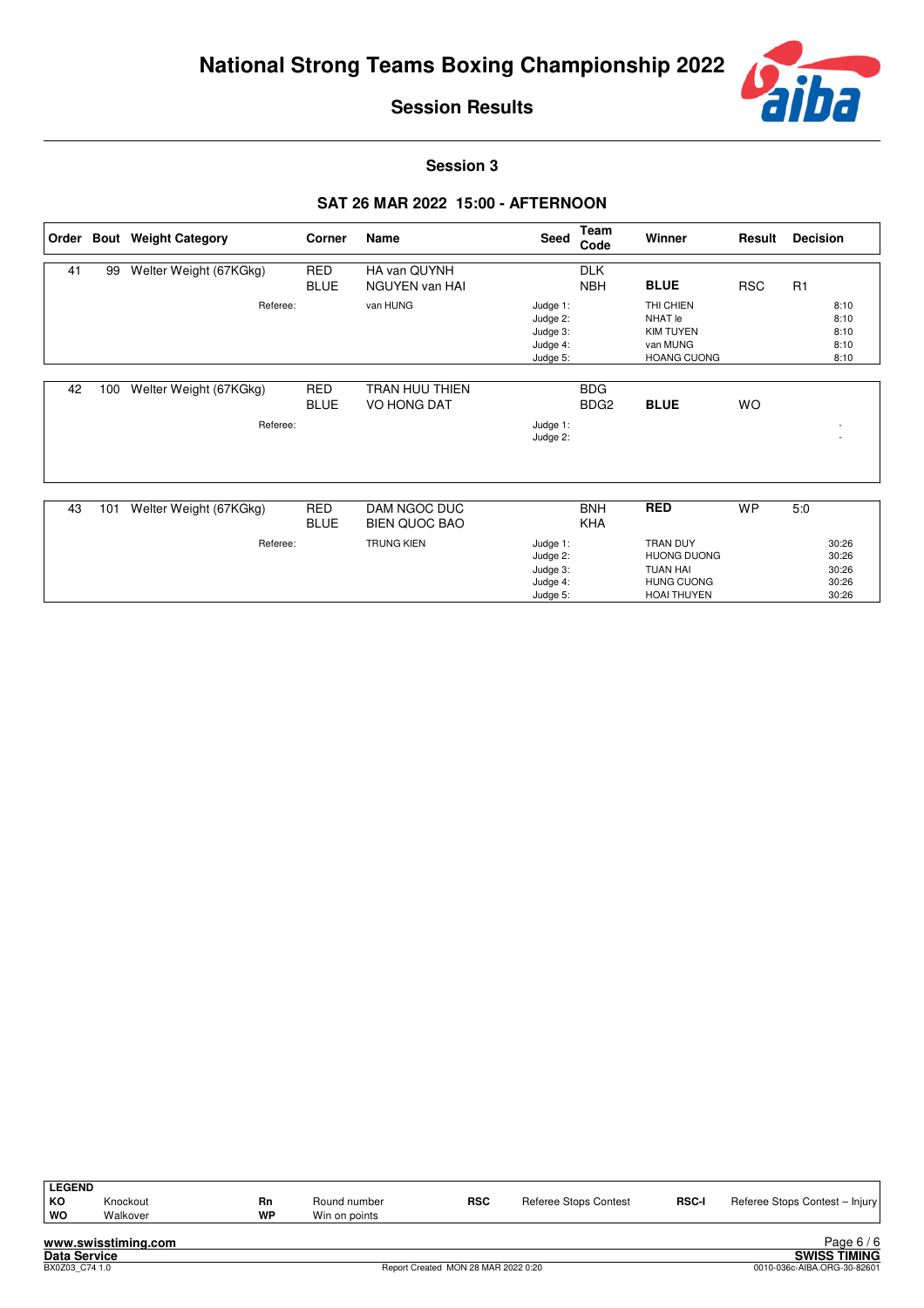

**Session 4**

|   |     | Order Bout Weight Category       | Corner                    | Name                                  | <b>Seed</b>                                              | Team<br>Code                   | Winner                                                                             | Result     | <b>Decision</b> |                                           |
|---|-----|----------------------------------|---------------------------|---------------------------------------|----------------------------------------------------------|--------------------------------|------------------------------------------------------------------------------------|------------|-----------------|-------------------------------------------|
| 1 |     | 102 Pin Weight (YW45kg)          | <b>RED</b><br><b>BLUE</b> | TRAN THU NGAN<br>TRAN THI LAN ANH     |                                                          | <b>TGG</b><br><b>NAN</b>       | <b>BLUE</b>                                                                        | <b>WP</b>  | 5.0             |                                           |
|   |     | Referee:                         |                           | <b>QUANG VINH</b>                     | Judge 1:<br>Judge 2:<br>Judge 3:<br>Judge 4:<br>Judge 5: |                                | <b>TRUNG KIEN</b><br><b>HUONG DUONG</b><br><b>TUAN HAI</b><br>van HUNG<br>van HIEU |            |                 | 27:30<br>27:30<br>28:29<br>27:30<br>28:29 |
| 2 |     | 103 Pin Weight (YW45kg)          | <b>RED</b><br><b>BLUE</b> | TO HONG MINH<br>NGUYEN THI HONG NHUNG |                                                          | <b>THA</b><br>QD <sub>12</sub> | <b>BLUE</b>                                                                        | <b>WP</b>  | 3:1             |                                           |
|   |     | Referee:                         |                           | THI CHIEN                             | Judge 1:<br>Judge 2:<br>Judge 3:<br>Judge 4:<br>Judge 5: |                                | <b>DUC TUAN</b><br><b>HOANG CUONG</b><br>TRAN DUY<br><b>KIM TUYEN</b><br>PHUOC THO |            |                 | 27:29<br>27:29<br>29:27<br>27:29<br>28:28 |
|   |     |                                  |                           |                                       |                                                          |                                |                                                                                    |            |                 |                                           |
| 3 | 104 | Light Fly Weight (YW48kg)        | <b>RED</b><br><b>BLUE</b> | TO THI THANH NGAN<br>NGUYEN THI NGOC  |                                                          | <b>TNN</b><br><b>HNI</b>       | <b>BLUE</b>                                                                        | <b>RSC</b> | R <sub>1</sub>  |                                           |
|   |     | Referee:                         |                           | <b>HOAI THUYEN</b>                    | Judge 1:<br>Judge 2:<br>Judge 3:<br>Judge 4:<br>Judge 5: |                                | QUOC HUNG<br>NHAT le<br><b>TUAN PHONG</b><br><b>MANH DUNG</b><br>van MUNG          |            |                 |                                           |
|   |     |                                  |                           |                                       |                                                          |                                |                                                                                    |            |                 |                                           |
| 4 |     | 105 Light Fly Weight (YW48kg)    | <b>RED</b><br><b>BLUE</b> | LY THI THAO VY<br>PHAM THI QUYNH ANH  |                                                          | <b>BLU</b><br><b>TGG</b>       | <b>BLUE</b>                                                                        | <b>RSC</b> | R <sub>2</sub>  |                                           |
|   |     | Referee:                         |                           | van HIEU                              | Judge 1:<br>Judge 2:<br>Judge 3:<br>Judge 4:<br>Judge 5: |                                | <b>HUNG CUONG</b><br>SONG TUNG<br>van HUNG<br><b>TUAN HAI</b><br><b>QUANG VINH</b> |            |                 | 17:20<br>17:20<br>17:20<br>17:20<br>16:20 |
| 5 | 106 | Fly Weight (YW50kg)              | <b>RED</b>                | NGUYEN THI NGOC TRAN                  |                                                          | <b>CTO</b>                     | <b>RED</b>                                                                         | <b>RSC</b> | R <sub>1</sub>  |                                           |
|   |     |                                  | <b>BLUE</b>               | NGUYEN THI MINH NGUYET                |                                                          | HNI <sub>2</sub>               |                                                                                    |            |                 |                                           |
|   |     | Referee:                         |                           | <b>KIM TUYEN</b>                      | Judge 1:<br>Judge 2:                                     |                                | <b>TRAN DUY</b><br><b>TRUNG KIEN</b>                                               |            |                 | 10:8<br>10:9                              |
|   |     |                                  |                           |                                       | Judge 3:<br>Judge 4:                                     |                                | <b>HUONG DUONG</b><br>van MUNG                                                     |            |                 | 10:9<br>10:8                              |
|   |     |                                  |                           |                                       | Judge 5:                                                 |                                | NHAT le                                                                            |            |                 | 10:8                                      |
| 6 |     | 107 Fly Weight (YW50kg)          | <b>RED</b>                | le HAI AU                             |                                                          | AGG                            | <b>RED</b>                                                                         | <b>WP</b>  | 4:1             |                                           |
|   |     |                                  | <b>BLUE</b>               | NGO NGOC LINH CHI                     |                                                          | <b>HNI</b>                     |                                                                                    |            |                 |                                           |
|   |     | Referee:                         |                           | <b>TUAN PHONG</b>                     | Judge 1:<br>Judge 2:                                     |                                | <b>HOAI THUYEN</b><br>PHUOC THO                                                    |            |                 | 28:27<br>28:27                            |
|   |     |                                  |                           |                                       | Judge 3:                                                 |                                | QUOC HUNG                                                                          |            |                 | 28:27                                     |
|   |     |                                  |                           |                                       | Judge 4:<br>Judge 5:                                     |                                | van HUNG<br><b>MANH DUNG</b>                                                       |            |                 | 27:28<br>29:26                            |
| 7 | 108 | Light Bantam Weight (YW52kg)     | RED                       | VO THI MINH THU                       |                                                          | <b>BPC</b>                     |                                                                                    |            |                 |                                           |
|   |     |                                  | <b>BLUE</b>               | <b>HOANG THI THUY GIANG</b>           |                                                          | <b>DNI</b>                     | <b>BLUE</b>                                                                        | WP         | 5:0             |                                           |
|   |     | Referee:                         |                           | <b>DUC TUAN</b>                       | Judge 1:<br>Judge 2:                                     |                                | THI CHIEN<br><b>TUAN HAI</b>                                                       |            |                 | 27:30<br>27:30                            |
|   |     |                                  |                           |                                       | Judge 3:                                                 |                                | <b>QUANG VINH</b>                                                                  |            |                 | 27:30                                     |
|   |     |                                  |                           |                                       | Judge 4:<br>Judge 5:                                     |                                | <b>HUONG DUONG</b><br>TRAN DUY                                                     |            |                 | 27:30<br>27:30                            |
|   |     | 109 Light Bantam Weight (YW52kg) |                           | NGUYEN THI NGOC LUA                   |                                                          |                                |                                                                                    | <b>WP</b>  |                 |                                           |
| 8 |     |                                  | RED<br><b>BLUE</b>        | PHAM TRA MY                           |                                                          | AGG<br>HNI                     | <b>RED</b>                                                                         |            | 5:0             |                                           |
|   |     | Referee:                         |                           | van MUNG                              | Judge 1:<br>Judge 2:                                     |                                | SONG TUNG<br>NHAT le                                                               |            |                 | 30:27<br>30:27                            |
|   |     |                                  |                           |                                       | Judge 3:                                                 |                                | PHUOC THO                                                                          |            |                 | 29:28                                     |
|   |     |                                  |                           |                                       | Judge 4:<br>Judge 5:                                     |                                | HOAI THUYEN<br>QUOC HUNG                                                           |            |                 | 30:27<br>30:27                            |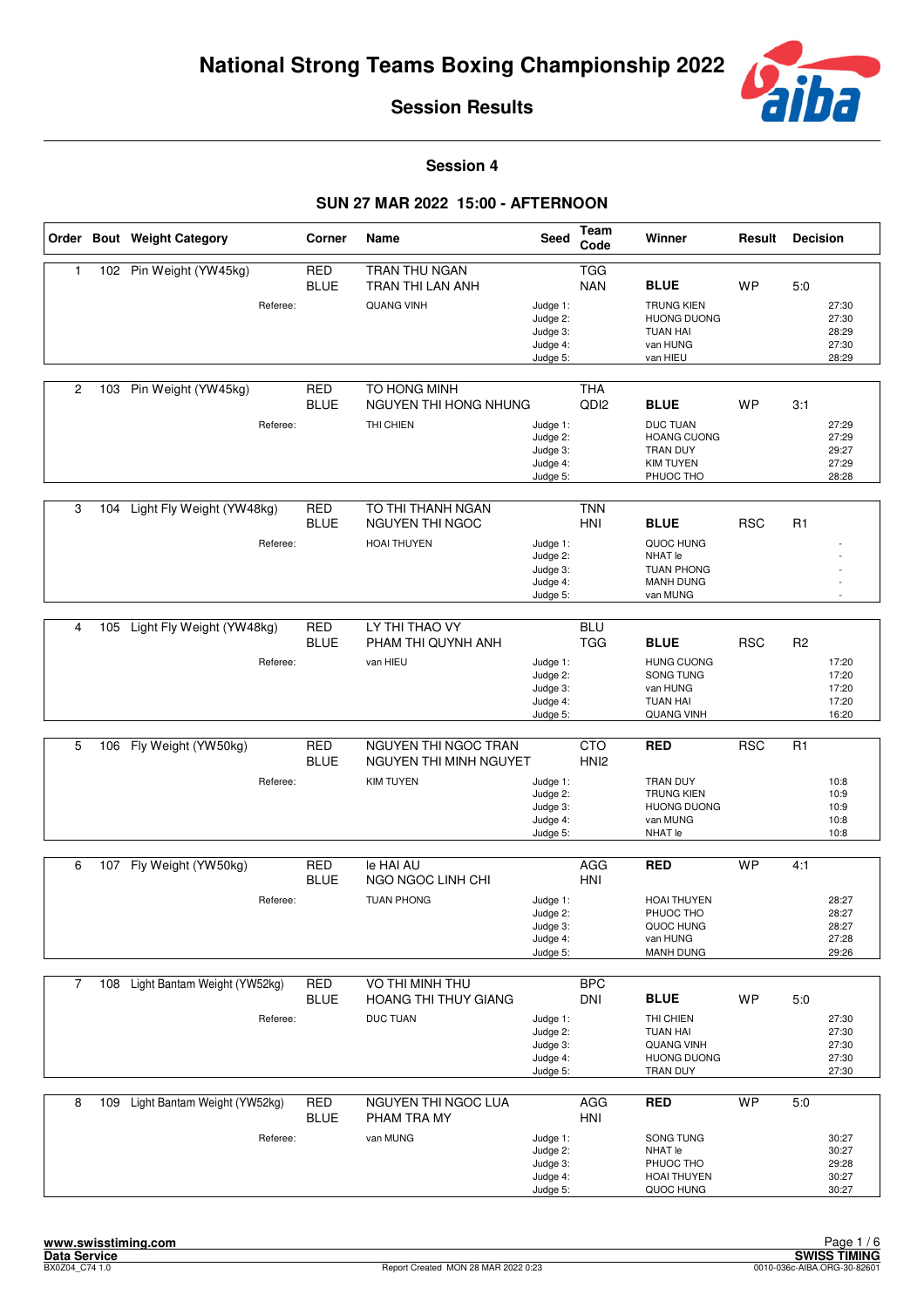

**Session 4**

|    |     | Order Bout Weight Category                   | Corner                    | Name                                                              | <b>Seed</b>                                              | <b>Team</b><br>Code      | Winner                                                                                             | Result    | <b>Decision</b>                                  |
|----|-----|----------------------------------------------|---------------------------|-------------------------------------------------------------------|----------------------------------------------------------|--------------------------|----------------------------------------------------------------------------------------------------|-----------|--------------------------------------------------|
| 9  |     | 110 Feather Weight (YW57kg)<br>Referee:      | <b>RED</b><br><b>BLUE</b> | QUANG THI HUONG LAN<br>le THI HUYNH NHU                           | Judge 1:<br>Judge 2:                                     | <b>SLA</b><br><b>TGG</b> | <b>BLUE</b>                                                                                        | <b>WO</b> |                                                  |
| 10 | 111 | Feather Weight (YW57kg)<br>Referee:          | <b>RED</b><br><b>BLUE</b> | TRAN THI MY TAM<br>PHAM THU HUE<br>PHUOC THO                      | Judge 1:<br>Judge 2:<br>Judge 3:<br>Judge 4:<br>Judge 5: | HNI<br><b>THA</b>        | <b>BLUE</b><br><b>TUAN PHONG</b><br>TRAN DUY<br><b>HUONG DUONG</b><br><b>MANH DUNG</b><br>van MUNG | WP        | 5:0<br>27:30<br>28:29<br>27:30<br>28:29<br>27:30 |
| 11 |     | 112 Light Weight (YW60kg)<br>Referee:        | <b>RED</b><br><b>BLUE</b> | <b>QUANG THI HAU</b><br>HUYNH THI VU DUYEN                        | Judge 1:<br>Judge 2:                                     | <b>SLA</b><br>QNI        | <b>BLUE</b>                                                                                        | <b>WO</b> |                                                  |
| 12 | 113 | Light Weight (YW60kg)<br>Referee:            | <b>RED</b><br><b>BLUE</b> | <b>VANG THI HUE</b><br>le THI TRUC DUY<br><b>TUAN HAI</b>         | Judge 1:<br>Judge 2:<br>Judge 3:<br>Judge 4:<br>Judge 5: | LCI<br>AGG               | <b>BLUE</b><br><b>HOANG CUONG</b><br>THI CHIEN<br>van MUNG<br><b>TRUNG KIEN</b><br>MANH DUNG       | <b>WP</b> | 5:0<br>28:29<br>27:30<br>27:30<br>27:30<br>27:30 |
| 13 | 114 | Light Welter Weight (YW63kg)<br>Referee:     | <b>RED</b><br><b>BLUE</b> | TRAN LY LY<br>NGUYEN PHUONG THAO<br>van HUNG                      | Judge 1:<br>Judge 2:<br>Judge 3:<br>Judge 4:<br>Judge 5: | CAND<br>HNI              | <b>BLUE</b><br>QUOC HUNG<br>NHAT le<br><b>KIM TUYEN</b><br><b>TUAN PHONG</b><br><b>HOAI THUYEN</b> | WP        | 5:0<br>27:30<br>26:30<br>27:30<br>27:30<br>26:30 |
| 14 |     | 115 Light Welter Weight (YW63kg)<br>Referee: | <b>RED</b><br><b>BLUE</b> | <b>Ie THI KHANH HUYEN</b><br>QUANG THI PHONG                      | Judge 1:<br>Judge 2:                                     | <b>NAN</b><br><b>SLA</b> | <b>RED</b>                                                                                         | <b>WO</b> |                                                  |
| 15 |     | 116 Welter Weight (YW66kg)<br>Referee:       | <b>RED</b><br><b>BLUE</b> | <b>QUANG THI NHUNG</b><br>TRAN THI TUYET TRAN<br><b>MANH DUNG</b> | Judge 1:<br>Judge 2:<br>Judge 3:<br>Judge 4:<br>Judge 5: | <b>SLA</b><br><b>TGG</b> | <b>RED</b><br><b>HUONG DUONG</b><br><b>TUAN HAI</b><br>van HIEU<br>SONG TUNG<br>NHAT le            | <b>WP</b> | 4:1<br>29:28<br>29:28<br>29:28<br>28:29<br>30:27 |
| 16 |     | 117 Light Middle Weight (YW70kg)<br>Referee: | <b>RED</b><br><b>BLUE</b> | <b>LUONG ANH TUYET</b><br><b>BACH THI MY HOA</b>                  | Judge 1:<br>Judge 2:                                     | <b>SLA</b><br>QNI        | <b>RED</b>                                                                                         | <b>WO</b> |                                                  |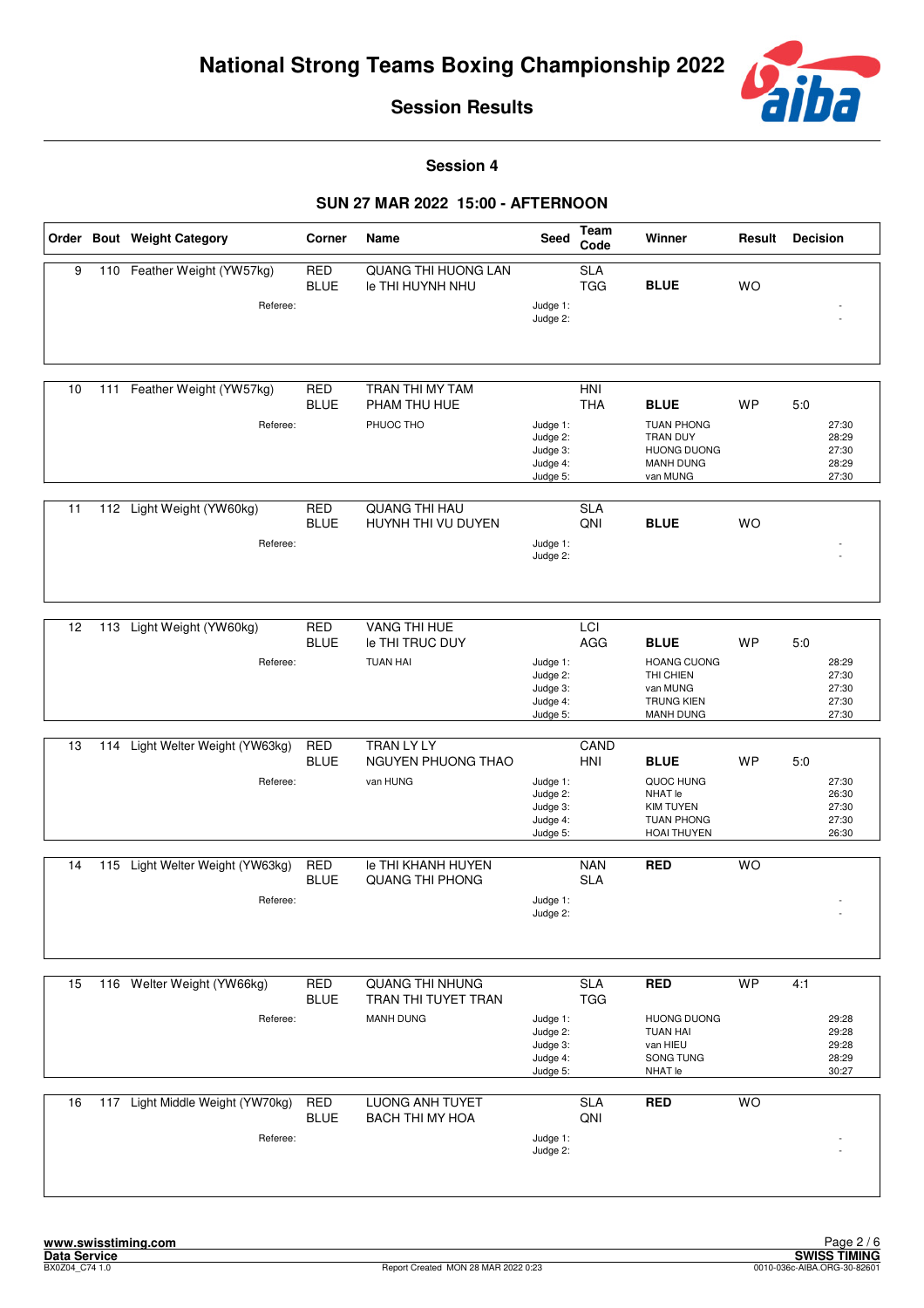

**Session 4**

|    |     | Order Bout Weight Category           | Corner                    | Name                                                     | Seed                                                     | <b>Team</b><br>Code      | Winner                                                                             | Result    | <b>Decision</b>                             |
|----|-----|--------------------------------------|---------------------------|----------------------------------------------------------|----------------------------------------------------------|--------------------------|------------------------------------------------------------------------------------|-----------|---------------------------------------------|
| 17 |     | 118 Pin Weight (W45kg)<br>Referee:   | <b>RED</b><br><b>BLUE</b> | <b>VUONG THI HUONG</b><br>NGUYEN THI ANH THU<br>TRAN DUY | Judge 1:                                                 | HNI<br><b>TBH</b>        | <b>RED</b><br>QUOC HUNG                                                            | <b>WP</b> | 4:1<br>30:27                                |
|    |     |                                      |                           |                                                          | Judge 2:<br>Judge 3:<br>Judge 4:<br>Judge 5:             |                          | <b>HOAI THUYEN</b><br>van MUNG<br><b>KIM TUYEN</b><br>van HUNG                     |           | 29:28<br>29:28<br>28:29<br>30:27            |
| 18 | 119 | Pin Weight (W45kg)                   | <b>RED</b><br><b>BLUE</b> | <b>Ie THI BICH LIEN</b><br>NGO THI THUY                  |                                                          | <b>AGG</b><br><b>BNH</b> | <b>RED</b>                                                                         | <b>WP</b> | 5:0                                         |
|    |     | Referee:                             |                           | <b>TUAN HAI</b>                                          | Judge 1:<br>Judge 2:<br>Judge 3:<br>Judge 4:<br>Judge 5: |                          | <b>DUC TUAN</b><br>NHAT le<br>PHUOC THO<br><b>TUAN PHONG</b><br><b>HOANG CUONG</b> |           | 30:27<br>30:27<br>30:27<br>29:28<br>30:27   |
| 19 | 120 | Light Fly Weight (W48kg)<br>Referee: | <b>RED</b><br><b>BLUE</b> | HUYNH GIA HANH QUYEN<br><b>NGUYEN THI KIM TAM</b>        | Judge 1:                                                 | QNI<br><b>TGG</b>        | <b>BLUE</b>                                                                        | <b>WO</b> |                                             |
|    |     |                                      |                           |                                                          | Judge 2:                                                 |                          |                                                                                    |           |                                             |
| 20 | 121 | Light Fly Weight (W48kg)             | RED<br><b>BLUE</b>        | <b>NGUYEN THI THU NHI</b><br>NGO THI MAI CHUC            |                                                          | <b>CTO</b><br>HNI        | <b>RED</b>                                                                         | <b>WP</b> | 5:0                                         |
|    |     | Referee:                             |                           | <b>HOAI THUYEN</b>                                       | Judge 1:<br>Judge 2:<br>Judge 3:<br>Judge 4:<br>Judge 5: |                          | <b>TRUNG KIEN</b><br>MANH DUNG<br>van HUNG<br><b>HUONG DUONG</b><br>van MUNG       |           | 30:27<br>30:25<br>30:27<br>30:27<br>29:28   |
|    |     |                                      |                           |                                                          |                                                          |                          |                                                                                    |           |                                             |
| 21 |     | 122 Fly Weight (W50kg)               | <b>RED</b><br><b>BLUE</b> | NGUYEN THI KIM SANG<br>NGUYEN THI NGOC GIAU              |                                                          | AGG<br><b>HCM</b>        | <b>RED</b>                                                                         | <b>WP</b> | 5:0                                         |
|    |     | Referee:                             |                           | <b>TUAN PHONG</b>                                        | Judge 1:<br>Judge 2:<br>Judge 3:<br>Judge 4:<br>Judge 5: |                          | SONG TUNG<br>QUOC HUNG<br><b>HUNG CUONG</b><br><b>TUAN HAI</b><br>TRAN DUY         |           | 30:27<br>30:27<br>30:27<br>30:27<br>30:27   |
|    |     |                                      |                           |                                                          |                                                          |                          |                                                                                    |           |                                             |
| 22 | 123 | Fly Weight (W50kg)                   | <b>RED</b><br><b>BLUE</b> | <b>NGUYEN THI HOI</b><br>NGUYEN THI HUONG GIANG          |                                                          | <b>BNH</b><br>HNI        | <b>BLUE</b>                                                                        | <b>WP</b> | 4:0                                         |
|    |     | Referee:                             |                           | <b>NHAT</b> le                                           | Judge 1:<br>Judge 2:<br>Judge 3:<br>Judge 4:<br>Judge 5: |                          | <b>KIM TUYEN</b><br>PHUOC THO<br><b>TRUNG KIEN</b><br>van HUNG<br>DUC TUAN         |           | 27:29<br>28:28<br>27:29<br>27:29<br>27:29   |
| 23 |     | 124 Light Bantam Weight (W52kg)      | <b>RED</b>                | la THI HUYEN                                             |                                                          | LCI                      |                                                                                    |           |                                             |
|    |     |                                      | <b>BLUE</b>               | NGUYEN THANH THANH THOM                                  |                                                          | HNI                      | <b>BLUE</b>                                                                        | WO        |                                             |
|    |     | Referee:                             |                           |                                                          | Judge 1:<br>Judge 2:                                     |                          |                                                                                    |           |                                             |
| 24 |     | 125 Light Bantam Weight (W52kg)      | RED                       | HUYNH THI NHU Y                                          |                                                          | QDI                      | <b>RED</b>                                                                         | <b>WP</b> | 3:2                                         |
|    |     |                                      | <b>BLUE</b>               | MAI THI THAO LY                                          |                                                          | AGG                      |                                                                                    |           |                                             |
|    |     | Referee:                             |                           | <b>DUC TUAN</b>                                          | Judge 1:<br>Judge 2:<br>Judge 3:<br>Judge 4:<br>Judge 5: |                          | van HIEU<br><b>QUANG VINH</b><br><b>TUAN PHONG</b><br>PHUOC THO<br>van HUNG        |           | 27:29<br>* 28:28<br>29:27<br>27:29<br>29:27 |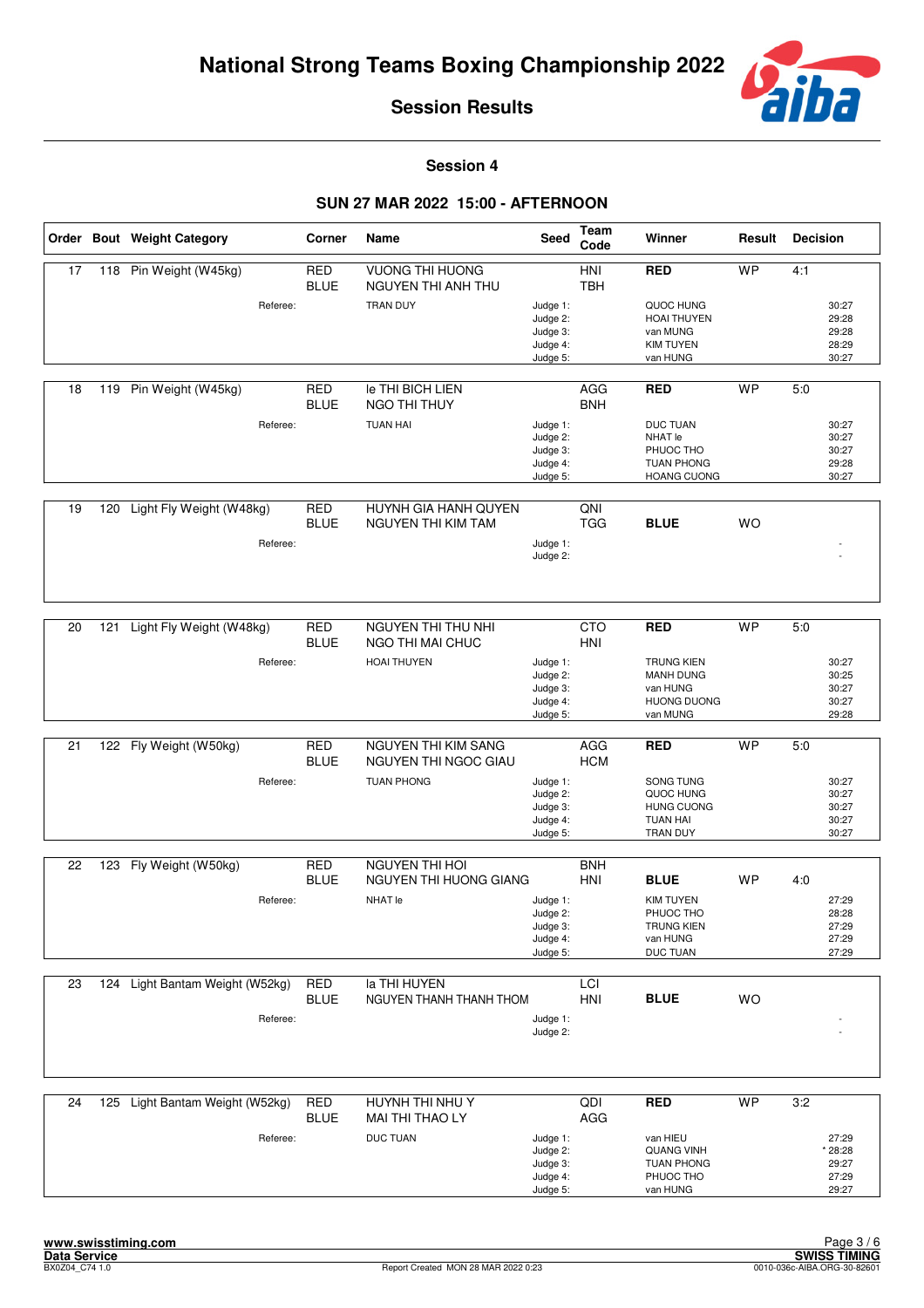

**Session 4**

|    |     | Order Bout Weight Category  | Corner                    | Name                                             | Seed                                                     | Team<br>Code             | Winner                                                                                  | Result     | <b>Decision</b>                           |
|----|-----|-----------------------------|---------------------------|--------------------------------------------------|----------------------------------------------------------|--------------------------|-----------------------------------------------------------------------------------------|------------|-------------------------------------------|
| 25 |     | 126 Bantam Weight (W54kg)   | <b>RED</b><br><b>BLUE</b> | <b>VU THI MINH TRANG</b><br>TRAN THI MY le       |                                                          | <b>BDG</b><br>QNI        | <b>RED</b>                                                                              | <b>ABD</b> | R <sub>2</sub>                            |
|    |     | Referee:                    |                           | <b>HUNG CUONG</b>                                | Judge 1:<br>Judge 2:<br>Judge 3:<br>Judge 4:<br>Judge 5: |                          | <b>TRUNG KIEN</b><br><b>HOANG CUONG</b><br>QUOC HUNG<br>THI CHIEN<br><b>HUONG DUONG</b> |            | 10:9<br>10:8<br>10:9<br>10:9<br>10:9      |
| 26 | 127 | Bantam Weight (W54kg)       | <b>RED</b><br><b>BLUE</b> | <b>TRAN THI LAN HUONG</b><br><b>DO THI TRANG</b> |                                                          | <b>TNN</b><br><b>TBH</b> | <b>BLUE</b>                                                                             | <b>RSC</b> | R <sub>2</sub>                            |
|    |     | Referee:                    |                           | <b>QUANG VINH</b>                                | Judge 1:<br>Judge 2:<br>Judge 3:<br>Judge 4:<br>Judge 5: |                          | <b>NHAT</b> le<br>MANH DUNG<br>van MUNG<br>HOAI THUYEN<br><b>KIM TUYEN</b>              |            | 8:10<br>8:10<br>8:10<br>8:10<br>8:10      |
| 27 |     | 128 Feather Weight (W57kg)  | <b>RED</b><br><b>BLUE</b> | NGO THANH NHA<br>NGUYEN THI KIM YEN              |                                                          | <b>BLU</b><br><b>DLK</b> | <b>BLUE</b>                                                                             | <b>WP</b>  | 5:0                                       |
|    |     | Referee:                    |                           | <b>TUAN HAI</b>                                  | Judge 1:<br>Judge 2:<br>Judge 3:<br>Judge 4:<br>Judge 5: |                          | SONG TUNG<br>TRAN DUY<br>van HIEU<br><b>TUAN PHONG</b><br>PHUOC THO                     |            | 27:30<br>27:30<br>25:30<br>27:30<br>27:30 |
| 28 | 129 | Feather Weight (W57kg)      | <b>RED</b>                | <b>NGUYEN PHAN NGOC NHI</b>                      |                                                          | QDI                      |                                                                                         |            |                                           |
|    |     | Referee:                    | <b>BLUE</b>               | LO THI HUYEN TRANG                               | Judge 1:<br>Judge 2:                                     | <b>HNI</b>               | <b>BLUE</b>                                                                             | WO         |                                           |
| 29 | 130 | Light Welter Weight (W63kg) | <b>RED</b>                | DO THI LINH CHI                                  |                                                          | <b>HNI</b>               |                                                                                         |            |                                           |
|    |     |                             | <b>BLUE</b>               | NGUYEN HUYEN TRAN                                |                                                          | <b>TGG</b>               | <b>BLUE</b>                                                                             | <b>WP</b>  | 5:0                                       |
|    |     | Referee:                    |                           | <b>MANH DUNG</b>                                 | Judge 1:<br>Judge 2:<br>Judge 3:<br>Judge 4:<br>Judge 5: |                          | van MUNG<br><b>TRUNG KIEN</b><br>TRAN DUY<br>QUOC HUNG<br>NHAT le                       |            | 28:29<br>28:29<br>28:29<br>27:30<br>28:29 |
| 30 | 131 | Light Welter Weight (W63kg) | <b>RED</b>                | <b>DINH THI NHAN</b>                             |                                                          | QNI                      |                                                                                         |            |                                           |
|    |     |                             | <b>BLUE</b>               | NGUYEN THI DUNG                                  |                                                          | <b>THA</b>               | <b>BLUE</b>                                                                             | <b>WP</b>  | 5:0                                       |
|    |     | Referee:                    |                           | van HIEU                                         | Judge 1:<br>Judge 2:<br>Judge 3:<br>Judge 4:<br>Judge 5: |                          | THI CHIEN<br><b>HOANG CUONG</b><br>HOAI THUYEN<br><b>HUONG DUONG</b><br>DUC TUAN        |            | 27:30<br>27:30<br>27:30<br>27:30<br>27:30 |
| 31 |     | 132 Welter Weight (W66kg)   | RED                       | NGUYEN THI THUY HANG                             |                                                          | HNI                      |                                                                                         |            |                                           |
|    |     |                             | <b>BLUE</b>               | DO THI MAI                                       |                                                          | <b>HPG</b>               | <b>BLUE</b>                                                                             | <b>WP</b>  | 5:0                                       |
|    |     | Referee:                    |                           | NHAT le                                          | Judge 1:<br>Judge 2:<br>Judge 3:<br>Judge 4:<br>Judge 5: |                          | QUOC HUNG<br><b>KIM TUYEN</b><br><b>TRUNG KIEN</b><br>van HUNG<br>van MUNG              |            | 27:29<br>26:30<br>26:30<br>26:30<br>27:29 |
| 32 | 133 | Welter Weight (W66kg)       | <b>RED</b>                | NGUYEN THI HUE                                   |                                                          | <b>HYN</b>               |                                                                                         |            |                                           |
|    |     | Referee:                    | <b>BLUE</b>               | le HUONG DUYEN                                   | Judge 1:<br>Judge 2:                                     | LDG                      | <b>BLUE</b>                                                                             | WO         |                                           |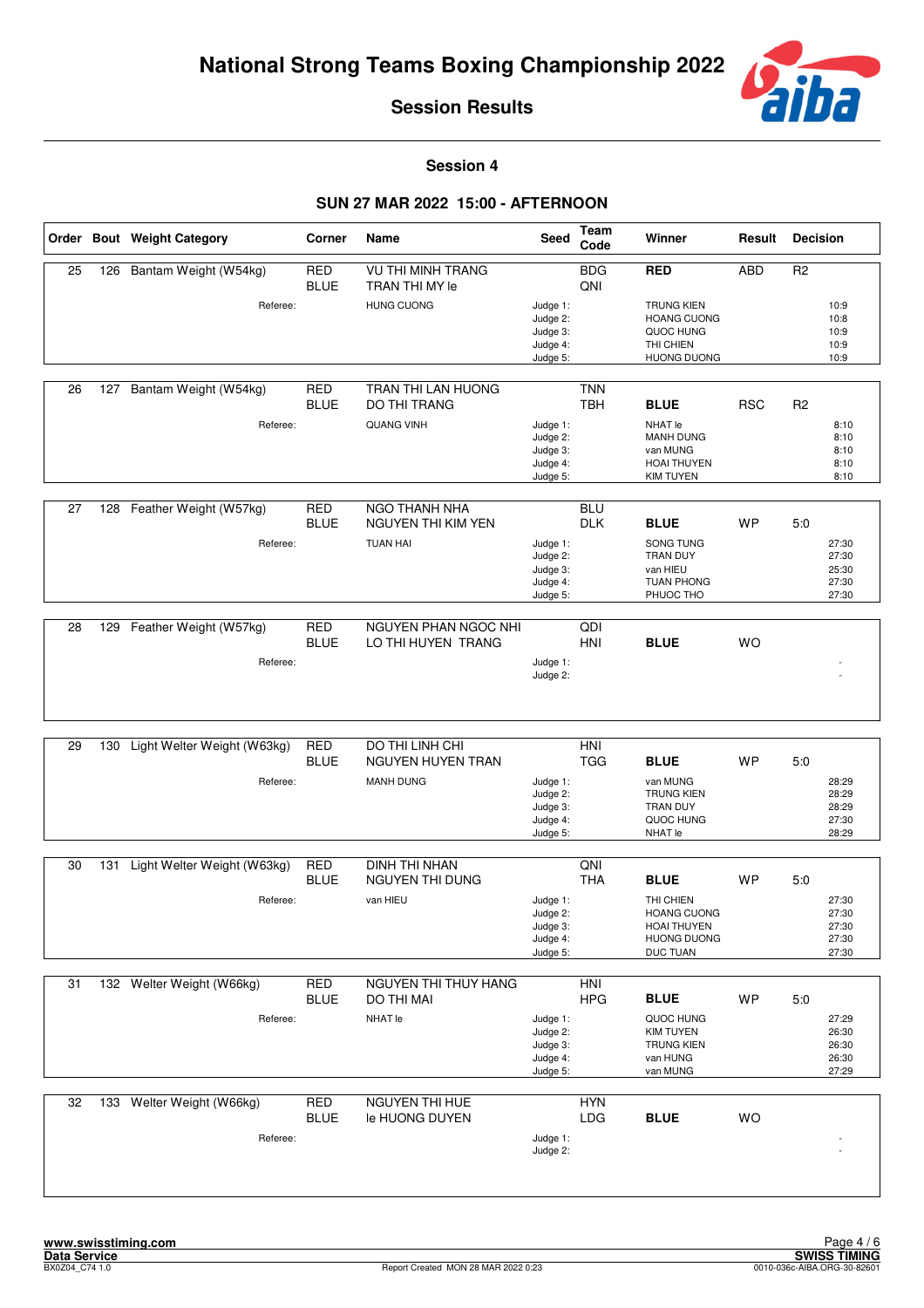

**Session 4**

|    |     | Order Bout Weight Category                  | Corner                    | Name                                            | Seed                                                     | Team<br>Code                   | Winner                                                                                         | Result     | <b>Decision</b>                           |
|----|-----|---------------------------------------------|---------------------------|-------------------------------------------------|----------------------------------------------------------|--------------------------------|------------------------------------------------------------------------------------------------|------------|-------------------------------------------|
| 33 |     | 134 Light Middle Weight (W70kg)<br>Referee: | <b>RED</b><br><b>BLUE</b> | <b>HOANG THI van</b><br>la THI van              | Judge 1:<br>Judge 2:                                     | LCI<br><b>SLA</b>              | <b>BLUE</b>                                                                                    | <b>WO</b>  |                                           |
|    |     |                                             |                           |                                                 |                                                          |                                |                                                                                                |            |                                           |
| 34 | 135 | Light Middle Weight (W70kg)                 | <b>RED</b><br><b>BLUE</b> | <b>NGUYEN THU TRANG</b><br>THAI QUYNH TRANG     |                                                          | <b>HNI</b><br><b>NAN</b>       | <b>RED</b>                                                                                     | <b>WO</b>  |                                           |
|    |     | Referee:                                    |                           |                                                 | Judge 1:<br>Judge 2:                                     |                                |                                                                                                |            |                                           |
| 35 |     | 136 Middle Weight (W75kg)                   | <b>RED</b><br><b>BLUE</b> | NGUYEN THI NHU QUYNH<br><b>TRAN MY CHI</b>      |                                                          | <b>BPC</b><br>QNI              | <b>RED</b>                                                                                     | <b>WP</b>  | 5:0                                       |
|    |     | Referee:                                    |                           | PHUOC THO                                       | Judge 1:<br>Judge 2:<br>Judge 3:<br>Judge 4:<br>Judge 5: |                                | <b>HOAI THUYEN</b><br><b>TRUNG KIEN</b><br><b>KIM TUYEN</b><br><b>HOANG CUONG</b><br>THI CHIEN |            | 29:27<br>29:27<br>29:27<br>29:27<br>29:27 |
| 36 | 137 | Middle Weight (W75kg)                       | <b>RED</b>                | le THANH HAU                                    |                                                          | <b>BDG</b>                     |                                                                                                |            |                                           |
|    |     |                                             | <b>BLUE</b>               | LUU DIEM QUYNH                                  |                                                          | <b>HNI</b>                     | <b>BLUE</b>                                                                                    | <b>WO</b>  |                                           |
|    |     | Referee:                                    |                           |                                                 | Judge 1:<br>Judge 2:                                     |                                |                                                                                                |            |                                           |
|    |     |                                             |                           |                                                 |                                                          |                                |                                                                                                |            |                                           |
| 37 |     | 138 Light Heavy Weight (W81kg)              | <b>RED</b><br><b>BLUE</b> | le NGOC TUONG VY<br>VI THI HUE                  |                                                          | <b>BDG</b><br><b>SLA</b>       | <b>BLUE</b>                                                                                    | <b>WO</b>  |                                           |
|    |     | Referee:                                    |                           |                                                 | Judge 1:<br>Judge 2:                                     |                                |                                                                                                |            |                                           |
| 38 | 139 | Light Heavy Weight (W81kg)                  | <b>RED</b>                | HA THI le                                       |                                                          | <b>NAN</b>                     |                                                                                                |            |                                           |
|    |     |                                             | <b>BLUE</b>               | NGUYEN THI HUONG                                |                                                          | HNI                            | <b>BLUE</b>                                                                                    | <b>WP</b>  | 5:0                                       |
|    |     | Referee:                                    |                           | van HUNG                                        | Judge 1:<br>Judge 2:<br>Judge 3:<br>Judge 4:<br>Judge 5: |                                | <b>TRAN DUY</b><br>QUOC HUNG<br>SONG TUNG<br>van MUNG<br><b>HUONG DUONG</b>                    |            | 26:30<br>26:30<br>26:30<br>26:30<br>26:30 |
| 39 |     | 140 Heavy Weight (W+81kg)                   | <b>RED</b><br><b>BLUE</b> | NGUYEN THI PHUONG HOAI<br><b>NGUYEN GIA HAN</b> |                                                          | <b>BDG</b><br>BDG <sub>2</sub> | <b>RED</b>                                                                                     | <b>ABD</b> | R <sub>1</sub>                            |
|    |     | Referee:                                    |                           | <b>MANH DUNG</b>                                | Judge 1:<br>Judge 2:<br>Judge 3:<br>Judge 4:<br>Judge 5: |                                | van HIEU<br><b>TUAN HAI</b><br><b>HUNG CUONG</b><br><b>QUANG VINH</b><br><b>KIM TUYEN</b>      |            |                                           |
| 40 |     | 141 Heavy Weight (W+81kg)                   | <b>RED</b><br><b>BLUE</b> | CA THI HUYEN<br><b>BUI THI HONG TUOI</b>        |                                                          | HNI<br><b>TGG</b>              | <b>RED</b>                                                                                     | <b>WP</b>  | 5:0                                       |
|    |     | Referee:                                    |                           | <b>TRAN DUY</b>                                 | Judge 1:<br>Judge 2:<br>Judge 3:<br>Judge 4:<br>Judge 5: |                                | NHAT le<br><b>TUAN PHONG</b><br><b>TRUNG KIEN</b><br>QUOC HUNG<br>van MUNG                     |            | 30:27<br>30:27<br>30:27<br>29:28<br>30:27 |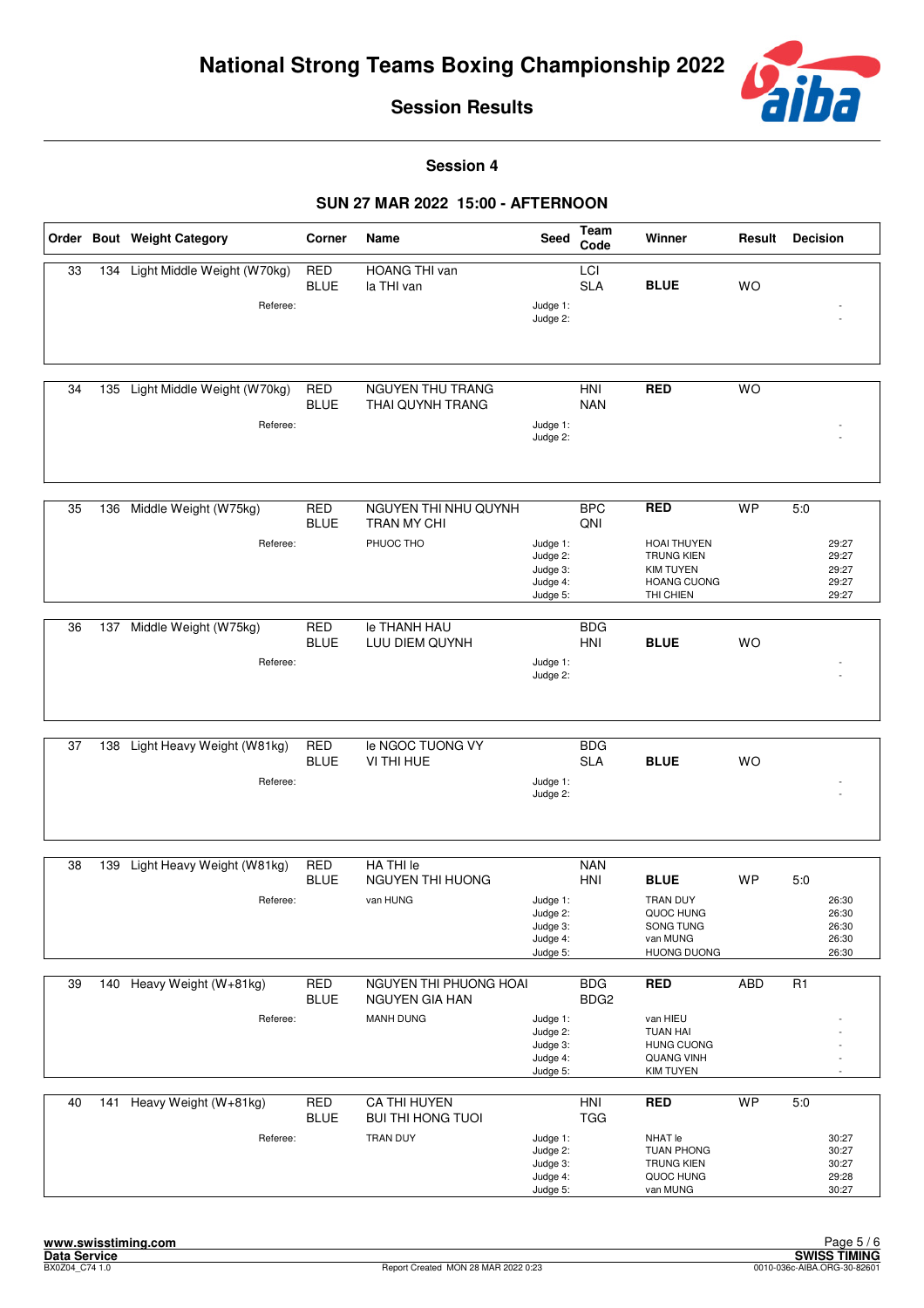

**Session 4**

| <b>RED</b><br>QNH<br>142 Heavy Weight (Y86kg)<br>NGUYEN TUNG LAM<br>41<br><b>BLUE</b><br><b>BLUE</b><br>HNI<br><b>WO</b><br>NGUYEN QUANG ANH<br>Referee:<br>Judge 1:<br>۰<br>Judge 2: |  | Order Bout Weight Category | Corner | Name | Seed | Team<br>Code | <b>Winner</b> | Result | <b>Decision</b> |
|---------------------------------------------------------------------------------------------------------------------------------------------------------------------------------------|--|----------------------------|--------|------|------|--------------|---------------|--------|-----------------|
|                                                                                                                                                                                       |  |                            |        |      |      |              |               |        |                 |
|                                                                                                                                                                                       |  |                            |        |      |      |              |               |        |                 |

| 42 | 143 | Heavy Weight (Y86kg) | <b>RED</b>  | NGUYEN THANH DAT   |          | <b>DLK</b> |                    |    |     |       |
|----|-----|----------------------|-------------|--------------------|----------|------------|--------------------|----|-----|-------|
|    |     |                      | <b>BLUE</b> | NGUYEN NGOC NGUYEN |          | CAND       | <b>BLUE</b>        | WP | 5:0 |       |
|    |     | Referee:             |             | PHUOC THO          | Judge 1: |            | <b>HOAI THUYEN</b> |    |     | 25:30 |
|    |     |                      |             |                    | Judge 2: |            | THI CHIEN          |    |     | 25:30 |
|    |     |                      |             |                    | Judge 3: |            | van HUNG           |    |     | 25:30 |
|    |     |                      |             |                    | Judge 4: |            | <b>HUONG DUONG</b> |    |     | 25:30 |
|    |     |                      |             |                    | Judge 5: |            | SONG TUNG          |    |     | 25:30 |

| <b>LEGEND</b>       |                     |           |               |                                     |              |            |                             |
|---------------------|---------------------|-----------|---------------|-------------------------------------|--------------|------------|-----------------------------|
|                     | Preferred winner    | ABD       | Abandon       | Rn                                  | Round number | <b>RSC</b> | Referee Stops Contest       |
| wo                  | Walkover            | <b>WP</b> | Win on points |                                     |              |            |                             |
|                     |                     |           |               |                                     |              |            |                             |
|                     | www.swisstiming.com |           |               |                                     |              |            | Page $6/6$                  |
| <b>Data Service</b> |                     |           |               |                                     |              |            | <b>SWISS TIMING</b>         |
| BX0Z04 C74 1.0      |                     |           |               | Report Created MON 28 MAR 2022 0:23 |              |            | 0010-036c-AIBA.ORG-30-82601 |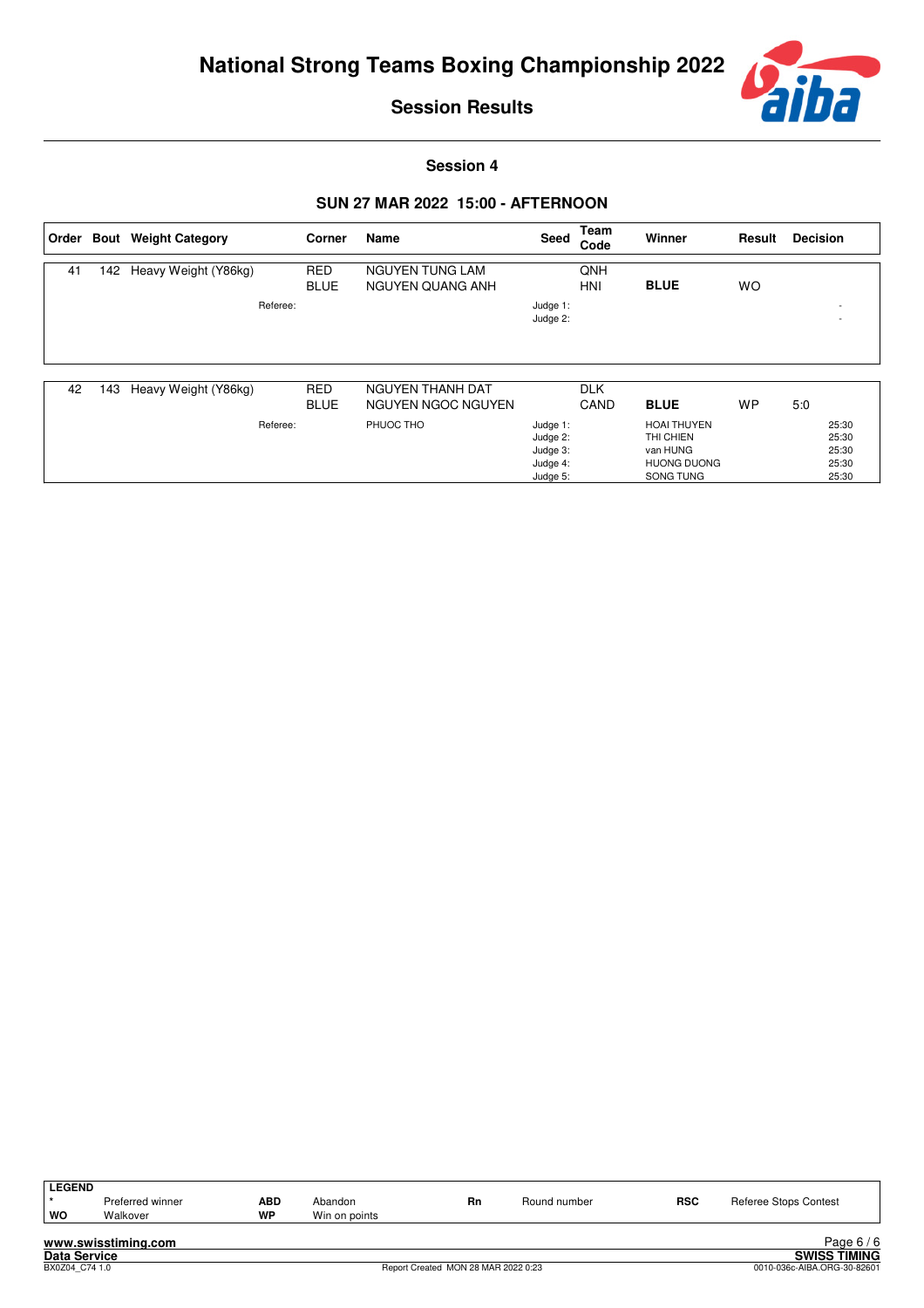

**Session 5**

|                |     | Order Bout Weight Category | Corner                    | Name                                           | <b>Seed</b>                                              | Team<br>Code             | Winner                                                                                            | Result     | <b>Decision</b>                           |
|----------------|-----|----------------------------|---------------------------|------------------------------------------------|----------------------------------------------------------|--------------------------|---------------------------------------------------------------------------------------------------|------------|-------------------------------------------|
| $\mathbf{1}$   | 144 | Light Weight (W60kg)       | <b>RED</b><br><b>BLUE</b> | <b>BAN THI KIEU</b><br>CHUNG THUY MY AN        |                                                          | <b>TNN</b><br>QDI        | <b>BLUE</b>                                                                                       | <b>WP</b>  | 5.0                                       |
|                |     | Referee:                   |                           | <b>QUANG VINH</b>                              | Judge 1:<br>Judge 2:<br>Judge 3:<br>Judge 4:<br>Judge 5: |                          | van HUNG<br>QUOC HUNG<br>PHUOC THO<br><b>TRUNG KIEN</b><br><b>HUNG CUONG</b>                      |            | 28:29<br>28:29<br>28:29<br>27:30<br>28:29 |
| 2              | 145 | Light Weight (W60kg)       | <b>RED</b><br><b>BLUE</b> | le THI HONG DAO<br><b>LUONG THI NGOAN</b>      |                                                          | <b>HCM</b><br>AGG        | <b>RED</b>                                                                                        | <b>WP</b>  | 4:1                                       |
|                |     | Referee:                   |                           | THI CHIEN                                      | Judge 1:<br>Judge 2:<br>Judge 3:<br>Judge 4:<br>Judge 5: |                          | <b>DUC TUAN</b><br><b>TUAN PHONG</b><br><b>HOAI THUYEN</b><br><b>TUAN HAI</b><br>TRAN DUY         |            | 30:27<br>30:27<br>30:27<br>30:27<br>28:29 |
| 3              | 146 | Pin Weight (Y46kg)         | <b>RED</b><br><b>BLUE</b> | DAO van CAM<br>NGUYEN van TRUC                 |                                                          | QNI<br><b>PYN</b>        | <b>RED</b>                                                                                        | <b>WP</b>  | 5.0                                       |
|                |     | Referee:                   |                           | <b>HOANG CUONG</b>                             | Judge 1:<br>Judge 2:<br>Judge 3:<br>Judge 4:<br>Judge 5: |                          | van HIEU<br>SONG TUNG<br><b>MANH DUNG</b><br><b>HUONG DUONG</b><br>van MUNG                       |            | 30:27<br>30:27<br>30:27<br>30:27<br>30:27 |
|                |     |                            |                           |                                                |                                                          |                          |                                                                                                   |            |                                           |
| 4              | 147 | Pin Weight (Y46kg)         | <b>RED</b><br><b>BLUE</b> | <b>CAN MINH THAI</b><br><b>TRAN TRI NGUYEN</b> |                                                          | <b>HNI</b><br><b>DNI</b> | <b>RED</b>                                                                                        | <b>RSC</b> | R <sub>2</sub>                            |
|                |     | Referee:                   |                           | <b>KIM TUYEN</b>                               | Judge 1:<br>Judge 2:<br>Judge 3:<br>Judge 4:<br>Judge 5: |                          | QUOC HUNG<br><b>TUAN PHONG</b><br>van HUNG<br>PHUOC THO<br>HOAI THUYEN                            |            | 10:9<br>9:10<br>10:9<br>9:10<br>9:10      |
| 5              | 148 | Light Fly Weight (Y48kg)   | <b>RED</b>                | <b>NGUYEN TAN TRONG</b>                        |                                                          | <b>HCM</b>               | <b>RED</b>                                                                                        | <b>WP</b>  | 5.0                                       |
|                |     |                            | <b>BLUE</b>               | NGUYEN CHI TUAN                                |                                                          | <b>PYN</b>               |                                                                                                   |            |                                           |
|                |     | Referee:                   |                           | <b>DUC TUAN</b>                                | Judge 1:<br>Judge 2:<br>Judge 3:<br>Judge 4:<br>Judge 5: |                          | <b>HUNG CUONG</b><br><b>TRUNG KIEN</b><br><b>TUAN HAI</b><br><b>TRAN DUY</b><br><b>QUANG VINH</b> |            | 29:28<br>30:27<br>30:27<br>29:28<br>30:27 |
| 6              | 149 | Light Fly Weight (Y48kg)   | <b>RED</b>                | <b>NGUYEN THE ANH</b>                          |                                                          | HNI                      |                                                                                                   |            |                                           |
|                |     |                            | <b>BLUE</b>               | <b>NGUYEN TRUNG KHAN</b>                       |                                                          | QNI                      | <b>BLUE</b>                                                                                       | <b>ABD</b> | R <sub>1</sub>                            |
|                |     | Referee:                   |                           | <b>HOAI THUYEN</b>                             | Judge 1:<br>Judge 2:<br>Judge 3:<br>Judge 4:<br>Judge 5: |                          | <b>HUONG DUONG</b><br><b>MANH DUNG</b><br>SONG TUNG<br>QUOC HUNG<br><b>KIM TUYEN</b>              |            |                                           |
| $\overline{7}$ |     | 150 Fly Weight (Y51kg)     | <b>RED</b>                | <b>TRIEU SINH THINH</b>                        |                                                          | HNI                      | <b>RED</b>                                                                                        | <b>WP</b>  | 3:2                                       |
|                |     |                            | <b>BLUE</b>               | LAN van VUONG                                  |                                                          | CAND                     |                                                                                                   |            |                                           |
|                |     | Referee:                   |                           | van MUNG                                       | Judge 1:<br>Judge 2:<br>Judge 3:<br>Judge 4:<br>Judge 5: |                          | <b>TUAN PHONG</b><br>PHUOC THO<br><b>TRUNG KIEN</b><br>van HUNG<br><b>TUAN HAI</b>                |            | 29:28<br>28:29<br>28:29<br>29:28<br>29:28 |
| 8              | 151 | Fly Weight (Y51kg)         | <b>RED</b><br><b>BLUE</b> | <b>TRAN QUANG LOC</b><br>DO XUAN ANH           |                                                          | QDI<br><b>THA</b>        | <b>RED</b>                                                                                        | <b>RSC</b> | R <sub>2</sub>                            |
|                |     | Referee:                   |                           | <b>HUNG CUONG</b>                              | Judge 1:<br>Judge 2:<br>Judge 3:<br>Judge 4:<br>Judge 5: |                          | THI CHIEN<br><b>HOANG CUONG</b><br><b>MANH DUNG</b><br><b>KIM TUYEN</b><br>SONG TUNG              |            | 10:9<br>10:9<br>10:9<br>10:9<br>10:9      |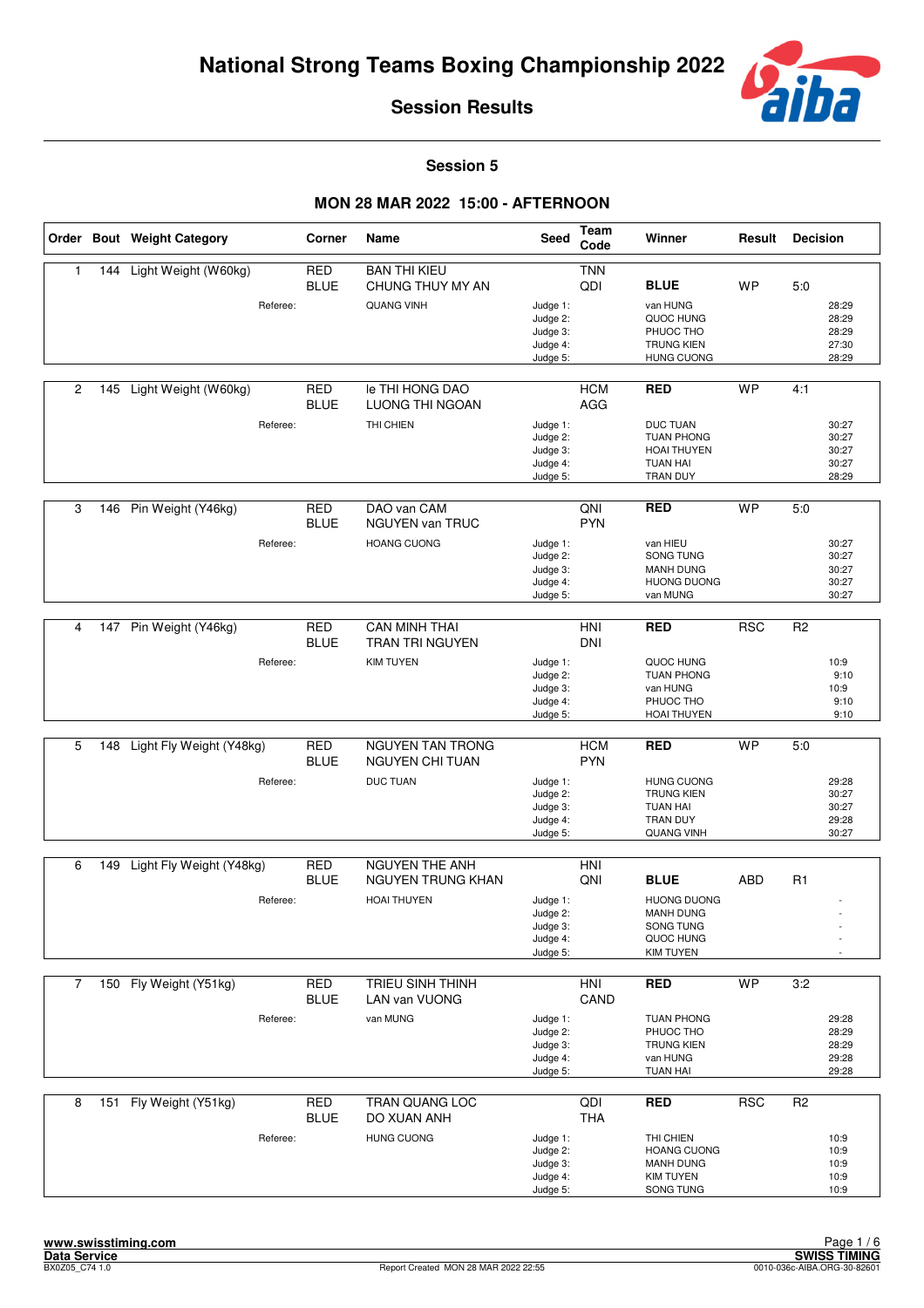

**Session 5**

|    |     | Order Bout Weight Category    | Corner                    | Name                                            | Seed                                                     | Team<br>Code                   | Winner                                                                                    | Result     | <b>Decision</b>                           |
|----|-----|-------------------------------|---------------------------|-------------------------------------------------|----------------------------------------------------------|--------------------------------|-------------------------------------------------------------------------------------------|------------|-------------------------------------------|
| 9  |     | 152 Bantam Weight (Y54kg)     | <b>RED</b><br><b>BLUE</b> | DINH van LENH<br>DOAN GIA THANH                 |                                                          | <b>DNG</b><br><b>HCM</b>       | <b>BLUE</b>                                                                               | <b>WP</b>  | 5:0                                       |
|    |     | Referee:                      |                           | <b>TRAN DUY</b>                                 | Judge 1:<br>Judge 2:<br>Judge 3:<br>Judge 4:<br>Judge 5: |                                | PHUOC THO<br><b>DUC TUAN</b><br><b>HOAI THUYEN</b><br><b>HUONG DUONG</b><br>van HIEU      |            | 27:30<br>27:30<br>27:30<br>27:30<br>28:29 |
| 10 | 153 | Bantam Weight (Y54kg)         | <b>RED</b><br><b>BLUE</b> | <b>NGO CHAU TRUNG TIN</b><br>TRAN DINH BAO      |                                                          | QDI<br>HNI                     | <b>RED</b>                                                                                | <b>WP</b>  | 5:0                                       |
|    |     | Referee:                      |                           | <b>TRUNG KIEN</b>                               | Judge 1:<br>Judge 2:<br>Judge 3:<br>Judge 4:<br>Judge 5: |                                | QUOC HUNG<br><b>TUAN PHONG</b><br>van HUNG<br><b>MANH DUNG</b><br><b>KIM TUYEN</b>        |            | 30:27<br>30:27<br>30:27<br>30:27<br>30:27 |
| 11 | 154 | Feather Weight (Y57kg)        | <b>RED</b><br><b>BLUE</b> | NGUYEN NGOC DUNG<br><b>TRUONG van VINH</b>      |                                                          | <b>DLK</b><br>QDI              | <b>BLUE</b>                                                                               | <b>RSC</b> | R1                                        |
|    |     | Referee:                      |                           | <b>HUNG CUONG</b>                               | Judge 1:<br>Judge 2:<br>Judge 3:<br>Judge 4:<br>Judge 5: |                                | van HUNG<br>PHUOC THO<br>THI CHIEN<br>SONG TUNG<br>QUANG VINH                             |            |                                           |
| 12 |     | 155 Feather Weight (Y57kg)    | <b>RED</b>                | <b>VO MINH TAM</b>                              |                                                          | AGG                            |                                                                                           |            |                                           |
|    |     |                               | <b>BLUE</b>               | <b>BUI VIET HOANG</b>                           |                                                          | HNI                            | <b>BLUE</b>                                                                               | <b>WP</b>  | 5:0                                       |
|    |     | Referee:                      |                           | <b>TUAN PHONG</b>                               | Judge 1:<br>Judge 2:<br>Judge 3:<br>Judge 4:<br>Judge 5: |                                | <b>TRAN DUY</b><br><b>TUAN HAI</b><br><b>HOAI THUYEN</b><br>QUOC HUNG<br><b>MANH DUNG</b> |            | 27:30<br>27:30<br>28:29<br>27:30<br>28:29 |
| 13 | 156 | Light Weight (Y60kg)          | <b>RED</b>                | NGUYEN TIEN DAT                                 |                                                          | <b>DNI</b>                     |                                                                                           |            |                                           |
|    |     | Referee:                      | <b>BLUE</b>               | NGUYEN HOANG THANG                              | Judge 1:                                                 | HNI                            | <b>BLUE</b>                                                                               | WO         |                                           |
|    |     |                               |                           |                                                 | Judge 2:                                                 |                                |                                                                                           |            |                                           |
| 14 | 157 | Light Weight (Y60kg)          | <b>RED</b><br><b>BLUE</b> | HA MINH TUAN<br><b>NGUYEN TIEN DAT</b>          |                                                          | HNI <sub>2</sub><br><b>HCM</b> | <b>RED</b>                                                                                | <b>WP</b>  | 4:1                                       |
|    |     | Referee:                      |                           | PHUOC THO                                       | Judge 1:<br>Judge 2:<br>Judge 3:<br>Judge 4:<br>Judge 5: |                                | <b>HUONG DUONG</b><br>van HUNG<br><b>TRUNG KIEN</b><br><b>KIM TUYEN</b><br>van MUNG       |            | 28:27<br>28:27<br>26:29<br>29:26<br>29:26 |
| 15 | 158 | Light Welter Weight (Y63,5kg) | <b>RED</b><br><b>BLUE</b> | PHAM TRAN MINH TRI<br><b>NGUYEN TRUNG CHIEN</b> |                                                          | <b>BDG</b><br><b>NAN</b>       | <b>RED</b>                                                                                | <b>WP</b>  | 3:2                                       |
|    |     | Referee:                      |                           | van HIEU                                        | Judge 1:<br>Judge 2:<br>Judge 3:<br>Judge 4:<br>Judge 5: |                                | <b>HOANG CUONG</b><br>SONG TUNG<br>HOAI THUYEN<br><b>TUAN HAI</b><br><b>HUNG CUONG</b>    |            | 27:28<br>28:27<br>28:27<br>27:28<br>28:27 |
| 16 | 159 | Light Welter Weight (Y63,5kg) | <b>RED</b><br><b>BLUE</b> | DAM CONG YEN<br>NGO QUANG TRUONG                |                                                          | <b>BNH</b><br>QDI              | <b>BLUE</b>                                                                               | <b>WP</b>  | 5:0                                       |
|    |     | Referee:                      |                           | van HUNG                                        | Judge 1:<br>Judge 2:<br>Judge 3:<br>Judge 4:<br>Judge 5: |                                | THI CHIEN<br>QUOC HUNG<br><b>KIM TUYEN</b><br><b>TUAN PHONG</b><br><b>TRUNG KIEN</b>      |            | 28:29<br>28:29<br>27:30<br>27:30<br>27:30 |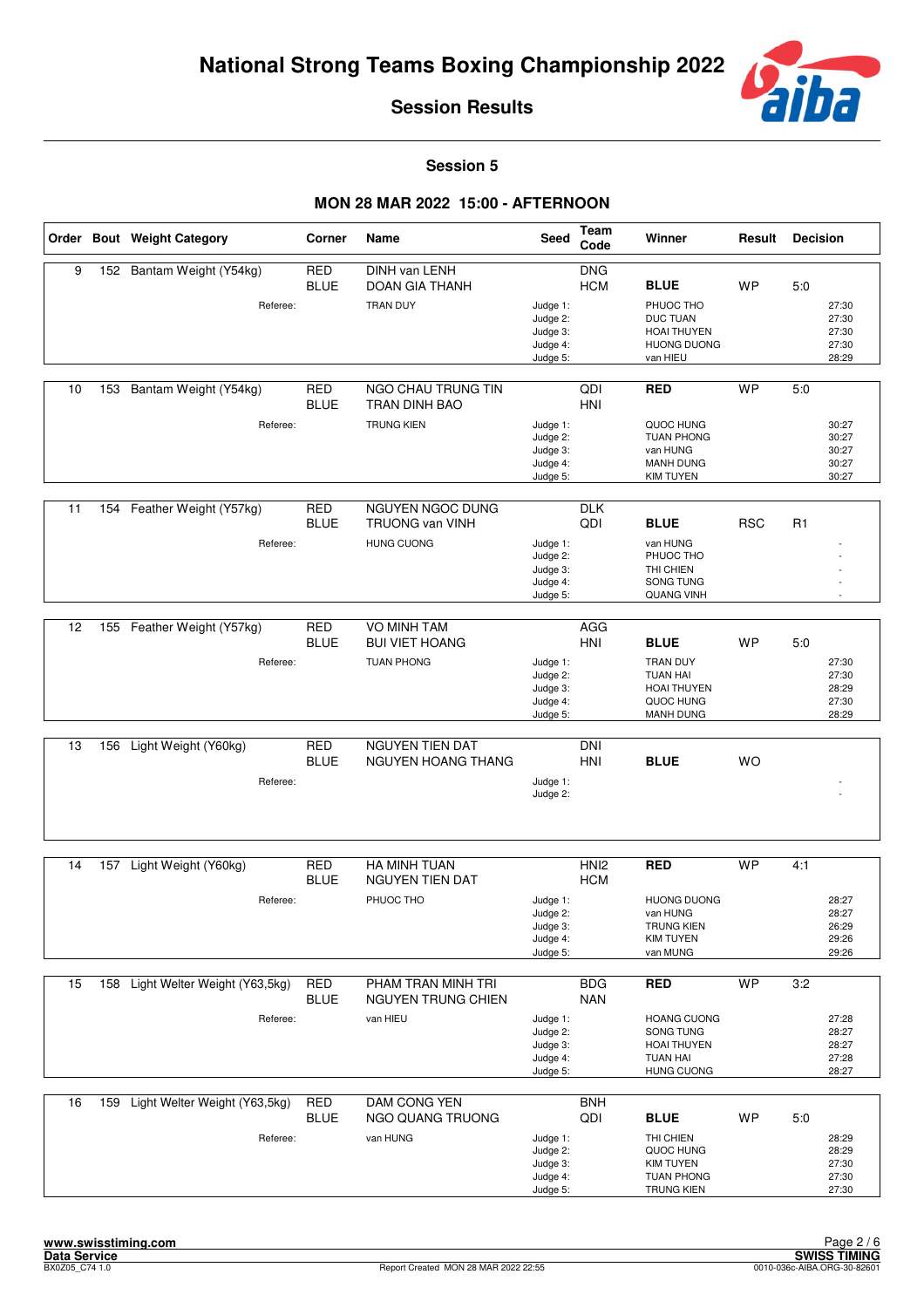

**Session 5**

|    |     | Order Bout Weight Category             | Corner                    | Name                                                              | Seed                                                     | Team<br>Code             | Winner                                                                                                       | Result     | <b>Decision</b>                                          |
|----|-----|----------------------------------------|---------------------------|-------------------------------------------------------------------|----------------------------------------------------------|--------------------------|--------------------------------------------------------------------------------------------------------------|------------|----------------------------------------------------------|
| 17 | 160 | Welter Weight (Y67kg)<br>Referee:      | <b>RED</b><br><b>BLUE</b> | NGO TRANG GIA BAO<br><b>NGUYEN QUANG HUY</b><br><b>MANH DUNG</b>  | Judge 1:<br>Judge 2:<br>Judge 3:<br>Judge 4:<br>Judge 5: | QDI<br><b>BNH</b>        | <b>BLUE</b><br><b>QUANG VINH</b><br>PHUOC THO<br>TRAN DUY<br><b>DUC TUAN</b><br><b>HUONG DUONG</b>           | <b>WP</b>  | 3:2<br>29:28<br>29:28<br>28:29<br>28:29<br>28:29         |
| 18 | 161 | Welter Weight (Y67kg)<br>Referee:      | <b>RED</b><br><b>BLUE</b> | PHAM van TU<br>HUYNH QUANG THIEU<br><b>TUAN HAI</b>               | Judge 1:<br>Judge 2:<br>Judge 3:<br>Judge 4:<br>Judge 5: | <b>DNG</b><br><b>BDH</b> | <b>BLUE</b><br>van HIEU<br><b>KIM TUYEN</b><br><b>HOANG CUONG</b><br>SONG TUNG<br><b>HOAI THUYEN</b>         | WP         | 5:0<br>27:30<br>27:30<br>27:30<br>27:30<br>27:30         |
| 19 | 162 | Middle Weight (Y71kg)<br>Referee:      | <b>RED</b><br><b>BLUE</b> | PHAM HONG PHUC<br>NGO HOANG DANG KHOA<br><b>HUNG CUONG</b>        | Judge 1:<br>Judge 2:<br>Judge 3:<br>Judge 4:<br>Judge 5: | <b>DNI</b><br><b>BDG</b> | <b>RED</b><br>van MUNG<br>QUOC HUNG<br>van HUNG<br><b>DUC TUAN</b><br>THI CHIEN                              | <b>WP</b>  | 3:2<br>28:29<br>28:29<br>29:28<br>29:28<br>29:28         |
| 20 | 163 | Middle Weight (Y71kg)<br>Referee:      | <b>RED</b><br><b>BLUE</b> | DO PHU CUONG<br>NGUYEN DUC HAU<br><b>HOAI THUYEN</b>              | Judge 1:<br>Judge 2:<br>Judge 3:<br>Judge 4:<br>Judge 5: | CAND<br><b>BDH</b>       | <b>BLUE</b><br><b>MANH DUNG</b><br><b>TUAN PHONG</b><br><b>QUANG VINH</b><br><b>HUONG DUONG</b><br>PHUOC THO | <b>WP</b>  | 4:1<br>28:27<br>26:28<br>27:28<br>27:28<br>27:28         |
| 21 | 164 | Middle Weight (Y75kg)<br>Referee:      | <b>RED</b><br><b>BLUE</b> | <b>TRAN TRI TAM</b><br><b>BUI DUY CHI THANH</b><br>van HIEU       | Judge 1:<br>Judge 2:<br>Judge 3:<br>Judge 4:<br>Judge 5: | AGG<br><b>NAN</b>        | <b>RED</b><br><b>TUAN HAI</b><br><b>TRAN DUY</b><br><b>DUC TUAN</b><br><b>HOANG CUONG</b><br>SONG TUNG       | <b>WP</b>  | 4:1<br>27:29<br>* 28:28<br>* 28:28<br>* 28:28<br>* 28:28 |
| 22 |     | 165 Middle Weight (Y75kg)<br>Referee:  | <b>RED</b><br><b>BLUE</b> | <b>DANH TRUONG KHANG</b><br>PHAM PHU BON<br><b>TRUNG KIEN</b>     | Judge 1:<br>Judge 2:<br>Judge 3:<br>Judge 4:<br>Judge 5: | <b>TGG</b><br><b>HDG</b> | <b>BLUE</b><br><b>HUNG CUONG</b><br>van HUNG<br>van MUNG<br><b>KIM TUYEN</b><br><b>HUONG DUONG</b>           | <b>RSC</b> | R1<br>8:10<br>9:10<br>9:10<br>9:10<br>9:10               |
| 23 | 166 | Middle Weight (71KGkg)<br>Referee:     | RED<br><b>BLUE</b>        | HUYNH TUAN VU<br><b>NGUYEN van DONG</b>                           | Judge 1:<br>Judge 2:                                     | QDI<br><b>BNH</b>        | <b>RED</b>                                                                                                   | <b>WO</b>  |                                                          |
| 24 |     | 167 Middle Weight (71KGkg)<br>Referee: | <b>RED</b><br><b>BLUE</b> | <b>TRAN THANH SANG</b><br><b>DUONG THANG</b><br><b>TUAN PHONG</b> | Judge 1:<br>Judge 2:<br>Judge 3:<br>Judge 4:<br>Judge 5: | <b>TGG</b><br><b>HCM</b> | <b>BLUE</b><br>QUOC HUNG<br>THI CHIEN<br><b>MANH DUNG</b><br>PHUOC THO<br>SONG TUNG                          | <b>WP</b>  | 5:0<br>28:29<br>28:29<br>28:29<br>28:29<br>27:30         |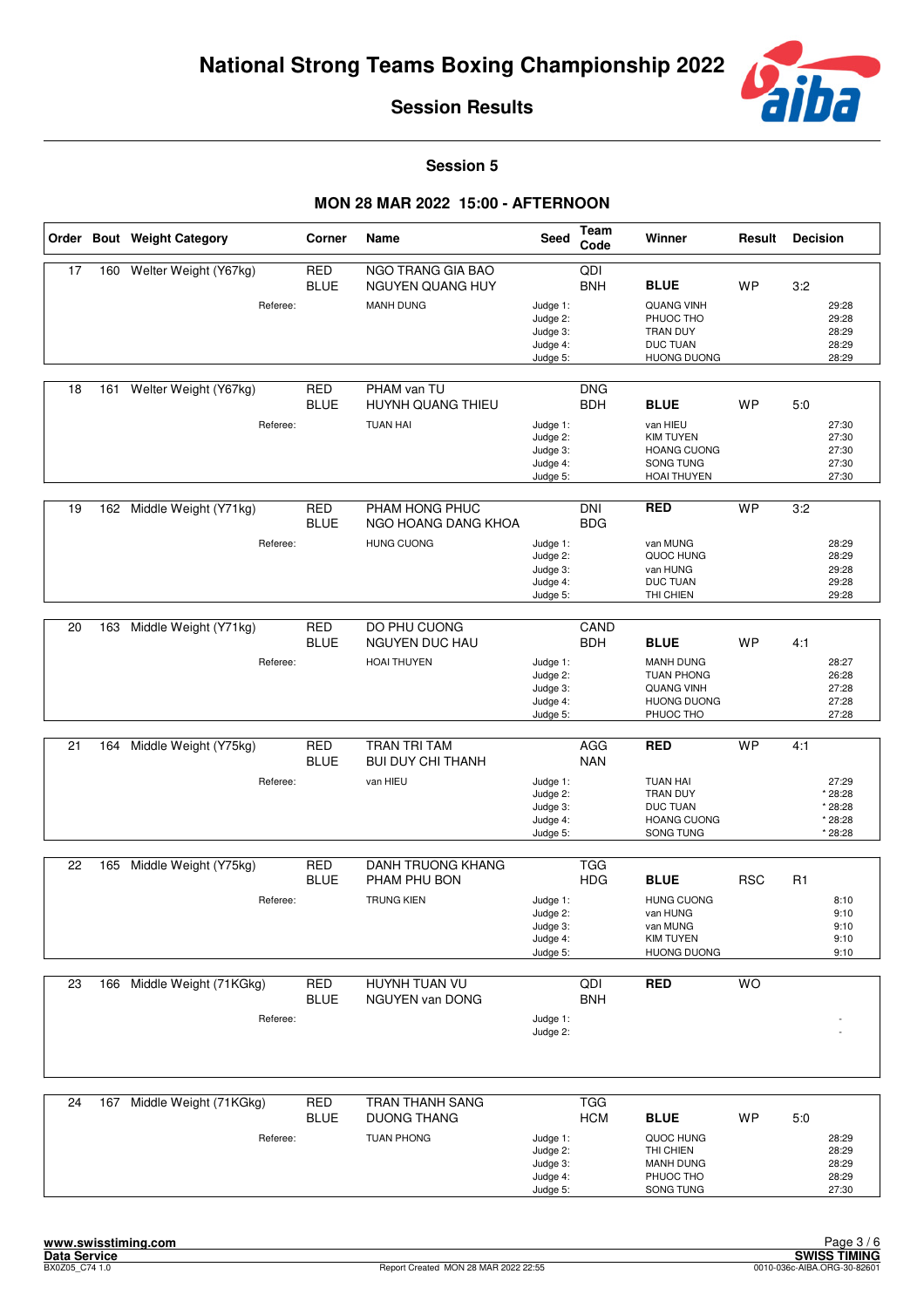

#### **Session 5**

|    |     | Order Bout Weight Category      | Corner                    | Name                                               | Seed                                                     | <b>Team</b><br>Code            | Winner                                                                                       | Result    | <b>Decision</b>                                  |
|----|-----|---------------------------------|---------------------------|----------------------------------------------------|----------------------------------------------------------|--------------------------------|----------------------------------------------------------------------------------------------|-----------|--------------------------------------------------|
| 25 | 168 | Middle Weight (71KGkg)          | <b>RED</b><br><b>BLUE</b> | NGUYEN HOANG LAM<br><b>VU DUY TIEP</b>             |                                                          | <b>THA</b><br>HNI <sub>2</sub> | <b>RED</b>                                                                                   | <b>WP</b> | 3:2                                              |
|    |     | Referee:                        |                           | <b>DUC TUAN</b>                                    | Judge 1:<br>Judge 2:<br>Judge 3:<br>Judge 4:<br>Judge 5: |                                | van HUNG<br><b>TUAN HAI</b><br>HOAI THUYEN<br><b>KIM TUYEN</b><br><b>TRUNG KIEN</b>          |           | 29:28<br>30:27<br>30:27<br>28:29<br>28:29        |
| 26 | 169 | Middle Weight (71KGkg)          | <b>RED</b><br><b>BLUE</b> | PHAM van HIEU<br>NGUYEN DUC NGOC                   |                                                          | <b>BDG</b><br><b>HNI</b>       | <b>BLUE</b>                                                                                  | WP        | 5:0                                              |
|    |     | Referee:                        |                           | <b>TRAN DUY</b>                                    | Judge 1:<br>Judge 2:<br>Judge 3:<br>Judge 4:<br>Judge 5: |                                | <b>HUONG DUONG</b><br>van MUNG<br>QUOC HUNG<br><b>MANH DUNG</b><br>SONG TUNG                 |           | 28:29<br>28:29<br>27:30<br>27:30<br>27:30        |
| 27 | 170 | Middle Weight (75KGkg)          | <b>RED</b><br><b>BLUE</b> | NGUYEN DUC PHONG<br><b>NGUYEN NGOC HAI</b>         |                                                          | <b>HDG</b><br><b>BDG</b>       | <b>BLUE</b>                                                                                  | <b>WP</b> | 5:0                                              |
|    |     | Referee:                        |                           | <b>DUC TUAN</b>                                    | Judge 1:<br>Judge 2:<br>Judge 3:<br>Judge 4:<br>Judge 5: |                                | <b>HUNG CUONG</b><br><b>QUANG VINH</b><br><b>TUAN PHONG</b><br>PHUOC THO<br>van HUNG         |           | 27:30<br>23:30<br>27:30<br>27:30<br>27:30        |
| 28 | 171 | Middle Weight (75KGkg)          | <b>RED</b><br><b>BLUE</b> | <b>NGUYEN THANH GIANG</b><br><b>VU THANH TRUNG</b> |                                                          | <b>DLK</b><br>HNI              | <b>BLUE</b>                                                                                  | WP        | 4:1                                              |
|    |     | Referee:                        |                           | <b>HOAI THUYEN</b>                                 | Judge 1:<br>Judge 2:<br>Judge 3:<br>Judge 4:<br>Judge 5: |                                | QUOC HUNG<br><b>TRUNG KIEN</b><br><b>MANH DUNG</b><br>van MUNG<br><b>KIM TUYEN</b>           |           | 27:30<br>28:29<br>28:29<br>29:28<br>28:29        |
| 29 |     | 172 Middle Weight (75KGkg)      | <b>RED</b>                | TRAN TAN DUNG                                      |                                                          | <b>TGG</b>                     |                                                                                              |           |                                                  |
|    |     | Referee:                        | <b>BLUE</b>               | DAM CONG NAM<br><b>TUAN HAI</b>                    | Judge 1:<br>Judge 2:<br>Judge 3:<br>Judge 4:<br>Judge 5: | <b>BNH</b>                     | <b>BLUE</b><br>TRAN DUY<br>SONG TUNG<br><b>HUONG DUONG</b><br><b>HOANG CUONG</b><br>van HIEU | <b>WP</b> | 5:0<br>28:29<br>28:29<br>27:30<br>27:30<br>27:30 |
| 30 | 173 | Middle Weight (75KGkg)          | <b>RED</b>                | <b>HOANG THAI NAM</b>                              |                                                          | CAND                           | <b>RED</b>                                                                                   | <b>WO</b> |                                                  |
|    |     | Referee:                        | <b>BLUE</b>               | TRAN TIEN DAT                                      | Judge 1:<br>Judge 2:                                     | QNH                            |                                                                                              |           |                                                  |
| 31 |     | 174 Light Heavy Weight (80KGkg) | <b>RED</b>                | <b>BUI NGOC PHUONG</b>                             |                                                          | <b>HPG</b>                     | <b>RED</b>                                                                                   | <b>WP</b> | 5.0                                              |
|    |     | Referee:                        | <b>BLUE</b>               | LUU NHAN NGHIA<br>van HUNG                         | Judge 1:<br>Judge 2:<br>Judge 3:<br>Judge 4:<br>Judge 5: | LDG                            | THI CHIEN<br>QUOC HUNG<br>PHUOC THO<br><b>TUAN PHONG</b><br><b>HUNG CUONG</b>                |           | 30:27<br>30:27<br>29:28<br>30:27<br>30:27        |
| 32 |     | 175 Light Heavy Weight (80KGkg) | <b>RED</b>                | le BA MINH TU                                      |                                                          | <b>TGG</b>                     |                                                                                              |           |                                                  |
|    |     | Referee:                        | <b>BLUE</b>               | NGUYEN van DOAN                                    | Judge 1:<br>Judge 2:                                     | <b>HNI</b>                     | <b>BLUE</b>                                                                                  | <b>WO</b> |                                                  |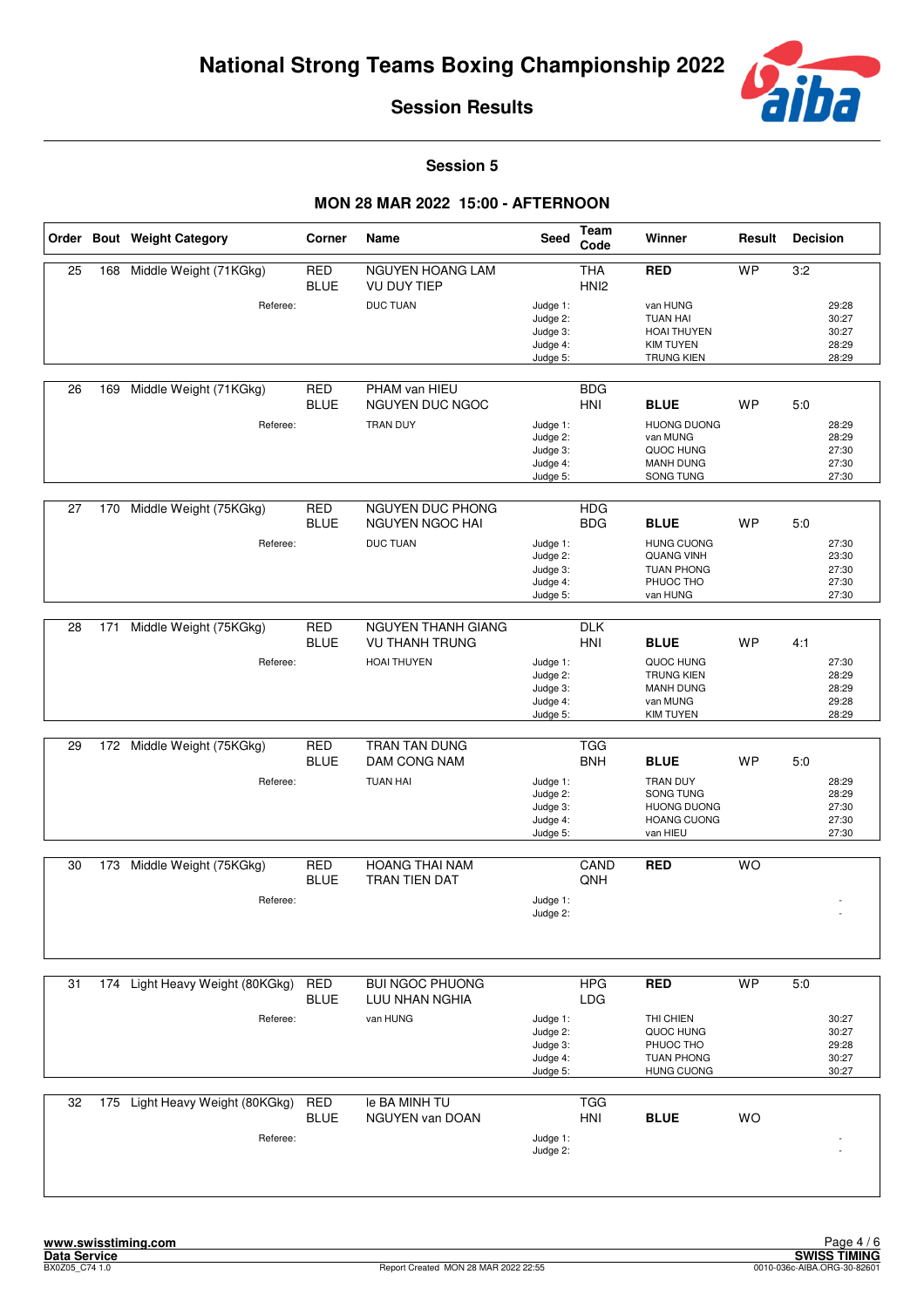

**Session 5**

|    |     | Order Bout Weight Category       | Corner                    | Name                                    | <b>Seed</b>          | Team<br>Code                       | Winner                                | Result    | <b>Decision</b> |
|----|-----|----------------------------------|---------------------------|-----------------------------------------|----------------------|------------------------------------|---------------------------------------|-----------|-----------------|
| 33 |     | 176 Light Heavy Weight (80KGkg)  | <b>RED</b><br><b>BLUE</b> | <b>HA DUY CUONG</b><br>NGUYEN van de    |                      | $\overline{Q}$<br>QD <sub>12</sub> | <b>RED</b>                            | <b>WO</b> |                 |
|    |     | Referee:                         |                           |                                         | Judge 1:<br>Judge 2: |                                    |                                       |           |                 |
|    |     |                                  |                           |                                         |                      |                                    |                                       |           |                 |
|    |     |                                  |                           |                                         |                      |                                    |                                       |           |                 |
| 34 |     | 177 Heavy Weight (86KGkg)        | <b>RED</b><br><b>BLUE</b> | NGUYEN NGOC HUY<br>TRAN THANH DAT       |                      | <b>BDG</b><br>QDI                  | <b>BLUE</b>                           | <b>WP</b> | 5:0             |
|    |     | Referee:                         |                           | <b>TRUNG KIEN</b>                       | Judge 1:<br>Judge 2: |                                    | <b>DUC TUAN</b><br><b>QUANG VINH</b>  |           | 27:30<br>27:30  |
|    |     |                                  |                           |                                         | Judge 3:<br>Judge 4: |                                    | <b>KIM TUYEN</b><br>van MUNG          |           | 26:30<br>27:30  |
|    |     |                                  |                           |                                         | Judge 5:             |                                    | <b>MANH DUNG</b>                      |           | 27:30           |
| 35 | 178 | Heavy Weight (86KGkg)            | <b>RED</b><br><b>BLUE</b> | <b>HOANG van QUANG</b><br>LAM CHI CUONG |                      | HNI<br>QD <sub>12</sub>            | <b>RED</b>                            | <b>WO</b> |                 |
|    |     | Referee:                         |                           |                                         | Judge 1:             |                                    |                                       |           |                 |
|    |     |                                  |                           |                                         | Judge 2:             |                                    |                                       |           |                 |
|    |     |                                  |                           |                                         |                      |                                    |                                       |           |                 |
| 36 | 179 | Heavy Weight (86KGkg)            | RED<br><b>BLUE</b>        | TRAN DUC THAI<br>TRAN QUOC KHANH        |                      | CAND<br>AGG                        | <b>BLUE</b>                           | <b>WP</b> | 4:1             |
|    |     | Referee:                         |                           | <b>HUNG CUONG</b>                       | Judge 1:             |                                    | van HIEU                              |           | 29:28           |
|    |     |                                  |                           |                                         | Judge 2:<br>Judge 3: |                                    | QUOC HUNG<br>THI CHIEN                |           | 27:30<br>28:29  |
|    |     |                                  |                           |                                         | Judge 4:<br>Judge 5: |                                    | <b>TUAN PHONG</b><br><b>TUAN HAI</b>  |           | 27:30<br>28:29  |
| 37 | 180 | Heavy Weight (86KGkg)            | <b>RED</b>                | NGUYEN DUC LONG                         |                      | QNH                                | <b>RED</b>                            | <b>WO</b> |                 |
|    |     |                                  | <b>BLUE</b>               | <b>NGUYEN ANH VIET</b>                  |                      | <b>TNN</b>                         |                                       |           |                 |
|    |     | Referee:                         |                           |                                         | Judge 1:<br>Judge 2: |                                    |                                       |           |                 |
|    |     |                                  |                           |                                         |                      |                                    |                                       |           |                 |
|    |     |                                  |                           |                                         |                      |                                    |                                       |           |                 |
| 38 |     | 181 Super Heavy Weight (92KGkg)  | <b>RED</b><br><b>BLUE</b> | LUONG van TOAN<br>HUYNH NGOC VIEN       |                      | CAND<br>QDI                        | <b>RED</b>                            | <b>WO</b> |                 |
|    |     | Referee:                         |                           |                                         | Judge 1:<br>Judge 2: |                                    |                                       |           |                 |
|    |     |                                  |                           |                                         |                      |                                    |                                       |           |                 |
|    |     |                                  |                           |                                         |                      |                                    |                                       |           |                 |
| 39 |     | 182 Super Heavy Weight (92KGkg)  | <b>RED</b>                | <b>NGUYEN DUY SON</b>                   |                      | <b>HNI</b>                         |                                       |           |                 |
|    |     | Referee:                         | <b>BLUE</b>               | NGO HONG GIANG<br>PHUOC THO             | Judge 1:             | <b>DNG</b>                         | <b>BLUE</b><br><b>MANH DUNG</b>       | <b>WP</b> | 5:0<br>27:30    |
|    |     |                                  |                           |                                         | Judge 2:<br>Judge 3: |                                    | <b>KIM TUYEN</b><br><b>TRUNG KIEN</b> |           | 27:30<br>27:30  |
|    |     |                                  |                           |                                         | Judge 4:<br>Judge 5: |                                    | TRAN DUY<br><b>HOAI THUYEN</b>        |           | 27:30<br>26:30  |
| 40 |     | 183 Super Heavy Weight (+92KGkg) | <b>RED</b>                | <b>DOAN NGOC MINH HIEU</b>              |                      | QDI                                | <b>RED</b>                            | <b>WO</b> |                 |
|    |     |                                  | <b>BLUE</b>               | le MINH TIEN                            |                      | <b>BDG</b>                         |                                       |           |                 |
|    |     | Referee:                         |                           |                                         | Judge 1:<br>Judge 2: |                                    |                                       |           |                 |
|    |     |                                  |                           |                                         |                      |                                    |                                       |           |                 |
|    |     |                                  |                           |                                         |                      |                                    |                                       |           |                 |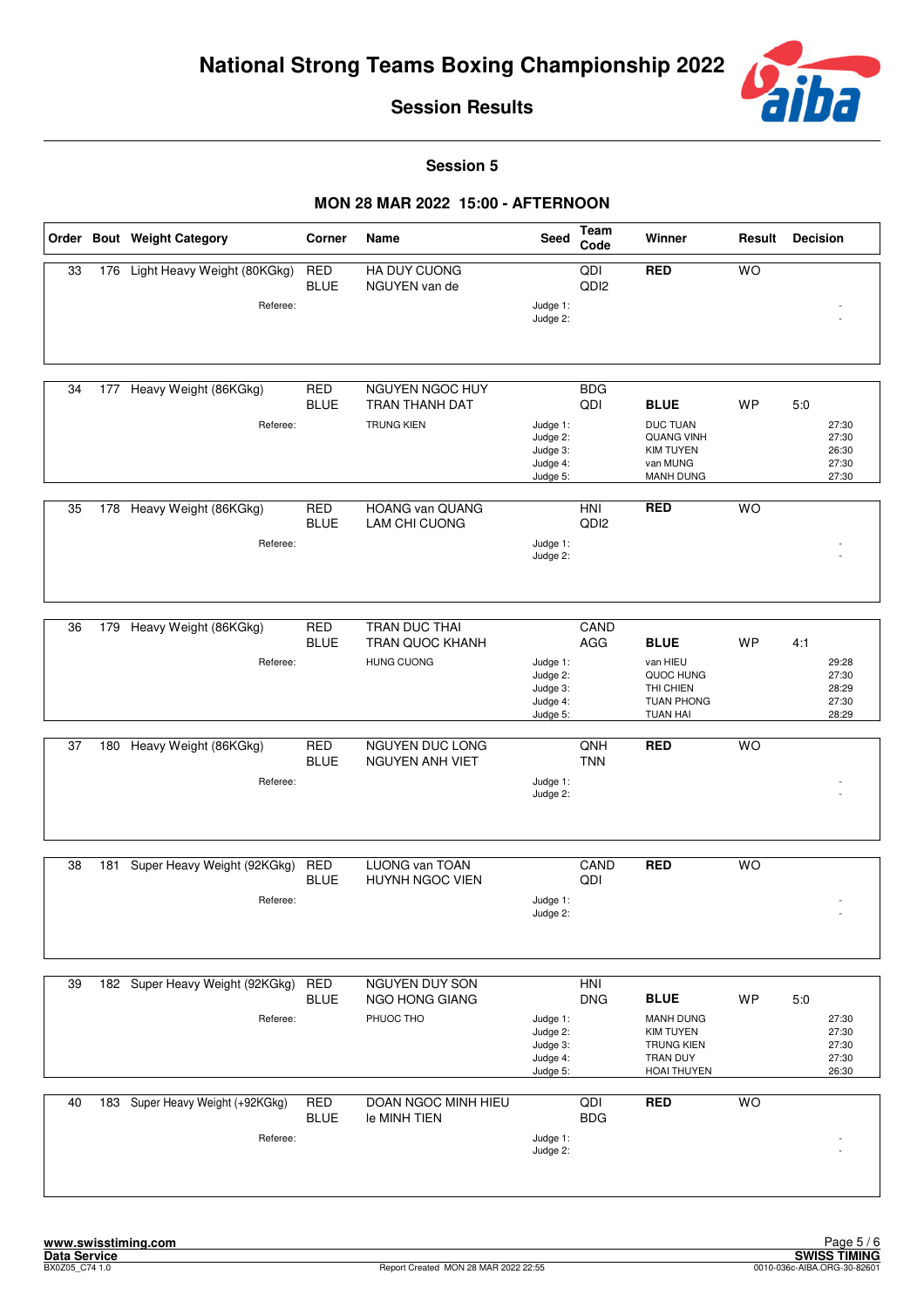

27:30 27:30 28:29 27:30

**Session Results**

**Session 5**

# **MON 28 MAR 2022 15:00 - AFTERNOON**

| Order |     | <b>Bout</b> Weight Category  | Corner                    | Name                                              | <b>Seed</b>                                              | Team<br>Code                   | Winner                                                                     | Result    | <b>Decision</b>                           |
|-------|-----|------------------------------|---------------------------|---------------------------------------------------|----------------------------------------------------------|--------------------------------|----------------------------------------------------------------------------|-----------|-------------------------------------------|
| 41    | 184 | Super Heavy Weight (+92KGkg) | <b>RED</b><br><b>BLUE</b> | NGUYEN TUNG ANH<br>TANG THANH HA                  |                                                          | <b>HCM</b><br><b>TNN</b>       | <b>RED</b>                                                                 | <b>WO</b> |                                           |
|       |     | Referee:                     |                           |                                                   | Judge 1:<br>Judge 2:                                     |                                |                                                                            |           |                                           |
|       |     |                              |                           |                                                   |                                                          |                                |                                                                            |           |                                           |
| 42    | 185 | Super Heavy Weight (+92KGkg) | <b>RED</b><br><b>BLUE</b> | DO NGUYEN TRUNG NGUYEN<br><b>NGUYEN van DUONG</b> |                                                          | <b>BDH</b><br><b>BNH</b>       | <b>RED</b>                                                                 | <b>WP</b> | 5:0                                       |
|       |     | Referee:                     |                           | van HIEU                                          | Judge 1:<br>Judge 2:<br>Judge 3:<br>Judge 4:<br>Judge 5: |                                | <b>HOANG CUONG</b><br>SONG TUNG<br>van MUNG<br>van HUNG<br><b>DUC TUAN</b> |           | 30:27<br>30:27<br>30:26<br>29:28<br>30:27 |
| 43    | 186 | Super Heavy Weight (+92KGkg) | <b>RED</b><br><b>BLUE</b> | NGUYEN van DIEP<br>LUONG van CUONG                |                                                          | BNH <sub>2</sub><br><b>HDG</b> | <b>BLUE</b>                                                                | <b>WP</b> | 5.0                                       |
|       |     | Referee:                     |                           | <b>MANH DUNG</b>                                  | Judge 1:                                                 |                                | <b>TUAN HAI</b>                                                            |           | 28:29                                     |

Judge 2: Judge 3: Judge 4: Judge 5:

HUONG DUONG TUAN PHONG QUANG VINH THI CHIEN

| <b>LEGEND</b>       |                     |            |               |                                      |              |            |                              |
|---------------------|---------------------|------------|---------------|--------------------------------------|--------------|------------|------------------------------|
|                     | Preferred winner    | <b>ABD</b> | Abandon       | Rn                                   | Round number | <b>RSC</b> | <b>Referee Stops Contest</b> |
| <b>WO</b>           | Walkover            | WP         | Win on points |                                      |              |            |                              |
|                     |                     |            |               |                                      |              |            |                              |
|                     | www.swisstiming.com |            |               |                                      |              |            | Page $6/6$                   |
| <b>Data Service</b> |                     |            |               |                                      |              |            | <b>SWISS TIMING</b>          |
| BX0Z05 C74 1.0      |                     |            |               | Report Created MON 28 MAR 2022 22:55 |              |            | 0010-036c-AIBA.ORG-30-82601  |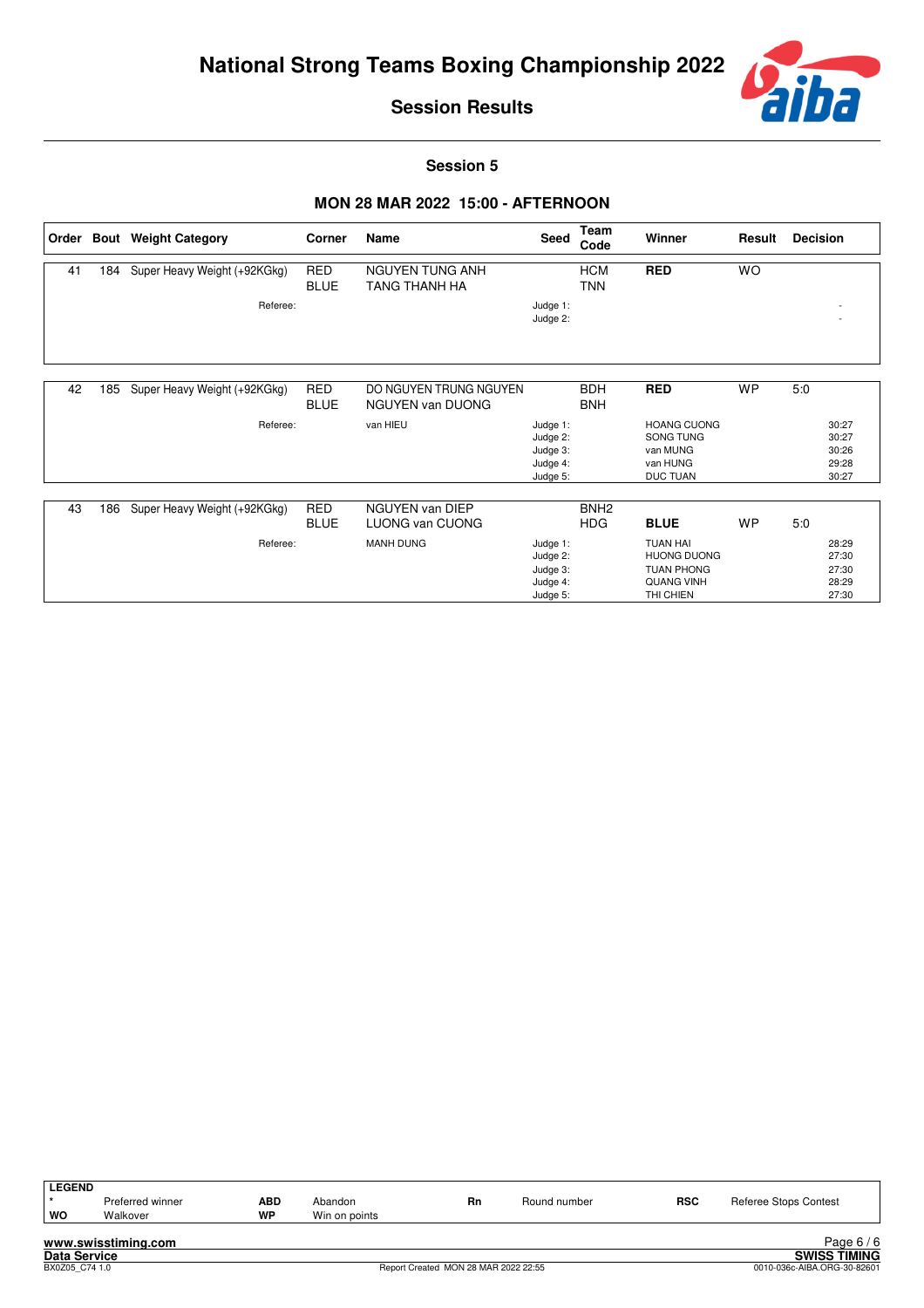

**Session 6**

|                |     | Order Bout Weight Category               | Corner                    | Name                                                                   | Seed                                                     | Team<br>Code                   | Winner                                                                                                                    | Result     | <b>Decision</b> |                                           |
|----------------|-----|------------------------------------------|---------------------------|------------------------------------------------------------------------|----------------------------------------------------------|--------------------------------|---------------------------------------------------------------------------------------------------------------------------|------------|-----------------|-------------------------------------------|
| 1              | 187 | Pin Weight (YW45kg)<br>Referee:          | <b>RED</b><br><b>BLUE</b> | TRAN THI LAN ANH<br>NGUYEN THI HONG NHUNG<br>PHAM HOAI THUYEN          | Judge 1:<br>Judge 2:<br>Judge 3:<br>Judge 4:<br>Judge 5: | <b>NAN</b><br>QD <sub>I2</sub> | <b>BLUE</b><br>LUU QUOC HUNG<br>VU HUNG CUONG<br>le van HUNG<br>NGO NGUYEN TRUNG KIEN<br><b>NGUYEN HUU</b>                | <b>WP</b>  | 5:0             | 27:30<br>26:30<br>26:30<br>27:30<br>27:30 |
| 2              | 188 | Light Fly Weight (YW48kg)<br>Referee:    | <b>RED</b><br><b>BLUE</b> | NGUYEN THI NGOC<br>PHAM THI QUYNH ANH<br><b>BUI THI NHAT le</b>        | Judge 1:<br>Judge 2:<br>Judge 3:<br>Judge 4:<br>Judge 5: | HNI<br><b>TGG</b>              | <b>RED</b><br>HUYNH TUAN PHONG<br><b>VU MANH DUNG</b><br>HUYNH van MUNG<br><b>BUI THI HUONG DUONG</b><br>NGUYEN TRAN DUY  | <b>WP</b>  | 4:1             | 29:28<br>28:29<br>30:27<br>29:28<br>30:27 |
| 3              | 189 | Fly Weight (YW50kg)<br>Referee:          | RED<br><b>BLUE</b>        | NGUYEN THI NGOC TRAN<br>le HAI AU<br>NGUYEN DUC TUAN                   | Judge 1:<br>Judge 2:<br>Judge 3:<br>Judge 4:<br>Judge 5: | <b>CTO</b><br>AGG              | <b>BLUE</b><br>TRAN TUAN HAI<br>MAI SONG TUNG<br>NGUYEN van HIEU<br>le van HUNG<br>LUU QUOC HUNG                          | <b>WP</b>  | 4:0             | 28:28<br>28:29<br>28:29<br>28:29<br>28:29 |
| 4              | 190 | Light Bantam Weight (YW52kg)<br>Referee: | <b>RED</b><br><b>BLUE</b> | <b>HOANG THI THUY GIANG</b><br>NGUYEN THI NGOC LUA<br>NGUYEN THI CHIEN | Judge 1:<br>Judge 2:<br>Judge 3:<br>Judge 4:<br>Judge 5: | <b>DNI</b><br>AGG              | <b>BLUE</b><br><b>VU HUNG CUONG</b><br>PHAM HOAI THUYEN<br><b>NGUYEN HUU</b><br>NGUYEN TRAN DUY<br><b>BUI THI NHAT le</b> | WP         | 4:0             | 27:29<br>27:29<br>28:28<br>27:29<br>27:29 |
| 5              | 191 | Feather Weight (YW57kg)<br>Referee:      | <b>RED</b><br><b>BLUE</b> | le THI HUYNH NHU<br>PHAM THU HUE<br>VU NGOC HOANG CUONG                | Judge 1:<br>Judge 2:<br>Judge 3:<br>Judge 4:<br>Judge 5: | <b>TGG</b><br><b>THA</b>       | <b>BLUE</b><br>NGO NGUYEN TRUNG KIEN<br>HUYNH TUAN PHONG<br><b>VU MANH DUNG</b><br>TRAN TUAN HAI<br>NGUYEN van HIEU       | <b>RSC</b> | R <sub>1</sub>  | 9:10<br>9:10<br>8:10<br>9:10<br>9:10      |
| 6              |     | 192 Light Weight (YW60kg)<br>Referee:    | RED<br><b>BLUE</b>        | HUYNH THI VU DUYEN<br><b>Ie THI TRUC DUY</b><br>HUYNH van MUNG         | Judge 1:<br>Judge 2:<br>Judge 3:<br>Judge 4:<br>Judge 5: | QNI<br>AGG                     | <b>RED</b><br><b>MAI SONG TUNG</b><br>LUU QUOC HUNG<br>NGUYEN DUC TUAN<br>NGUYEN THI CHIEN<br>PHAM HOAI THUYEN            | <b>WP</b>  | 3:2             | 28:27<br>28:27<br>27:28<br>28:27<br>26:29 |
| $\overline{7}$ | 193 | Light Welter Weight (YW63kg)<br>Referee: | <b>RED</b><br><b>BLUE</b> | NGUYEN PHUONG THAO<br><b>Ie THI KHANH HUYEN</b><br>HUYNH TUAN PHONG    | Judge 1:<br>Judge 2:<br>Judge 3:<br>Judge 4:<br>Judge 5: | HNI<br><b>NAN</b>              | <b>BLUE</b><br><b>BUI THI NHAT le</b><br>le van HUNG<br>VO THI KIM TUYEN<br><b>NGUYEN HUU</b><br><b>VU MANH DUNG</b>      | <b>WP</b>  | 4:1             | 27:30<br>29:28<br>28:29<br>27:30<br>28:29 |
| 8              | 194 | Welter Weight (YW66kg)<br>Referee:       | <b>RED</b><br><b>BLUE</b> | le THU HOAI<br><b>QUANG THI NHUNG</b><br>NGO NGUYEN TRUNG KIEN         | Judge 1:<br>Judge 2:<br>Judge 3:<br>Judge 4:<br>Judge 5: | <b>HNI</b><br><b>SLA</b>       | <b>BLUE</b><br><b>BUI THI HUONG DUONG</b><br>TRAN TUAN HAI<br>LUU QUOC HUNG<br>PHAM HOAI THUYEN<br>MAI SONG TUNG          | <b>WO</b>  |                 |                                           |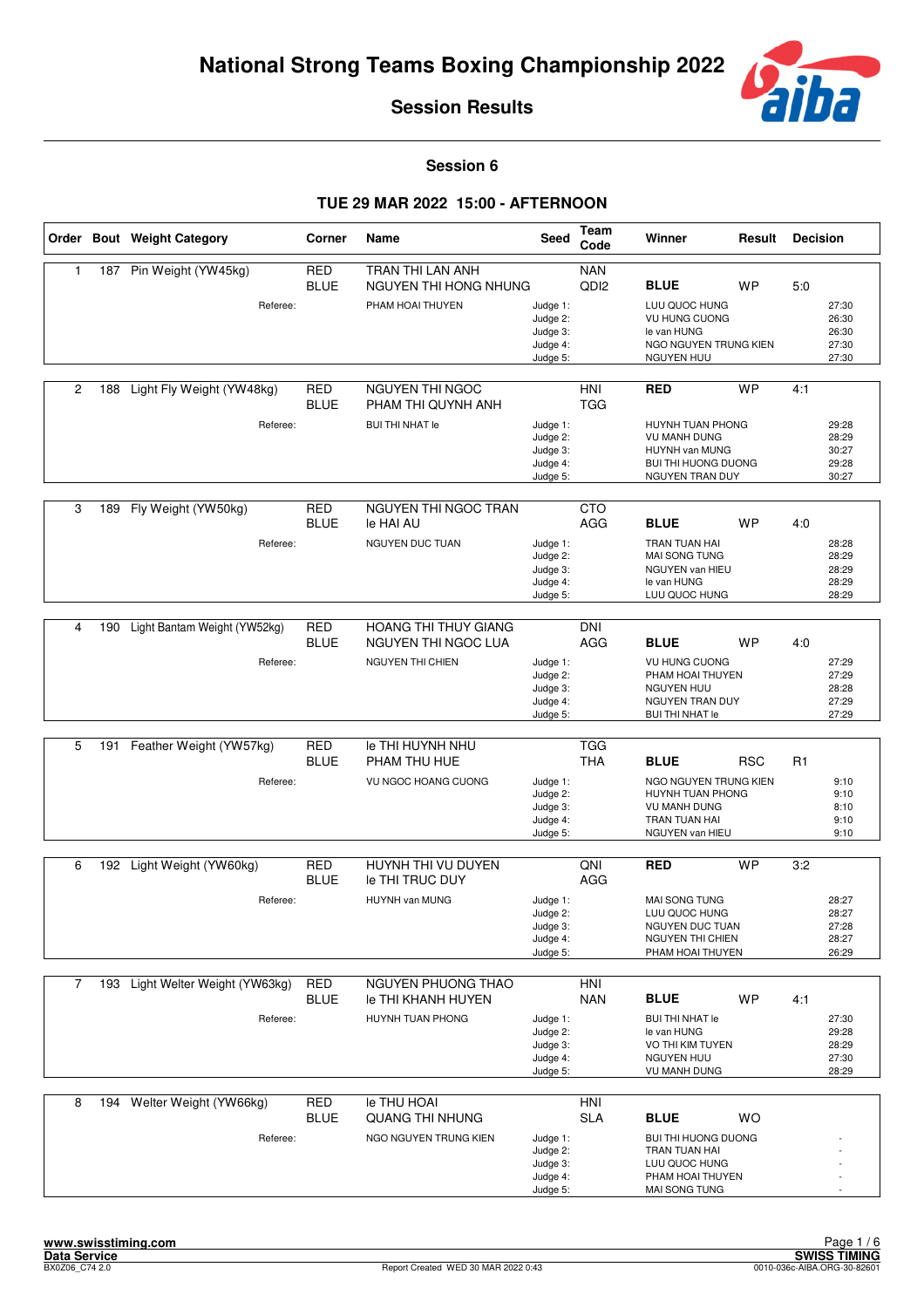

**Session 6**

|    |     | Order Bout Weight Category               | Corner                    | Name                                                                 | Seed                                                     | <b>Team</b><br>Code            | Winner                                                                                                                     | Result     | <b>Decision</b> |                                           |
|----|-----|------------------------------------------|---------------------------|----------------------------------------------------------------------|----------------------------------------------------------|--------------------------------|----------------------------------------------------------------------------------------------------------------------------|------------|-----------------|-------------------------------------------|
| 9  | 195 | Light Middle Weight (YW70kg)<br>Referee: | <b>RED</b><br><b>BLUE</b> | TRUONG MINH THUY QUYNH<br>LUONG ANH TUYET<br>NGUYEN TRAN DUY         | Judge 1:<br>Judge 2:<br>Judge 3:<br>Judge 4:<br>Judge 5: | <b>CTO</b><br><b>SLA</b>       | <b>BLUE</b><br>NGUYEN van HIEU<br>VU NGOC HOANG CUONG<br>HUYNH van MUNG<br>VO THI KIM TUYEN<br>le van HUNG                 | <b>RSC</b> | R <sub>2</sub>  | 9:10<br>9:10<br>9:10<br>9:10<br>9:10      |
| 10 |     | 196 Pin Weight (W45kg)<br>Referee:       | <b>RED</b><br><b>BLUE</b> | <b>VUONG THI HUONG</b><br>le THI BICH LIEN<br><b>VU MANH DUNG</b>    | Judge 1:<br>Judge 2:<br>Judge 3:<br>Judge 4:<br>Judge 5: | HNI<br>AGG                     | <b>RED</b><br>HUYNH TUAN PHONG<br><b>BUI THI NHAT le</b><br><b>NGUYEN HUU</b><br>NGO NGUYEN TRUNG KIEN<br>PHAM HOAI THUYEN | <b>WP</b>  | 4:1             | 30:27<br>29:28<br>29:28<br>28:29<br>29:28 |
| 11 |     | 197 Light Fly Weight (W48kg)<br>Referee: | <b>RED</b><br><b>BLUE</b> | NGUYEN THI KIM TAM<br><b>NGUYEN THI THU NHI</b>                      | Judge 1:<br>Judge 2:                                     | <b>TGG</b><br><b>CTO</b>       | <b>BLUE</b>                                                                                                                | <b>WO</b>  |                 |                                           |
| 12 | 198 | Fly Weight (W50kg)<br>Referee:           | RED<br><b>BLUE</b>        | NGUYEN THI KIM SANG<br>NGUYEN THI HUONG GIANG<br>le van HUNG         | Judge 1:<br>Judge 2:<br>Judge 3:<br>Judge 4:<br>Judge 5: | AGG<br>HNI                     | RED<br>MAI SONG TUNG<br>LUU QUOC HUNG<br>TRAN TUAN HAI<br>NGUYEN TRAN DUY<br>HUYNH van MUNG                                | <b>WP</b>  | 3:2             | 30:27<br>28:29<br>28:29<br>30:27<br>30:27 |
| 13 | 199 | Light Bantam Weight (W52kg)<br>Referee:  | <b>RED</b><br><b>BLUE</b> | NGUYEN THANH THANH THOM<br>HUYNH THI NHU Y<br><b>BUI THI NHAT le</b> | Judge 1:<br>Judge 2:<br>Judge 3:<br>Judge 4:<br>Judge 5: | HNI<br>QDI                     | <b>RED</b><br>NGUYEN HUU<br>HUYNH TUAN PHONG<br>BUI THI HUONG DUONG<br>PHAM HOAI THUYEN<br>NGO NGUYEN TRUNG KIEN           | <b>WP</b>  | 5:0             | 30:27<br>30:27<br>30:27<br>30:27<br>30:27 |
| 14 | 200 | Bantam Weight (W54kg)<br>Referee:        | <b>RED</b><br><b>BLUE</b> | <b>VU THI MINH TRANG</b><br><b>DO THI TRANG</b><br>TRAN TUAN HAI     | Judge 1:<br>Judge 2:<br>Judge 3:<br>Judge 4:<br>Judge 5: | <b>BDG</b><br><b>TBH</b>       | <b>BLUE</b><br>VO THI KIM TUYEN<br>VU HUNG CUONG<br>NGUYEN THI CHIEN<br>NGUYEN DUC TUAN<br>NGUYEN TRAN DUY                 | WP         | 5:0             | 27:29<br>27:29<br>25:29<br>27:29<br>27:29 |
| 15 |     | 201 Feather Weight (W57kg)<br>Referee:   | <b>RED</b><br><b>BLUE</b> | NGUYEN THI KIM YEN<br>LO THI HUYEN TRANG<br>HUYNH TUAN PHONG         | Judge 1:<br>Judge 2:<br>Judge 3:<br>Judge 4:<br>Judge 5: | <b>DLK</b><br>HNI              | <b>BLUE</b><br>LUU QUOC HUNG<br>le van HUNG<br>MAI SONG TUNG<br>HUYNH van MUNG<br><b>BUI THI HUONG DUONG</b>               | <b>WP</b>  | 5:0             | 27:30<br>27:30<br>27:30<br>27:30<br>27:30 |
| 16 |     | 202 Pin Weight (46KGkg)<br>Referee:      | RED<br><b>BLUE</b>        | le HUU TOAN<br>TRAN van TRUNG                                        | Judge 1:<br>Judge 2:                                     | BDG <sub>2</sub><br><b>BPC</b> | <b>RED</b>                                                                                                                 | <b>WO</b>  |                 |                                           |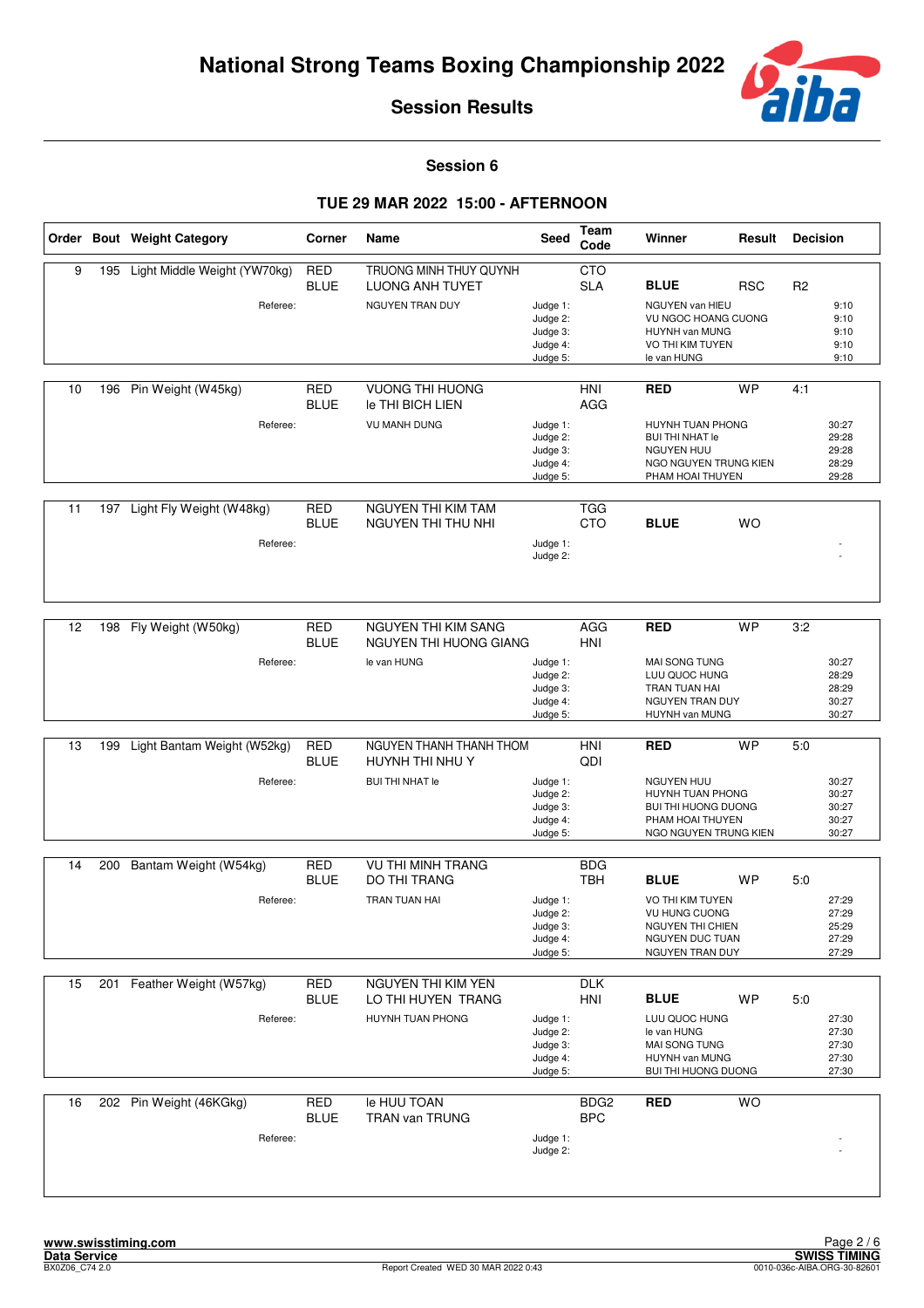

**Session 6**

|    |     | Order Bout Weight Category              | Corner                    | Name                                                                       | Seed                                                     | Team<br>Code             | Winner                                                                                                                            | Result    | <b>Decision</b> |                                           |
|----|-----|-----------------------------------------|---------------------------|----------------------------------------------------------------------------|----------------------------------------------------------|--------------------------|-----------------------------------------------------------------------------------------------------------------------------------|-----------|-----------------|-------------------------------------------|
| 17 | 203 | Pin Weight (46KGkg)<br>Referee:         | <b>RED</b><br><b>BLUE</b> | <b>SAM MINH PHAT</b><br><b>DUONG XUAN TRONG</b><br>NGUYEN van HIEU         | Judge 1:<br>Judge 2:<br>Judge 3:<br>Judge 4:<br>Judge 5: | <b>CTO</b><br><b>NAN</b> | <b>BLUE</b><br>VU NGOC HOANG CUONG<br>NGO NGUYEN TRUNG KIEN<br><b>VU MANH DUNG</b><br><b>NGUYEN HUU</b><br><b>BUI THI NHAT le</b> | <b>WP</b> | 3:2             | 27:30<br>29:28<br>28:29<br>28:29<br>29:28 |
| 18 | 204 | Light Fly Weight (48KGkg)<br>Referee:   | <b>RED</b><br><b>BLUE</b> | DO THANH DO<br>TRAN MINH HUY<br>NGUYEN DUC TUAN                            | Judge 1:<br>Judge 2:<br>Judge 3:<br>Judge 4:<br>Judge 5: | <b>BDH</b><br>QNI        | <b>RED</b><br>VU HUNG CUONG<br>VO THI KIM TUYEN<br>TRAN TUAN HAI<br>PHAM HOAI THUYEN<br>MAI SONG TUNG                             | <b>WP</b> | 3:2             | 28:29<br>29:28<br>28:29<br>29:28<br>29:28 |
| 19 | 205 | Light Fly Weight (48KGkg)<br>Referee:   | <b>RED</b><br><b>BLUE</b> | TRUONG THANH DO<br>PHAM CONG HUNG<br><b>BUI THI NHAT le</b>                | Judge 1:<br>Judge 2:<br>Judge 3:<br>Judge 4:<br>Judge 5: | <b>BDG</b><br>HNI        | <b>BLUE</b><br>HUYNH TUAN PHONG<br>HUYNH van MUNG<br>LUU QUOC HUNG<br>BUI THI HUONG DUONG<br>NGUYEN TRAN DUY                      | ABD       | R1              |                                           |
| 20 | 206 | Fly Weight (51KGkg)<br>Referee:         | <b>RED</b><br><b>BLUE</b> | <b>SON HUNG VI</b><br>PHAN HUYNH TAN CONG<br>VU HUNG CUONG                 | Judge 1:<br>Judge 2:<br>Judge 3:<br>Judge 4:<br>Judge 5: | <b>HCM</b><br><b>LDG</b> | <b>RED</b><br><b>NGUYEN THI CHIEN</b><br><b>VU MANH DUNG</b><br><b>NGUYEN HUU</b><br>NGO NGUYEN TRUNG KIEN<br>NGUYEN van HIEU     | <b>WP</b> | 5:0             | 29:28<br>30:27<br>29:28<br>30:27<br>30:27 |
| 21 | 207 | Fly Weight (51KGkg)<br>Referee:         | <b>RED</b><br><b>BLUE</b> | TRAN THANH LOC<br>le van CUONG<br>le van HUNG                              | Judge 1:<br>Judge 2:<br>Judge 3:<br>Judge 4:<br>Judge 5: | HCM <sub>2</sub><br>QDI  | <b>BLUE</b><br>MAI SONG TUNG<br>PHAM HOAI THUYEN<br>VU NGOC HOANG CUONG<br>NGUYEN DUC TUAN<br>VO THI KIM TUYEN                    | WP        | 5.0             | 27:30<br>27:30<br>27:30<br>27:30<br>27:30 |
| 22 | 208 | Bantam Weight (54KGkg)<br>Referee:      | <b>RED</b><br><b>BLUE</b> | <b>BUI CONG DANH LOI</b><br>NGUYEN DUY ANH<br>NGO NGUYEN TRUNG KIEN        | Judge 1:<br>Judge 2:<br>Judge 3:<br>Judge 4:<br>Judge 5: | <b>DNG</b><br><b>BNH</b> | <b>RED</b><br>NGUYEN TRAN DUY<br>NGUYEN THI CHIEN<br>HUYNH TUAN PHONG<br>TRAN TUAN HAI<br>BUI THI HUONG DUONG                     | <b>WP</b> | 5:0             | 30:27<br>29:28<br>30:27<br>30:27<br>30:27 |
| 23 | 209 | Bantam Weight (54KGkg)<br>Referee:      | RED<br><b>BLUE</b>        | <b>TAT HOANG THANH</b><br><b>LUONG TRUNG NGUYEN</b><br><b>VU MANH DUNG</b> | Judge 1:<br>Judge 2:<br>Judge 3:<br>Judge 4:<br>Judge 5: | <b>HCM</b><br><b>HNI</b> | <b>BLUE</b><br>LUU QUOC HUNG<br>le van HUNG<br>HUYNH van MUNG<br><b>NGUYEN HUU</b><br>VO THI KIM TUYEN                            | <b>WP</b> | 5:0             | 27:30<br>28:29<br>28:29<br>28:29<br>28:29 |
| 24 |     | 210 Feather Weight (57KGkg)<br>Referee: | <b>RED</b><br><b>BLUE</b> | <b>NGUYEN THANH LANH</b><br>DINH van THI                                   | Judge 1:<br>Judge 2:                                     | <b>DLK</b><br><b>DNG</b> | <b>BLUE</b>                                                                                                                       | <b>WO</b> |                 |                                           |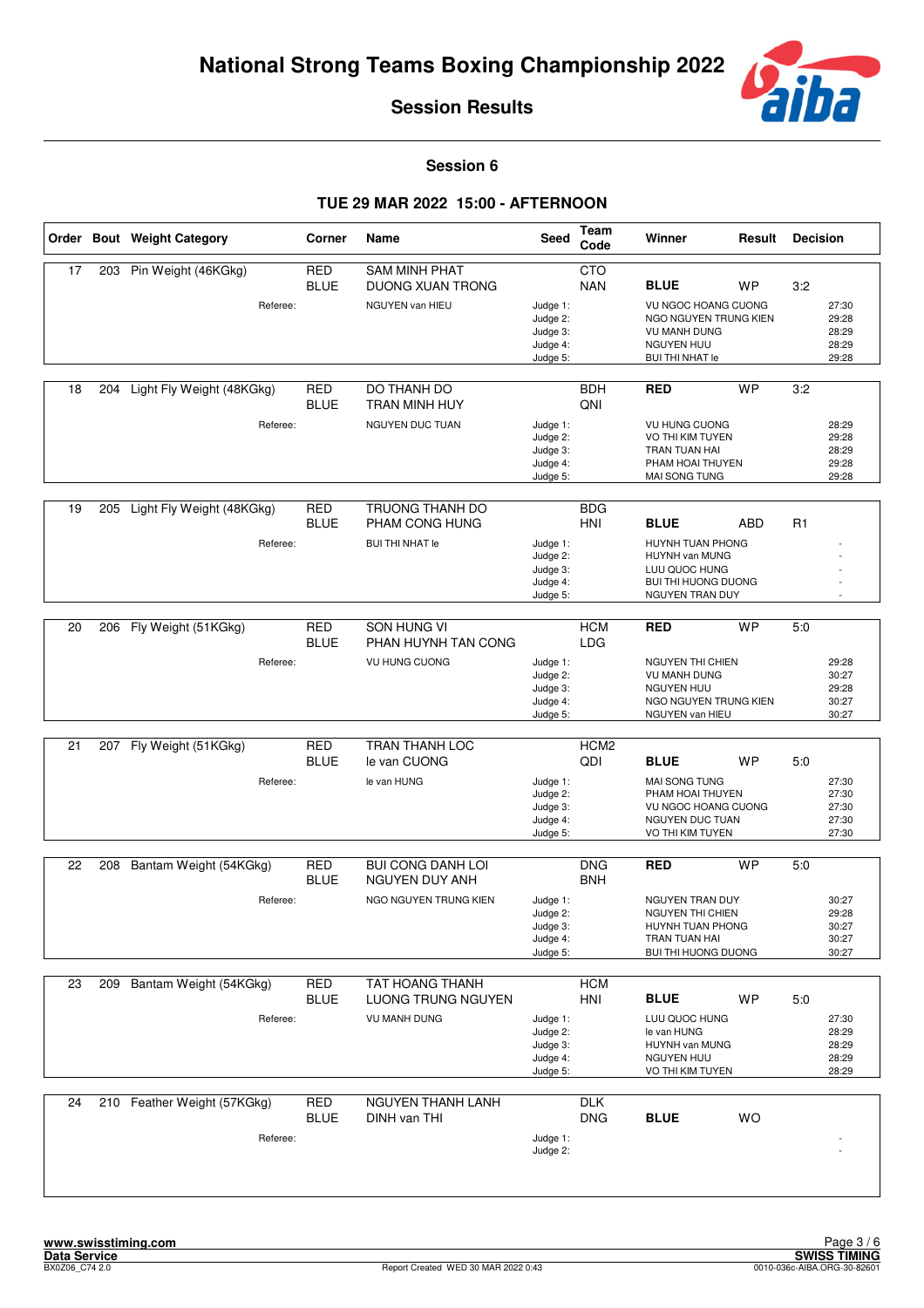

**Session 6**

|    |     | Order Bout Weight Category         | Corner                    | Name                                      | Seed                                                     | Team<br>Code                 | Winner                                                                                                                     | Result     | <b>Decision</b> |                                           |
|----|-----|------------------------------------|---------------------------|-------------------------------------------|----------------------------------------------------------|------------------------------|----------------------------------------------------------------------------------------------------------------------------|------------|-----------------|-------------------------------------------|
| 25 | 211 | Feather Weight (57KGkg)            | <b>RED</b><br><b>BLUE</b> | HUYNH MINH TUAN<br>PHAM NGOC DUC          |                                                          | $\overline{Q}$<br><b>PYN</b> | <b>BLUE</b>                                                                                                                | <b>WO</b>  |                 |                                           |
|    |     | Referee:                           |                           |                                           | Judge 1:<br>Judge 2:                                     |                              |                                                                                                                            |            |                 |                                           |
| 26 |     | 212 Light Weight (60KGkg)          | <b>RED</b><br><b>BLUE</b> | NGUYEN van GIOI<br><b>NGUYEN TAN HUNG</b> |                                                          | <b>DNG</b><br><b>HCM</b>     | <b>RED</b>                                                                                                                 | <b>RSC</b> | R1              |                                           |
|    |     | Referee:                           |                           | TRAN TUAN HAI                             | Judge 1:<br>Judge 2:<br>Judge 3:<br>Judge 4:<br>Judge 5: |                              | <b>MAI SONG TUNG</b><br>PHAM HOAI THUYEN<br>VU NGOC HOANG CUONG<br>NGUYEN van HIEU<br>NGUYEN DUC TUAN                      |            |                 | 10:9<br>10:9<br>10:9<br>10:9<br>10:9      |
| 27 |     | 213 Light Weight (60KGkg)          | <b>RED</b>                | TRAN van HOAI THUONG                      |                                                          | CAND                         |                                                                                                                            |            |                 |                                           |
|    |     | Referee:                           | <b>BLUE</b>               | NGO TUAN ANH<br>NGUYEN THI CHIEN          | Judge 1:<br>Judge 2:<br>Judge 3:<br>Judge 4:<br>Judge 5: | <b>NAN</b>                   | <b>BLUE</b><br>NGO NGUYEN TRUNG KIEN<br>NGUYEN TRAN DUY<br>LUU QUOC HUNG<br><b>BUI THI HUONG DUONG</b><br>HUYNH TUAN PHONG | <b>WP</b>  | 4:1             | 27:30<br>29:28<br>27:30<br>27:30<br>28:29 |
| 28 |     | 214 Light Welter Weight (63,5KGkg) | <b>RED</b>                | <b>LAM DAI PHAT</b>                       |                                                          | <b>BDG</b>                   |                                                                                                                            |            |                 |                                           |
|    |     |                                    | <b>BLUE</b>               | PHAM van LUONG                            |                                                          | <b>NBH</b>                   | <b>BLUE</b>                                                                                                                | <b>ABD</b> | R <sub>2</sub>  |                                           |
|    |     | Referee:                           |                           | <b>VU HUNG CUONG</b>                      | Judge 1:<br>Judge 2:<br>Judge 3:<br>Judge 4:<br>Judge 5: |                              | <b>BUI THI NHAT le</b><br>le van HUNG<br>VO THI KIM TUYEN<br><b>VU MANH DUNG</b><br>NGUYEN HUU                             |            |                 | 8:9<br>9:8<br>17:19<br>8:9<br>17:19       |
| 29 | 215 | Light Welter Weight (63,5KGkg)     | <b>RED</b>                | VO XUAN HAI                               |                                                          | <b>NAN</b>                   |                                                                                                                            |            |                 |                                           |
|    |     |                                    | <b>BLUE</b>               | NGUYEN HOANG QUOC HUY                     |                                                          | <b>HCM</b>                   | <b>BLUE</b>                                                                                                                | <b>WP</b>  | 3:2             |                                           |
|    |     | Referee:                           |                           | NGUYEN DUC TUAN                           | Judge 1:<br>Judge 2:<br>Judge 3:<br>Judge 4:<br>Judge 5: |                              | HUYNH van MUNG<br>VU NGOC HOANG CUONG<br>PHAM HOAI THUYEN<br><b>MAI SONG TUNG</b><br>TRAN TUAN HAI                         |            |                 | 29:28<br>29:28<br>28:29<br>28:29<br>28:29 |
| 30 |     | 216 Welter Weight (67KGkg)         | <b>RED</b>                | le DUY SOI                                |                                                          | <b>HCM</b>                   |                                                                                                                            |            |                 |                                           |
|    |     |                                    | <b>BLUE</b>               | <b>NGUYEN van HAI</b>                     |                                                          | <b>NBH</b>                   | <b>BLUE</b>                                                                                                                | <b>WO</b>  |                 |                                           |
|    |     | Referee:                           |                           |                                           | Judge 1:<br>Judge 2:                                     |                              |                                                                                                                            |            |                 |                                           |
| 31 |     | 217 Welter Weight (67KGkg)         | <b>RED</b>                | VO HONG DAT                               |                                                          | BDG <sub>2</sub>             |                                                                                                                            |            |                 |                                           |
|    |     |                                    | <b>BLUE</b>               | DAM NGOC DUC                              |                                                          | <b>BNH</b>                   | <b>BLUE</b><br><b>NGUYEN THI CHIEN</b>                                                                                     | <b>WP</b>  | 4:0             | 27:29                                     |
|    |     | Referee:                           |                           | NGUYEN van HIEU                           | Judge 1:<br>Judge 2:<br>Judge 3:<br>Judge 4:<br>Judge 5: |                              | NGO NGUYEN TRUNG KIEN<br>HUYNH TUAN PHONG<br>BUI THI HUONG DUONG<br><b>BUI THI NHAT le</b>                                 |            |                 | 26:30<br>28:28<br>26:30<br>27:29          |
| 32 | 218 | Middle Weight (71KGkg)             | <b>RED</b><br><b>BLUE</b> | HUYNH TUAN VU<br><b>DUONG THANG</b>       |                                                          | QDI<br><b>HCM</b>            | RED                                                                                                                        | <b>WP</b>  | 5:0             |                                           |
|    |     | Referee:                           |                           | <b>VU HUNG CUONG</b>                      | Judge 1:<br>Judge 2:<br>Judge 3:<br>Judge 4:<br>Judge 5: |                              | NGUYEN TRAN DUY<br>LUU QUOC HUNG<br><b>NGUYEN HUU</b><br>VU MANH DUNG<br>VO THI KIM TUYEN                                  |            |                 | 30:27<br>30:27<br>30:27<br>30:27<br>30:27 |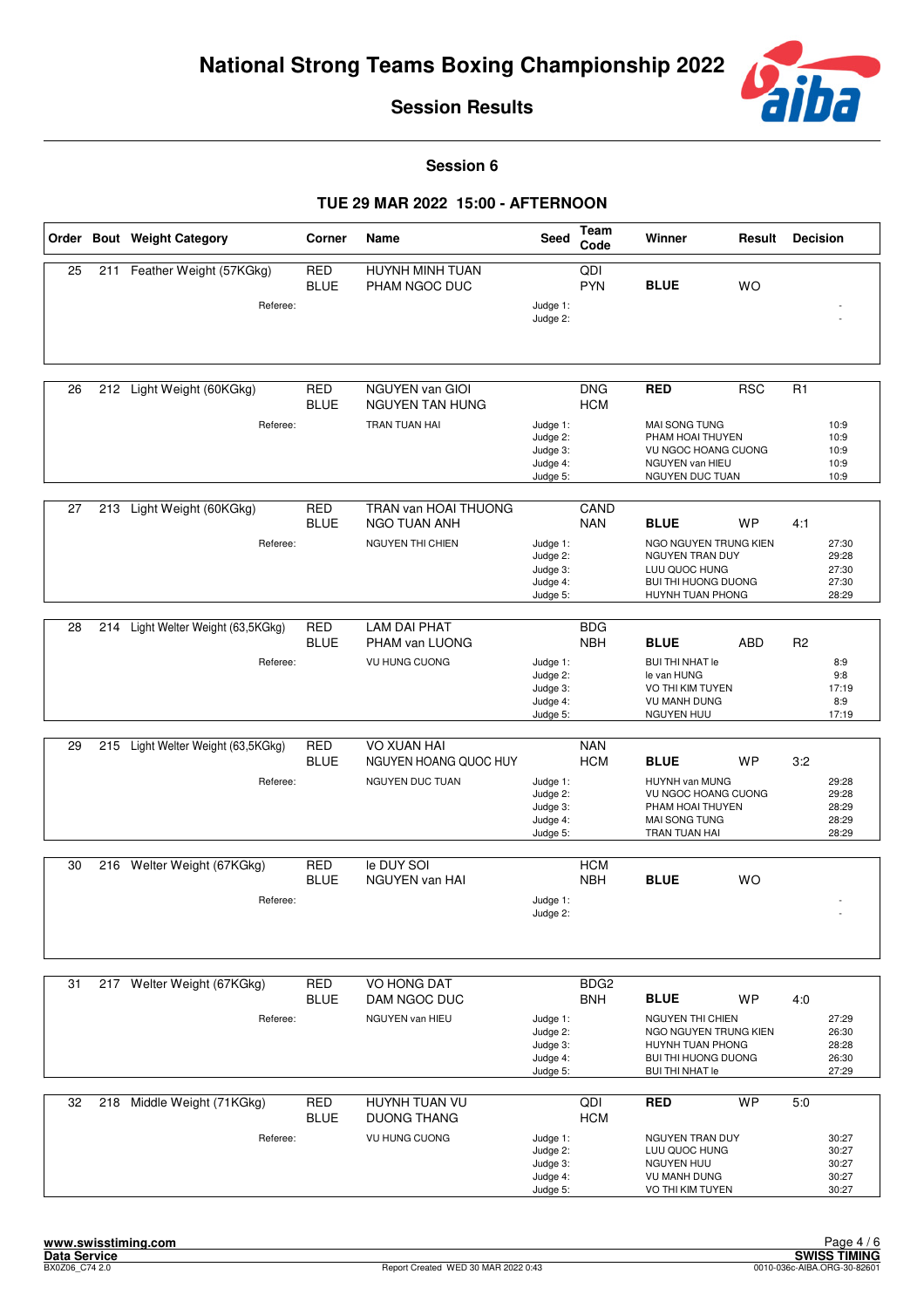

**Session 6**

|    |     | Order Bout Weight Category              | Corner                    | Name                                                                 | Seed                                                     | Team<br>Code             | Winner                                                                                                                          | Result          | <b>Decision</b> |                                           |
|----|-----|-----------------------------------------|---------------------------|----------------------------------------------------------------------|----------------------------------------------------------|--------------------------|---------------------------------------------------------------------------------------------------------------------------------|-----------------|-----------------|-------------------------------------------|
| 33 |     | 219 Middle Weight (71KGkg)<br>Referee:  | <b>RED</b><br><b>BLUE</b> | <b>NGUYEN HOANG LAM</b><br>NGUYEN DUC NGOC<br>HUYNH TUAN PHONG       | Judge 1:<br>Judge 2:<br>Judge 3:<br>Judge 4:<br>Judge 5: | <b>THA</b><br><b>HNI</b> | <b>BLUE</b><br>PHAM HOAI THUYEN<br>TRAN TUAN HAI<br>HUYNH van MUNG<br>MAI SONG TUNG<br><b>BUI THI NHAT le</b>                   | WP              | 5:0             | 28:29<br>27:30<br>28:29<br>27:30<br>27:30 |
| 34 | 220 | Middle Weight (75KGkg)<br>Referee:      | <b>RED</b><br><b>BLUE</b> | NGUYEN NGOC HAI<br><b>VU THANH TRUNG</b><br>le van HUNG              | Judge 1:<br>Judge 2:<br>Judge 3:<br>Judge 4:<br>Judge 5: | <b>BDG</b><br><b>HNI</b> | <b>BLUE</b><br>NGO NGUYEN TRUNG KIEN<br>BUI THI HUONG DUONG<br><b>VU MANH DUNG</b><br>NGUYEN TRAN DUY<br>LUU QUOC HUNG          | <b>WP</b>       | 5:0             | 27:30<br>28:29<br>28:29<br>27:30<br>27:30 |
| 35 | 221 | Middle Weight (75KGkg)<br>Referee:      | <b>RED</b><br><b>BLUE</b> | <b>DAM CONG NAM</b><br><b>HOANG THAI NAM</b><br>PHAM HOAI THUYEN     | Judge 1:<br>Judge 2:<br>Judge 3:<br>Judge 4:<br>Judge 5: | <b>BNH</b><br>CAND       | <b>BLUE</b><br>NGUYEN van HIEU<br><b>VU NGOC HOANG CUONG</b><br>VO THI KIM TUYEN<br><b>NGUYEN HUU</b><br><b>BUI THI NHAT le</b> | <b>WP</b>       | 4:1             | 28:29<br>29:28<br>27:30<br>28:29<br>27:30 |
| 36 | 222 | Light Heavy Weight (80KGkg)<br>Referee: | <b>RED</b><br><b>BLUE</b> | TRAN TUAN ANH<br><b>BUI NGOC PHUONG</b>                              | Judge 1:<br>Judge 2:                                     | <b>DNI</b><br><b>HPG</b> | <b>RED</b>                                                                                                                      | $\overline{WO}$ |                 |                                           |
| 37 | 223 | Light Heavy Weight (80KGkg)<br>Referee: | <b>RED</b><br><b>BLUE</b> | <b>NGUYEN van DOAN</b><br><b>HA DUY CUONG</b><br><b>VU MANH DUNG</b> | Judge 1:<br>Judge 2:<br>Judge 3:<br>Judge 4:<br>Judge 5: | HNI<br>QDI               | <b>BLUE</b><br>HUYNH TUAN PHONG<br>NGUYEN TRAN DUY<br><b>MAI SONG TUNG</b><br>NGUYEN THI CHIEN<br><b>BUI THI HUONG DUONG</b>    | WP              | 5:0             | 27:30<br>27:30<br>27:30<br>27:30<br>27:30 |
| 38 | 224 | Heavy Weight (86KGkg)<br>Referee:       | RED<br><b>BLUE</b>        | TRAN THANH DAT<br><b>HOANG van QUANG</b><br><b>BUI THI NHAT le</b>   | Judge 1:<br>Judge 2:<br>Judge 3:<br>Judge 4:<br>Judge 5: | QDI<br><b>HNI</b>        | RED<br>le van HUNG<br>NGO NGUYEN TRUNG KIEN<br>NGUYEN HUU<br>VO THI KIM TUYEN<br>PHAM HOAI THUYEN                               | <b>WP</b>       | 5:0             | 30:27<br>29:28<br>29:28<br>29:28<br>29:28 |
| 39 |     | 225 Heavy Weight (86KGkg)<br>Referee:   | RED<br><b>BLUE</b>        | <b>TRAN QUOC KHANH</b><br>NGUYEN DUC LONG<br><b>VU HUNG CUONG</b>    | Judge 1:<br>Judge 2:<br>Judge 3:<br>Judge 4:<br>Judge 5: | AGG<br>QNH               | <b>RED</b><br>NGUYEN DUC TUAN<br>HUYNH van MUNG<br>NGUYEN THI CHIEN<br>HUYNH TUAN PHONG<br>VU MANH DUNG                         | <b>WP</b>       | 4:1             | 29:28<br>29:28<br>30:27<br>29:28<br>28:29 |
| 40 | 226 | Super Heavy Weight (92KGkg)<br>Referee: | <b>RED</b><br><b>BLUE</b> | TA van THI<br>le HUU DUC<br>NGUYEN van HIEU                          | Judge 1:<br>Judge 2:<br>Judge 3:<br>Judge 4:<br>Judge 5: | <b>HPG</b><br><b>DLK</b> | <b>RED</b><br>VU NGOC HOANG CUONG<br>MAI SONG TUNG<br>NGUYEN TRAN DUY<br><b>BUI THI HUONG DUONG</b><br>LUU QUOC HUNG            | <b>WP</b>       | 5:0             | 30:27<br>30:27<br>30:27<br>30:27<br>30:27 |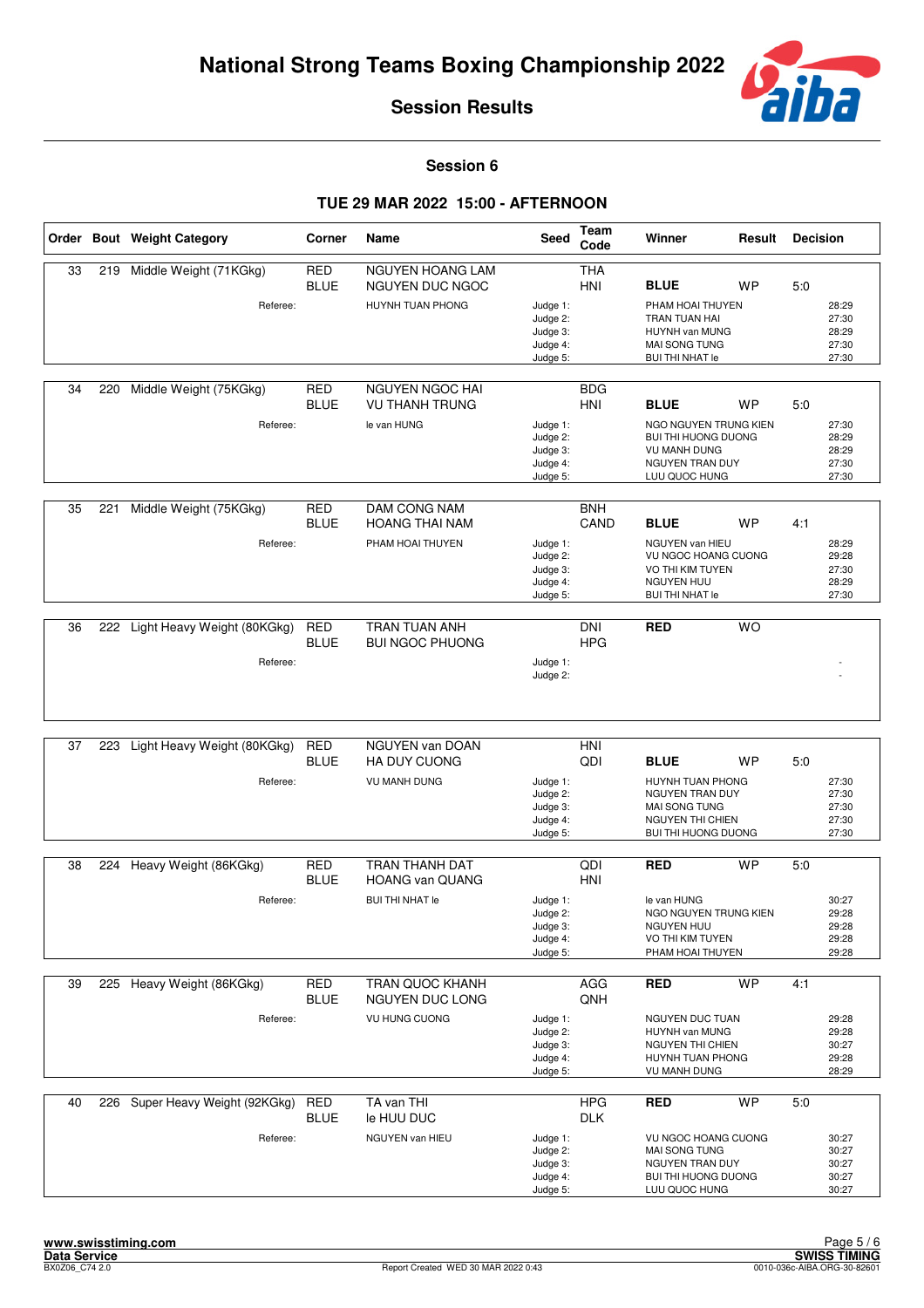

**Session 6**

| Order |     | <b>Bout</b> Weight Category  | Corner                    | Name                                          | Seed                                                     | Team<br>Code             | Winner                                                                                                                | Result     | <b>Decision</b>                           |
|-------|-----|------------------------------|---------------------------|-----------------------------------------------|----------------------------------------------------------|--------------------------|-----------------------------------------------------------------------------------------------------------------------|------------|-------------------------------------------|
| 41    | 227 | Super Heavy Weight (92KGkg)  | <b>RED</b><br><b>BLUE</b> | <b>LUONG van TOAN</b><br>NGO HONG GIANG       |                                                          | CAND<br><b>DNG</b>       | <b>RED</b>                                                                                                            | <b>RSC</b> | R1                                        |
|       |     | Referee:                     |                           | le van HUNG                                   | Judge 1:<br>Judge 2:<br>Judge 3:<br>Judge 4:<br>Judge 5: |                          | <b>BUI THI NHAT le</b><br><b>NGUYEN HUU</b><br>PHAM HOAI THUYEN<br><b>NGUYEN THI CHIEN</b><br>HUYNH van MUNG          |            | 10:9<br>10:9<br>10:9<br>10:9<br>10:9      |
| 42    | 228 | Super Heavy Weight (+92KGkg) | <b>RED</b><br><b>BLUE</b> | DOAN NGOC MINH HIEU<br><b>NGUYEN TUNG ANH</b> |                                                          | QDI<br><b>HCM</b>        | <b>RED</b>                                                                                                            | <b>WP</b>  | 5:0                                       |
|       |     | Referee:                     |                           | NGO NGUYEN TRUNG KIEN                         | Judge 1:<br>Judge 2:<br>Judge 3:<br>Judge 4:<br>Judge 5: |                          | VO THI KIM TUYEN<br><b>VU HUNG CUONG</b><br>HUYNH TUAN PHONG<br><b>NGUYEN DUC TUAN</b><br>NGUYEN TRAN DUY             |            | 30:27<br>30:27<br>30:27<br>30:25<br>30:27 |
| 43    | 229 | Super Heavy Weight (+92KGkg) | <b>RED</b><br><b>BLUE</b> | DO NGUYEN TRUNG NGUYEN<br>LUONG van CUONG     |                                                          | <b>BDH</b><br><b>HDG</b> | <b>RED</b>                                                                                                            | <b>WO</b>  |                                           |
|       |     | Referee:                     |                           | <b>VU MANH DUNG</b>                           | Judge 1:<br>Judge 2:<br>Judge 3:<br>Judge 4:<br>Judge 5: |                          | <b>TRAN TUAN HAI</b><br><b>VU NGOC HOANG CUONG</b><br><b>MAI SONG TUNG</b><br>LUU QUOC HUNG<br><b>NGUYEN van HIEU</b> |            |                                           |

| LEGEND             |                                                                                                                   |    |              |            |                       |           |          |         |
|--------------------|-------------------------------------------------------------------------------------------------------------------|----|--------------|------------|-----------------------|-----------|----------|---------|
| <b>ABD</b><br>∣ wP | Abandon<br>Win on points                                                                                          | Rn | Round number | <b>RSC</b> | Referee Stops Contest | <b>WO</b> | Walkover |         |
|                    | and the company of the second contract of the company of the company of the company of the company of the company |    |              |            |                       |           |          | DoseC/C |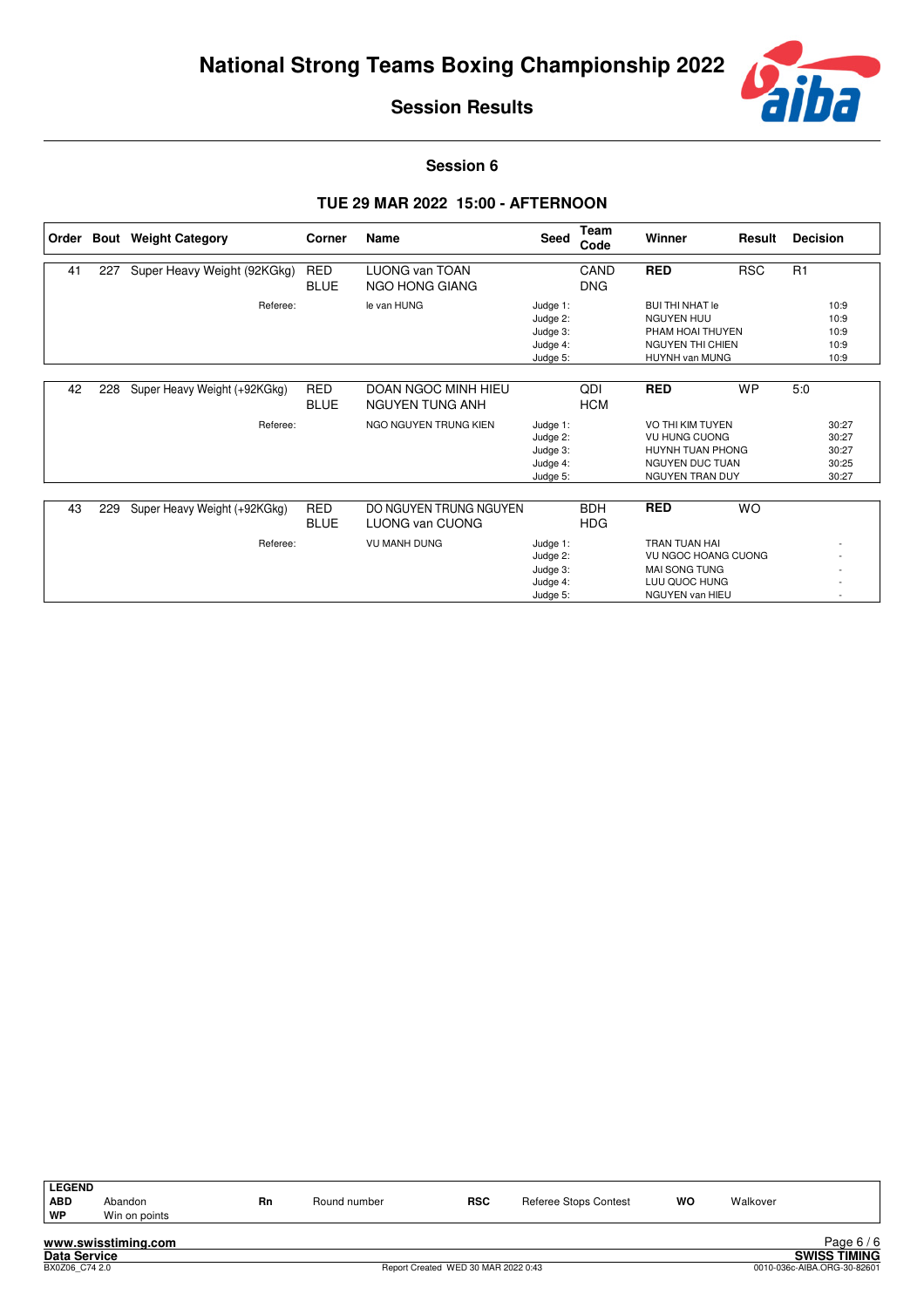

**Session 7**

|              |     | Order Bout Weight Category  | Corner                    | Name                                   | Seed                                                     | Team<br>Code                 | Winner                                                                                                       | Result     | <b>Decision</b> |                                           |
|--------------|-----|-----------------------------|---------------------------|----------------------------------------|----------------------------------------------------------|------------------------------|--------------------------------------------------------------------------------------------------------------|------------|-----------------|-------------------------------------------|
| $\mathbf{1}$ | 230 | Light Weight (W60kg)        | <b>RED</b><br><b>BLUE</b> | CHUNG THUY MY AN<br>le THI HONG DAO    |                                                          | $\overline{Q}$<br><b>HCM</b> | <b>BLUE</b>                                                                                                  | <b>WP</b>  | 4:1             |                                           |
|              |     | Referee:                    |                           | PHAM HOAI THUYEN                       | Judge 1:<br>Judge 2:<br>Judge 3:<br>Judge 4:<br>Judge 5: |                              | NGUYEN van HIEU<br>le van HUNG<br>MAI SONG TUNG<br><b>BUI THI HUONG DUONG</b><br>NGUYEN HUU                  |            |                 | 27:30<br>29:28<br>27:30<br>27:30<br>27:30 |
| 2            | 231 | Light Welter Weight (W63kg) | <b>RED</b><br><b>BLUE</b> | NGUYEN HUYEN TRAN<br>NGUYEN THI DUNG   |                                                          | <b>TGG</b><br><b>THA</b>     | <b>RED</b>                                                                                                   | <b>WO</b>  |                 |                                           |
|              |     | Referee:                    |                           |                                        | Judge 1:<br>Judge 2:                                     |                              |                                                                                                              |            |                 |                                           |
| 3            |     | 232 Welter Weight (W66kg)   | <b>RED</b><br><b>BLUE</b> | DO THI MAI<br>le HUONG DUYEN           |                                                          | <b>HPG</b><br><b>LDG</b>     | <b>RED</b>                                                                                                   | <b>WP</b>  | 5:0             |                                           |
|              |     | Referee:                    |                           | VU NGOC HOANG CUONG                    | Judge 1:<br>Judge 2:<br>Judge 3:<br>Judge 4:<br>Judge 5: |                              | NGUYEN DUC TUAN<br><b>NGUYEN THI CHIEN</b><br><b>HUYNH TUAN PHONG</b><br>VO THI KIM TUYEN<br>TRAN TUAN HAI   |            |                 | 30:25<br>30:27<br>30:27<br>30:27<br>30:27 |
| 4            | 233 | Light Middle Weight (W70kg) | <b>RED</b>                | la THI van                             |                                                          | <b>SLA</b>                   |                                                                                                              |            |                 |                                           |
|              |     |                             | <b>BLUE</b>               | <b>NGUYEN THU TRANG</b>                |                                                          | HNI                          | <b>BLUE</b>                                                                                                  | <b>RSC</b> | R1              |                                           |
|              |     | Referee:                    |                           | HUYNH van MUNG                         | Judge 1:<br>Judge 2:<br>Judge 3:<br>Judge 4:<br>Judge 5: |                              | <b>BUI THI NHAT le</b><br>NGO NGUYEN TRUNG KIEN<br><b>NGUYEN HUU</b><br>MAI SONG TUNG<br><b>VU MANH DUNG</b> |            |                 | 9:10<br>9:10<br>9:10<br>8:10<br>8:10      |
| 5            | 234 | Middle Weight (W75kg)       | <b>RED</b>                | NGUYEN THI NHU QUYNH                   |                                                          | <b>BPC</b>                   |                                                                                                              |            |                 |                                           |
|              |     |                             | <b>BLUE</b>               | LUU DIEM QUYNH                         |                                                          | <b>HNI</b>                   | <b>BLUE</b>                                                                                                  | <b>WP</b>  | 5:0             |                                           |
|              |     | Referee:                    |                           | NGUYEN TRAN DUY                        | Judge 1:<br>Judge 2:<br>Judge 3:<br>Judge 4:<br>Judge 5: |                              | le van HUNG<br><b>BUI THI HUONG DUONG</b><br>PHAM HOAI THUYEN<br>HUYNH TUAN PHONG<br>TRAN TUAN HAI           |            |                 | 27:30<br>25:30<br>25:30<br>27:30<br>26:30 |
| 6            | 235 | Light Heavy Weight (W81kg)  | <b>RED</b>                | VI THI HUE                             |                                                          | <b>SLA</b>                   |                                                                                                              |            |                 |                                           |
|              |     |                             | <b>BLUE</b>               | NGUYEN THI HUONG                       |                                                          | HNI                          | <b>BLUE</b>                                                                                                  | <b>WO</b>  |                 |                                           |
|              |     | Referee:                    |                           |                                        | Judge 1:<br>Judge 2:                                     |                              |                                                                                                              |            |                 |                                           |
| 7            |     | 236 Heavy Weight (W+81kg)   | <b>RED</b><br><b>BLUE</b> | NGUYEN THI PHUONG HOAI<br>CA THI HUYEN |                                                          | <b>BDG</b><br><b>HNI</b>     | <b>RED</b>                                                                                                   | <b>WP</b>  | 5.0             |                                           |
|              |     | Referee:                    |                           | NGUYEN DUC TUAN                        | Judge 1:<br>Judge 2:<br>Judge 3:<br>Judge 4:<br>Judge 5: |                              | <b>VU MANH DUNG</b><br><b>NGUYEN HUU</b><br>VO THI KIM TUYEN<br>HUYNH van MUNG<br>NGO NGUYEN TRUNG KIEN      |            |                 | 30:27<br>29:28<br>29:28<br>30:27<br>30:27 |
| 8            | 237 | Pin Weight (Y46kg)          | <b>RED</b><br><b>BLUE</b> | DAO van CAM<br><b>CAN MINH THAI</b>    |                                                          | QNI<br><b>HNI</b>            | <b>RED</b>                                                                                                   | <b>WP</b>  | 5:0             |                                           |
|              |     | Referee:                    |                           | <b>BUI THI NHAT le</b>                 | Judge 1:<br>Judge 2:<br>Judge 3:<br>Judge 4:<br>Judge 5: |                              | MAI SONG TUNG<br>TRAN TUAN HAI<br><b>BUI THI HUONG DUONG</b><br>PHAM HOAI THUYEN<br><b>VU MANH DUNG</b>      |            |                 | 30:27<br>29:28<br>29:28<br>30:27<br>29:28 |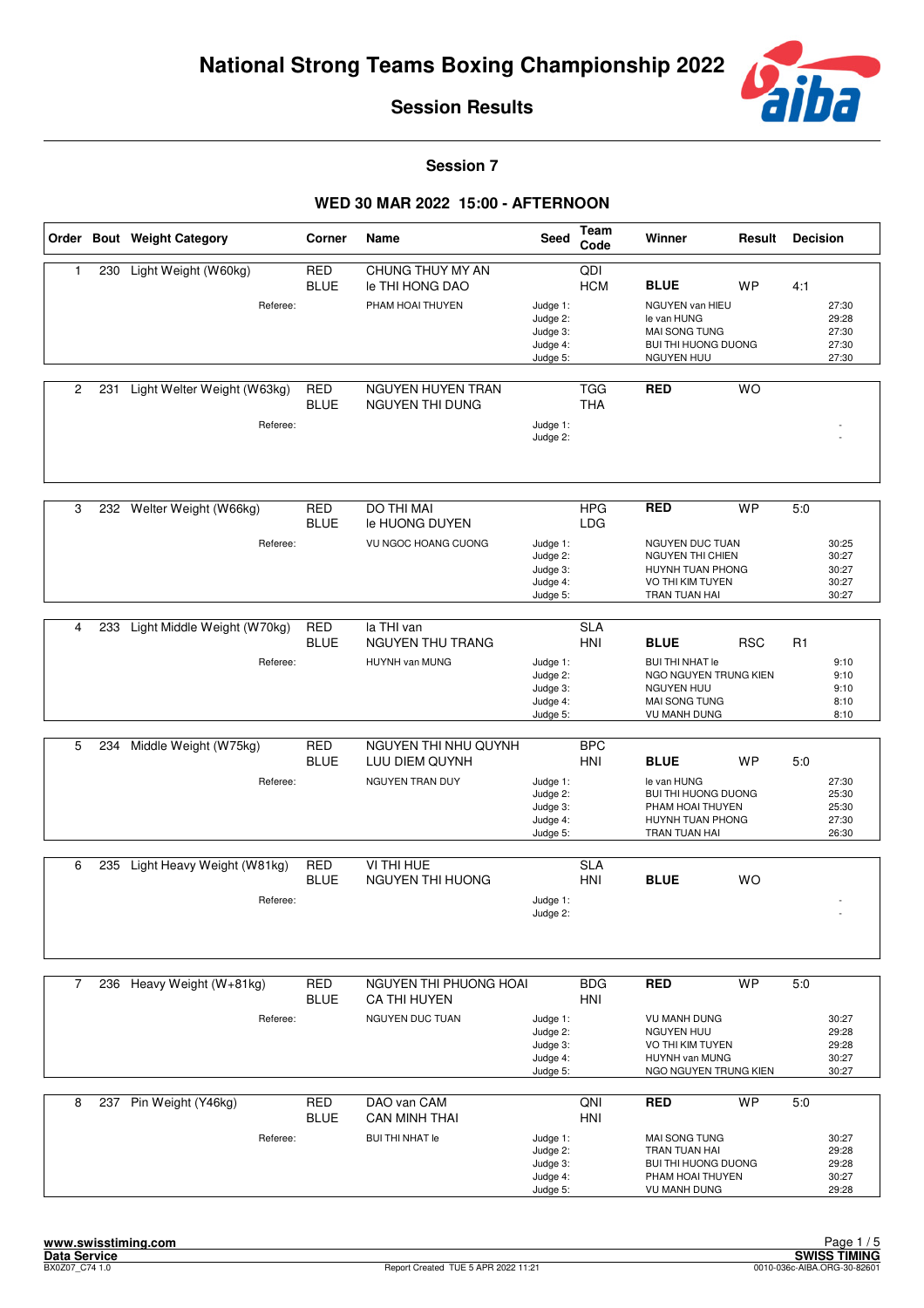

**Session 7**

|    |     | Order Bout Weight Category                | Corner                    | Name                                                                     | Seed                                                     | Team<br>Code             | Winner                                                                                                                       | Result     | <b>Decision</b> |                                           |
|----|-----|-------------------------------------------|---------------------------|--------------------------------------------------------------------------|----------------------------------------------------------|--------------------------|------------------------------------------------------------------------------------------------------------------------------|------------|-----------------|-------------------------------------------|
| 9  | 238 | Light Fly Weight (Y48kg)<br>Referee:      | <b>RED</b><br><b>BLUE</b> | <b>NGUYEN TAN TRONG</b><br>NGUYEN TRUNG KHAN<br><b>NGUYEN THI CHIEN</b>  | Judge 1:<br>Judge 2:<br>Judge 3:<br>Judge 4:<br>Judge 5: | <b>HCM</b><br>QNI        | <b>BLUE</b><br><b>VU HUNG CUONG</b><br>VU NGOC HOANG CUONG<br><b>NGUYEN HUU</b><br>VO THI KIM TUYEN<br>HUYNH van MUNG        | WP         | 5:0             | 27:30<br>27:30<br>27:30<br>27:30<br>27:30 |
| 10 | 239 | Fly Weight (Y51kg)<br>Referee:            | <b>RED</b><br><b>BLUE</b> | <b>TRIEU SINH THINH</b><br><b>TRAN QUANG LOC</b><br>HUYNH TUAN PHONG     | Judge 1:<br>Judge 2:<br>Judge 3:<br>Judge 4:<br>Judge 5: | <b>HNI</b><br>QDI        | <b>BLUE</b><br>le van HUNG<br>NGO NGUYEN TRUNG KIEN<br><b>VU MANH DUNG</b><br><b>BUI THI HUONG DUONG</b><br>PHAM HOAI THUYEN | <b>RSC</b> | R <sub>2</sub>  | 18:20<br>18:20<br>18:20<br>18:20<br>16:20 |
| 11 | 240 | Bantam Weight (Y54kg)<br>Referee:         | <b>RED</b><br><b>BLUE</b> | <b>DOAN GIA THANH</b><br>NGO CHAU TRUNG TIN<br>VU HUNG CUONG             | Judge 1:<br>Judge 2:<br>Judge 3:<br>Judge 4:<br>Judge 5: | <b>HCM</b><br>QDI        | <b>BLUE</b><br>NGUYEN DUC TUAN<br>NGUYEN TRAN DUY<br>HUYNH van MUNG<br>MAI SONG TUNG<br>NGUYEN van HIEU                      | <b>WP</b>  | 4:1             | 29:28<br>27:30<br>27:30<br>27:30<br>27:30 |
| 12 | 241 | Feather Weight (Y57kg)<br>Referee:        | <b>RED</b><br><b>BLUE</b> | <b>TRUONG van VINH</b><br><b>BUI VIET HOANG</b><br>NGO NGUYEN TRUNG KIEN | Judge 1:<br>Judge 2:<br>Judge 3:<br>Judge 4:<br>Judge 5: | QDI<br><b>HNI</b>        | <b>BLUE</b><br>NGUYEN HUU<br>VO THI KIM TUYEN<br>le van HUNG<br>HUYNH TUAN PHONG<br>BUI THI HUONG DUONG                      | WP         | 5:0             | 28:29<br>27:30<br>28:29<br>28:29<br>28:29 |
| 13 | 242 | Light Weight (Y60kg)<br>Referee:          | <b>RED</b><br><b>BLUE</b> | NGUYEN HOANG THANG<br>HA MINH TUAN<br>TRAN TUAN HAI                      | Judge 1:<br>Judge 2:<br>Judge 3:<br>Judge 4:<br>Judge 5: | HNI<br>HNI <sub>2</sub>  | <b>RED</b><br>HUYNH van MUNG<br>PHAM HOAI THUYEN<br><b>VU NGOC HOANG CUONG</b><br><b>NGUYEN THI CHIEN</b><br>MAI SONG TUNG   | <b>RSC</b> | R <sub>2</sub>  | 20:18<br>19:19<br>20:18<br>20:18<br>19:19 |
| 14 | 243 | Light Welter Weight (Y63,5kg)<br>Referee: | <b>RED</b><br><b>BLUE</b> | PHAM TRAN MINH TRI<br>NGO QUANG TRUONG<br>le van HUNG                    | Judge 1:<br>Judge 2:<br>Judge 3:<br>Judge 4:<br>Judge 5: | <b>BDG</b><br>QDI        | <b>BLUE</b><br><b>VU HUNG CUONG</b><br><b>BUI THI NHAT le</b><br>NGUYEN DUC TUAN<br><b>VU MANH DUNG</b><br>NGUYEN TRAN DUY   | WP         | 4:0             | 28:28<br>27:29<br>27:29<br>27:29<br>27:29 |
| 15 |     | 244 Welter Weight (Y67kg)<br>Referee:     | <b>RED</b><br><b>BLUE</b> | NGUYEN QUANG HUY<br>HUYNH QUANG THIEU<br>NGUYEN van HIEU                 | Judge 1:<br>Judge 2:<br>Judge 3:<br>Judge 4:<br>Judge 5: | <b>BNH</b><br><b>BDH</b> | <b>BLUE</b><br>NGO NGUYEN TRUNG KIEN<br><b>BUI THI HUONG DUONG</b><br>NGUYEN HUU<br>HUYNH van MUNG<br>VO THI KIM TUYEN       | WP         | 5:0             | 26:30<br>27:29<br>26:30<br>27:29<br>27:29 |
| 16 | 245 | Middle Weight (Y71kg)<br>Referee:         | <b>RED</b><br><b>BLUE</b> | PHAM HONG PHUC<br>NGUYEN DUC HAU<br>TRAN TUAN HAI                        | Judge 1:<br>Judge 2:<br>Judge 3:<br>Judge 4:<br>Judge 5: | <b>DNI</b><br><b>BDH</b> | <b>BLUE</b><br>HUYNH TUAN PHONG<br>PHAM HOAI THUYEN<br>NGUYEN THI CHIEN<br>NGUYEN DUC TUAN<br>NGUYEN TRAN DUY                | WP         | 5:0             | 26:30<br>26:30<br>26:30<br>26:30<br>26:30 |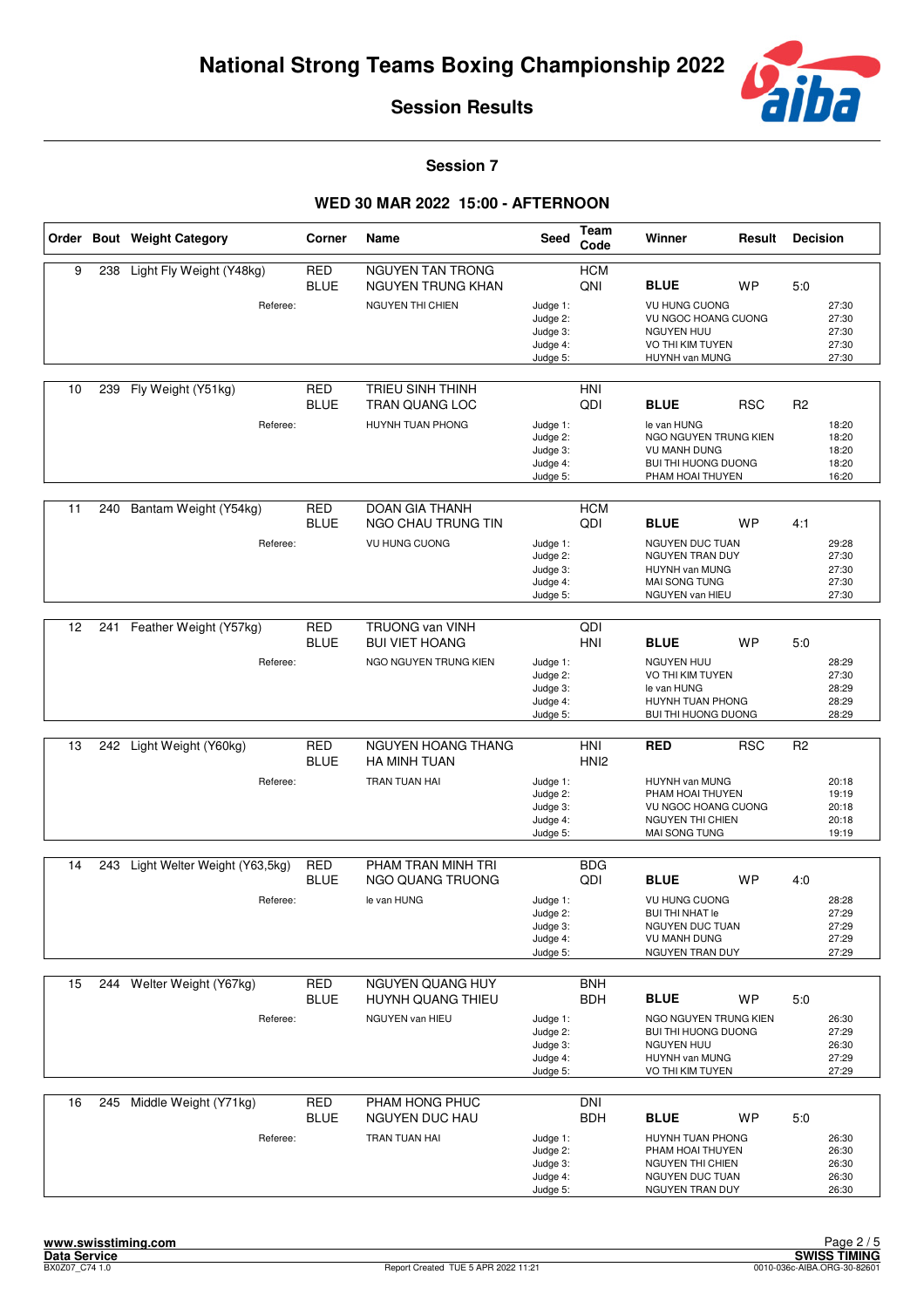

**Session 7**

|    |     | Order Bout Weight Category              | Corner                    | Name                                                            | Seed                                                     | <b>Team</b><br>Code            | Winner                                                                                                                           | Result    | <b>Decision</b> |                                           |
|----|-----|-----------------------------------------|---------------------------|-----------------------------------------------------------------|----------------------------------------------------------|--------------------------------|----------------------------------------------------------------------------------------------------------------------------------|-----------|-----------------|-------------------------------------------|
| 17 | 246 | Middle Weight (Y75kg)<br>Referee:       | <b>RED</b><br><b>BLUE</b> | TRAN TRI TAM<br>PHAM PHU BON<br><b>VU MANH DUNG</b>             | Judge 1:<br>Judge 2:<br>Judge 3:<br>Judge 4:<br>Judge 5: | AGG<br><b>HDG</b>              | <b>BLUE</b><br>HUYNH van MUNG<br>MAI SONG TUNG<br>le van HUNG<br><b>BUI THI NHAT le</b><br><b>VU HUNG CUONG</b>                  | <b>WP</b> | 3:2             | 29:28<br>30:27<br>28:29<br>27:30<br>27:30 |
| 18 |     | 247 Heavy Weight (Y86kg)<br>Referee:    | <b>RED</b><br><b>BLUE</b> | NGUYEN QUANG ANH<br>NGUYEN NGOC NGUYEN<br>NGO NGUYEN TRUNG KIEN | Judge 1:<br>Judge 2:<br>Judge 3:<br>Judge 4:<br>Judge 5: | HNI<br>CAND                    | <b>BLUE</b><br><b>NGUYEN HUU</b><br>PHAM HOAI THUYEN<br>VO THI KIM TUYEN<br>HUYNH TUAN PHONG<br>TRAN TUAN HAI                    | <b>WP</b> | 3:2             | 28:29<br>30:27<br>29:28<br>28:29<br>28:29 |
| 19 | 248 | Super Heavy Weight (Y+92kg)<br>Referee: | <b>RED</b><br><b>BLUE</b> | le THANH THO<br><b>NGUYEN TIEN THANH</b>                        | Judge 1:<br>Judge 2:                                     | LCI<br><b>TNN</b>              | <b>BLUE</b>                                                                                                                      | <b>WO</b> |                 |                                           |
| 20 | 249 | Pin Weight (46KGkg)<br>Referee:         | <b>RED</b><br><b>BLUE</b> | le HUU TOAN<br>DUONG XUAN TRONG<br><b>BUI THI NHAT le</b>       | Judge 1:<br>Judge 2:<br>Judge 3:<br>Judge 4:<br>Judge 5: | BDG <sub>2</sub><br><b>NAN</b> | <b>RED</b><br><b>NGUYEN van HIEU</b><br>VU NGOC HOANG CUONG<br><b>VU MANH DUNG</b><br>MAI SONG TUNG<br>TRAN TUAN HAI             | <b>WP</b> | 5:0             | 29:27<br>30:26<br>29:26<br>29:27<br>30:26 |
| 21 | 250 | Light Fly Weight (48KGkg)<br>Referee:   | <b>RED</b><br><b>BLUE</b> | DO THANH DO<br>PHAM CONG HUNG<br>PHAM HOAI THUYEN               | Judge 1:<br>Judge 2:<br>Judge 3:<br>Judge 4:<br>Judge 5: | <b>BDH</b><br>HNI              | <b>BLUE</b><br>le van HUNG<br><b>BUI THI HUONG DUONG</b><br>HUYNH van MUNG<br>VO THI KIM TUYEN<br><b>NGUYEN HUU</b>              | <b>WP</b> | 3:2             | 27:30<br>29:28<br>28:29<br>27:30<br>29:28 |
| 22 |     | 251 Fly Weight (51KGkg)<br>Referee:     | <b>RED</b><br><b>BLUE</b> | SON HUNG VI<br>le van CUONG<br>HUYNH TUAN PHONG                 | Judge 1:<br>Judge 2:<br>Judge 3:<br>Judge 4:<br>Judge 5: | <b>HCM</b><br>QDI              | <b>BLUE</b><br>NGO NGUYEN TRUNG KIEN<br><b>VU HUNG CUONG</b><br><b>NGUYEN DUC TUAN</b><br>NGUYEN TRAN DUY<br><b>VU MANH DUNG</b> | <b>WP</b> | 5:0             | 27:30<br>28:29<br>28:29<br>27:30<br>27:30 |
| 23 |     | 252 Bantam Weight (54KGkg)<br>Referee:  | RED<br><b>BLUE</b>        | <b>BUI CONG DANH LOI</b><br>LUONG TRUNG NGUYEN                  | Judge 1:<br>Judge 2:                                     | <b>DNG</b><br>HNI              | <b>RED</b>                                                                                                                       | <b>WO</b> |                 |                                           |
| 24 |     | 253 Feather Weight (57KGkg)<br>Referee: | RED<br><b>BLUE</b>        | <b>DINH van THI</b><br>PHAM NGOC DUC<br>NGUYEN DUC TUAN         | Judge 1:<br>Judge 2:<br>Judge 3:<br>Judge 4:<br>Judge 5: | <b>DNG</b><br><b>PYN</b>       | <b>BLUE</b><br>NGUYEN THI CHIEN<br><b>BUI THI NHAT le</b><br>VO THI KIM TUYEN<br>HUYNH van MUNG<br>PHAM HOAI THUYEN              | WP        | 3:2             | 29:28<br>29:28<br>28:29<br>28:29<br>28:29 |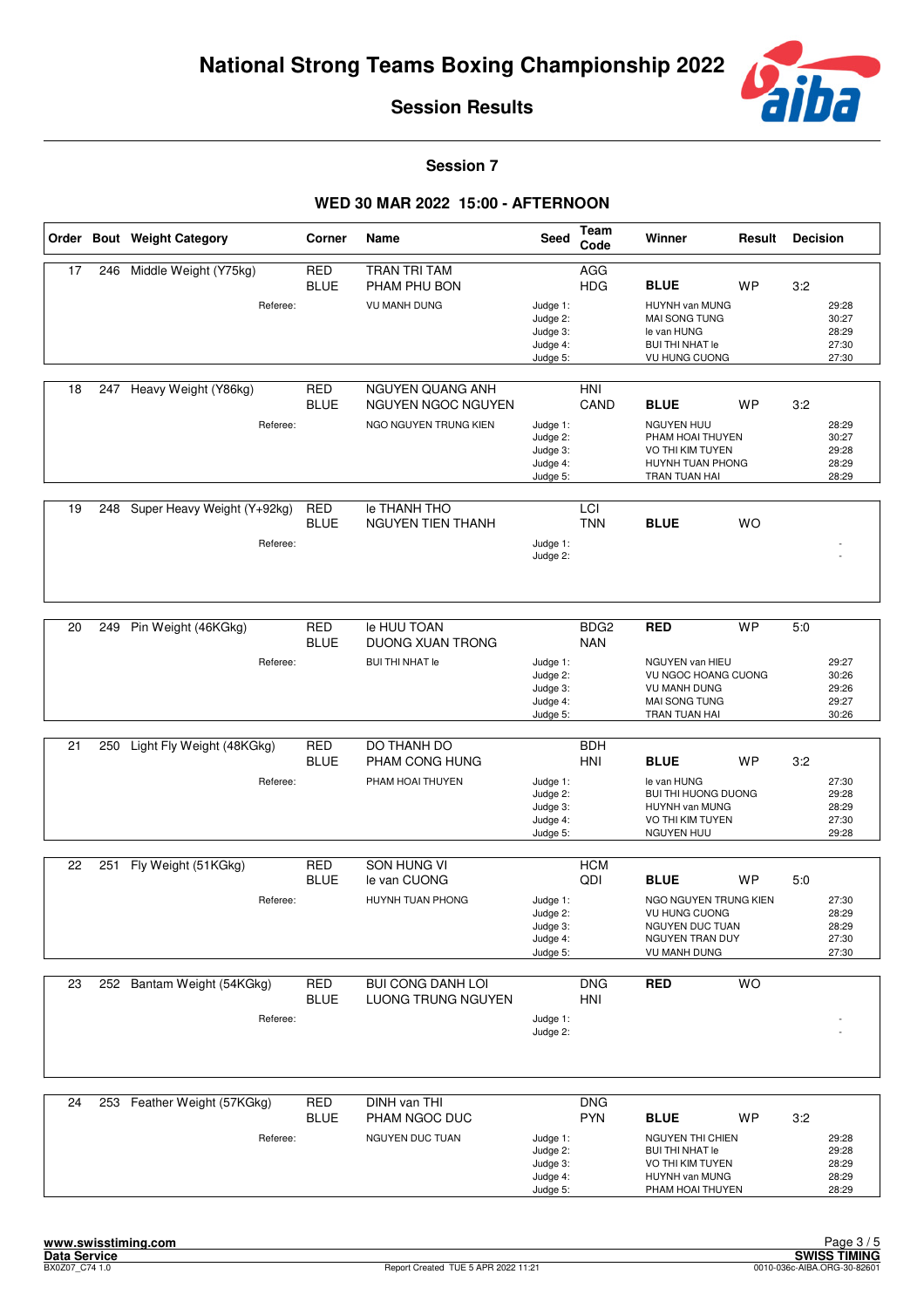

**Session 7**

|    |     | Order Bout Weight Category     | <b>Corner</b>             | Name                                           | <b>Seed</b>                                              | Team<br>Code             | Winner                                                                                                            | Result    | <b>Decision</b> |                                           |
|----|-----|--------------------------------|---------------------------|------------------------------------------------|----------------------------------------------------------|--------------------------|-------------------------------------------------------------------------------------------------------------------|-----------|-----------------|-------------------------------------------|
| 25 | 254 | Light Weight (60KGkg)          | <b>RED</b><br><b>BLUE</b> | <b>NGUYEN van GIOI</b><br>NGO TUAN ANH         |                                                          | <b>DNG</b><br><b>NAN</b> | <b>RED</b>                                                                                                        | <b>WP</b> | 5:0             |                                           |
|    |     | Referee:                       |                           | VU HUNG CUONG                                  | Judge 1:<br>Judge 2:<br>Judge 3:<br>Judge 4:<br>Judge 5: |                          | HUYNH TUAN PHONG<br><b>VU MANH DUNG</b><br>TRAN TUAN HAI<br>NGO NGUYEN TRUNG KIEN<br>NGUYEN TRAN DUY              |           |                 | 30:27<br>30:27<br>30:27<br>30:27<br>30:27 |
| 26 | 255 | Light Welter Weight (63,5KGkg) | RED<br><b>BLUE</b>        | PHAM van LUONG<br>NGUYEN HOANG QUOC HUY        |                                                          | <b>NBH</b><br><b>HCM</b> | <b>RED</b>                                                                                                        | <b>WP</b> | 4:1             |                                           |
|    |     | Referee:                       |                           | NGUYEN van HIEU                                | Judge 1:<br>Judge 2:<br>Judge 3:<br>Judge 4:<br>Judge 5: |                          | le van HUNG<br><b>BUI THI HUONG DUONG</b><br><b>NGUYEN HUU</b><br>MAI SONG TUNG<br>NGUYEN THI CHIEN               |           |                 | 30:27<br>29:28<br>28:29<br>29:28<br>29:28 |
| 27 | 256 | Welter Weight (67KGkg)         | <b>RED</b><br><b>BLUE</b> | NGUYEN van HAI<br>DAM NGOC DUC                 |                                                          | <b>NBH</b><br><b>BNH</b> | <b>RED</b>                                                                                                        | <b>WP</b> | 5.0             |                                           |
|    |     | Referee:                       |                           | <b>TRAN TUAN HAI</b>                           | Judge 1:<br>Judge 2:<br>Judge 3:<br>Judge 4:<br>Judge 5: |                          | <b>NGUYEN DUC TUAN</b><br>VU NGOC HOANG CUONG<br>VO THI KIM TUYEN<br><b>VU MANH DUNG</b><br>HUYNH van MUNG        |           |                 | 30:27<br>30:27<br>30:27<br>30:27<br>30:27 |
| 28 | 257 | Middle Weight (71KGkg)         | <b>RED</b>                | HUYNH TUAN VU                                  |                                                          | QDI                      |                                                                                                                   |           |                 |                                           |
|    |     |                                | <b>BLUE</b>               | <b>NGUYEN DUC NGOC</b>                         |                                                          | HNI                      | <b>BLUE</b>                                                                                                       | <b>WP</b> | 5:0             |                                           |
|    |     | Referee:                       |                           | le van HUNG                                    | Judge 1:<br>Judge 2:<br>Judge 3:<br>Judge 4:<br>Judge 5: |                          | NGUYEN TRAN DUY<br>HUYNH TUAN PHONG<br>NGO NGUYEN TRUNG KIEN<br><b>BUI THI HUONG DUONG</b><br>NGUYEN HUU          |           |                 | 28:29<br>27:30<br>27:30<br>27:30<br>27:30 |
| 29 |     | 258 Middle Weight (75KGkg)     | <b>RED</b><br><b>BLUE</b> | <b>VU THANH TRUNG</b><br><b>HOANG THAI NAM</b> |                                                          | HNI<br>CAND              | <b>RED</b>                                                                                                        | <b>WP</b> | 5.0             |                                           |
|    |     | Referee:                       |                           | PHAM HOAI THUYEN                               | Judge 1:<br>Judge 2:<br>Judge 3:<br>Judge 4:<br>Judge 5: |                          | NGUYEN TRAN DUY<br><b>MAI SONG TUNG</b><br>HUYNH van MUNG<br><b>VU MANH DUNG</b><br>TRAN TUAN HAI                 |           |                 | 30:27<br>30:27<br>30:27<br>30:27<br>30:27 |
| 30 | 259 | Light Heavy Weight (80KGkg)    | <b>RED</b>                | TRAN TUAN ANH                                  |                                                          | <b>DNI</b>               |                                                                                                                   |           |                 |                                           |
|    |     |                                | <b>BLUE</b>               | HA DUY CUONG                                   |                                                          | QDI                      | <b>BLUE</b>                                                                                                       | <b>WP</b> | 5:0             |                                           |
|    |     | Referee:                       |                           | HUYNH TUAN PHONG                               | Judge 1:<br>Judge 2:<br>Judge 3:<br>Judge 4:<br>Judge 5: |                          | <b>NGUYEN THI CHIEN</b><br>NGUYEN DUC TUAN<br>VO THI KIM TUYEN<br><b>NGUYEN HUU</b><br><b>BUI THI NHAT le</b>     |           |                 | 25:30<br>27:30<br>27:30<br>27:30<br>26:30 |
| 31 |     | 260 Heavy Weight (86KGkg)      | <b>RED</b>                | TRAN THANH DAT                                 |                                                          | QDI                      |                                                                                                                   |           |                 |                                           |
|    |     |                                | <b>BLUE</b>               | <b>TRAN QUOC KHANH</b>                         |                                                          | AGG                      | <b>BLUE</b>                                                                                                       | <b>WP</b> | 4:1             |                                           |
|    |     | Referee:                       |                           | NGUYEN van HIEU                                | Judge 1:<br>Judge 2:<br>Judge 3:<br>Judge 4:<br>Judge 5: |                          | le van HUNG<br><b>BUI THI NHAT le</b><br><b>VU MANH DUNG</b><br>VU NGOC HOANG CUONG<br><b>BUI THI HUONG DUONG</b> |           |                 | 29:28<br>28:29<br>28:29<br>28:29<br>28:29 |
| 32 | 261 | Super Heavy Weight (92KGkg)    | <b>RED</b><br><b>BLUE</b> | TA van THI<br><b>LUONG van TOAN</b>            |                                                          | <b>HPG</b><br>CAND       | <b>RED</b>                                                                                                        | <b>WP</b> | 4:1             |                                           |
|    |     | Referee:                       |                           | NGO NGUYEN TRUNG KIEN                          | Judge 1:<br>Judge 2:<br>Judge 3:<br>Judge 4:<br>Judge 5: |                          | TRAN TUAN HAI<br>HUYNH van MUNG<br>PHAM HOAI THUYEN<br>MAI SONG TUNG<br>NGUYEN TRAN DUY                           |           |                 | 30:27<br>30:27<br>30:27<br>27:30<br>29:28 |